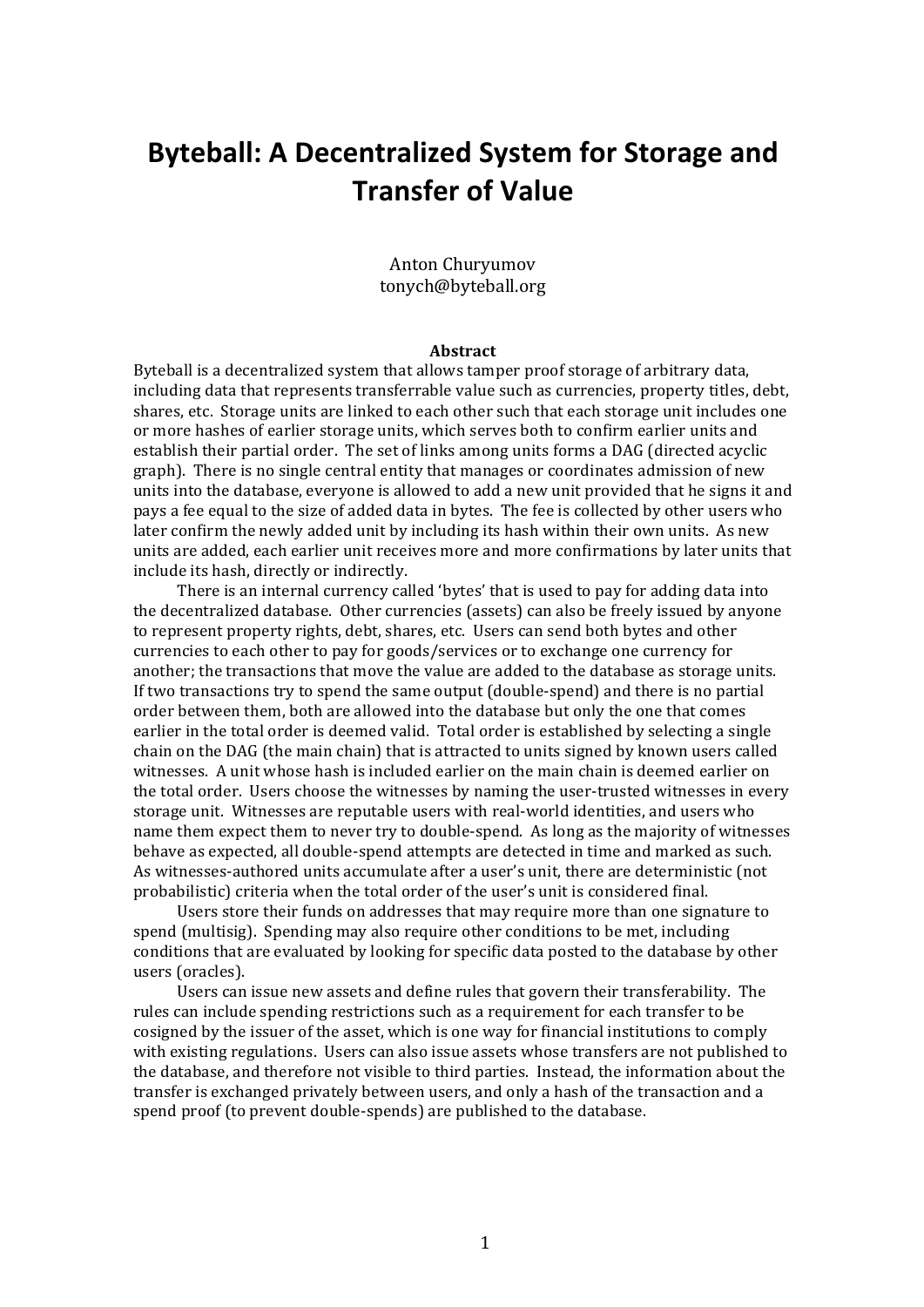### **1. Introduction**

In Orwell's 1984, the protagonist Winston Smith works in the Records Department of the Ministry of Truth as an editor, revising historical records, to make the past conform to the ever-changing party line and deleting references to unpersons – people who have been "vaporised," i.e. not only killed by the state but denied existence even in history or memory  $[1]$ . What we present here is data storage that is not rewritable. It is a distributed decentralized database where records can neither be revised nor deleted entirely.

Bitcoin [2] was the first system to introduce tamper proof records designed for the specific purpose of tracking the ownership of electronic currency units known as bitcoins. In Bitcoin, all transfers of the currency are represented as transactions that are digitally signed by the current owner of the coin, transactions are bundled into blocks, and blocks are linked into a chain (blockchain) secured by proof of work (PoW) that assures that large computing resources have been invested into building the chain. Any attempt to rewrite anything contained in the chain would therefore require even larger computing resources than those that have already been expended.

Soon after Bitcoin appeared, it became clear that this was more than just a trust-free P2P electronic currency. Its technology became a source of new ideas for solving other problems. At the same time, Bitcoin's deficiencies and limitations equally became clear. Byteball is designed to generalize Bitcoin to become a tamper proof storage of any data, not solely transfers of a single electronic currency, and remove some of the most pressing deficiencies that impede a wider adoption and growth of Bitcoin.

**Blocks.** In Bitcoin, transactions are bundled into blocks, and blocks are linked into a single chain. Since the blocks are linked linearly, their spacing in time and their size are optimized for near-synchrony among nodes, so that the nodes can share a new block with each other much faster than it typically takes to generate a new block. This ensures that nodes most likely see the same block as the last block, and orphaning is minimized. As Bitcoin grows, blocks become increasingly unwieldy. They are either capped in size, in which case the growth is also capped, or they take too long to propagate to all nodes of the network, in which case there is greater uncertainty about which block is last, and more resources are wasted on extending chains that would later be orphaned. In Byteball, there are no blocks, transactions are their own blocks, and they need not connect into a single chain. Instead a transaction may be linked to multiple previous transactions, and the whole set of transactions is not a chain but a DAG (directed acyclic graph). DAG-based designs have received much attention recently [3-5].

**Cost.** Bitcoin transactions are secure because it is prohibitively expensive to redo all the PoW included in the blocks created after the transaction. But that also means that it is necessary to pay to build the legitimate PoW that is strong enough to ward off any attackers. This payment is spent for the electricity required to build the PoW. What is important to note here, is that this money goes outside the Bitcoin ecosystem – to energy companies – meaning that the community of Bitcoin holders as a whole is bleeding capital. In Byteball, there is no PoW, instead we use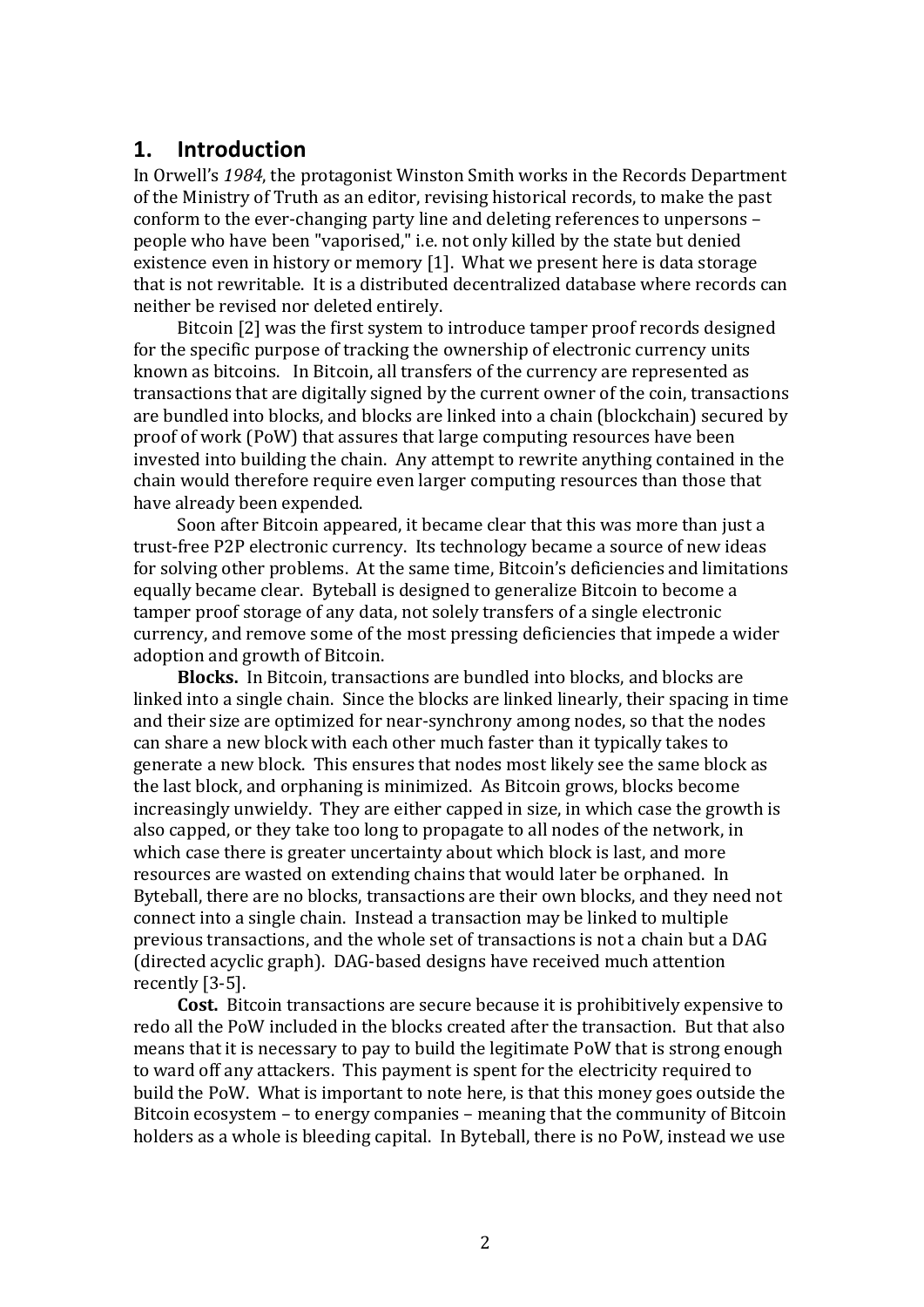another consensus algorithm based on an old idea that was known long before Bitcoin.

**Finality.** Transaction finality in Bitcoin is probabilistic. There are no strict and simple criteria for when you can say that a transaction will never be reversed. Rather, you can only argue that the probability of a transaction being reversed exponentially decays as more blocks are added. While this concept is perfectly clear to those versed in math, it might be a difficult sell to an average Joe who is used to expecting a black-or-white picture in matters of money ownership. To complicate things even further, transaction finality also depends on its amount. If the amount is small, you can be reasonably sure nobody will try to double-spend against you. However, if the amount at stake is greater than the block reward (12.5 BTC at the time of writing), you might speculate that the payer could temporarily rent hashpower to mine another chain of blocks that doesn't contain the transaction that pays to you. Therefore, you have to wait for more confirmations before being sure enough that a high-value transaction is final. In Byteball, there are deterministic criteria for when a transaction is deemed final, no matter how large it was.

**Exchange rate.** The Bitcoin price is known to be quite volatile. The bigger problem is that this price is not only volatile, it is not bound to anything. Share and commodity prices are also very volatile but there are fundamentals behind them. Share price is largely a function of company earnings, revenue, debt-to-capital ratio, etc. Commodity prices depend, among other factors, on costs of production with various suppliers. For example, if the oil price falls below the production costs of some suppliers for a long time, these suppliers will eventually shut down, decreasing production and causing the price to go up. There is a negative feedback loop. In Bitcoin, there are no fundamentals, and no negative feedback. A Bitcoin price of \$500 is no more justified than a price of \$50,000 or \$5. If the Bitcoin price moves from where it is now, this movement alone will not create any economic forces that would push the price back. It's just wild. In Byteball, the base currency, bytes, is used to pay for adding data into the Byteball database. You pay 1,000 bytes to add 1Kb of data. It is a measure of the utility of the storage in this database, and actual users will have their opinion on what is a reasonable price for this. If the price of byte rises above what you think is reasonable for your needs, you will find ways to store less bytes, therefore you need to buy less bytes, demand decreases, and the price falls. This is negative feedback, common for all goods/services whose demand is driven by need, not speculation. Besides paying in bytes, one can issue other assets and use them as means of payment. These assets might represent, for example, debt expressed in fiat currencies or in natural units (such as kWh or barrels of oil). The price of such assets is naturally bound to the underlying currencies or commodities.

**Privacy.** All Bitcoin transactions and balances of all addresses are visible on the blockchain. Although there are ways to obfuscate one's transactions and balances, it is not what people have come to expect from a currency. Transactions in bytes (the base currency) in Byteball are equally visible, but there is a second currency (blackbytes), which is significantly less traceable.

**Compliance.** Bitcoin was designed as an anonymous currency where people have absolute control over their money. That goal was achieved; however, it made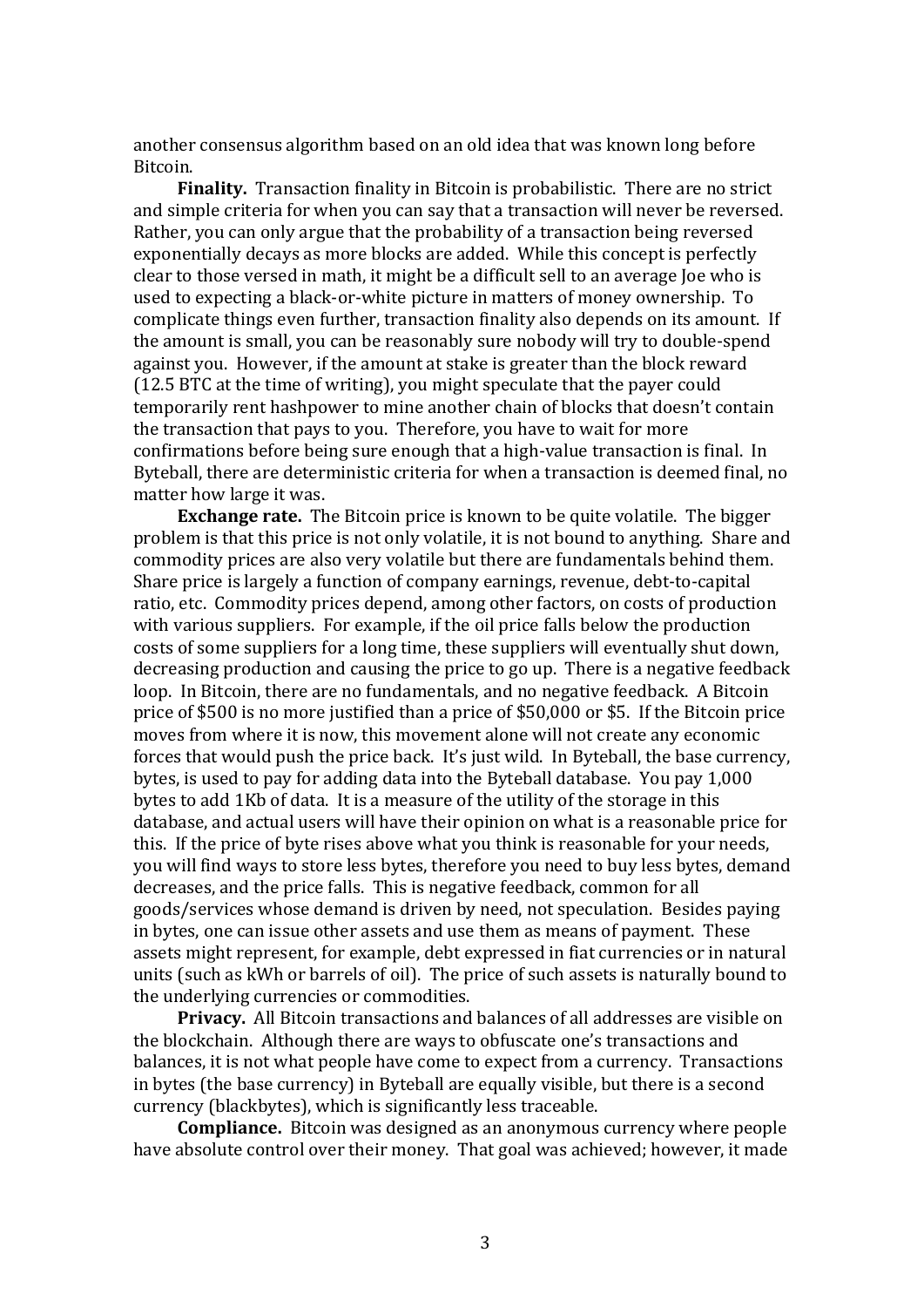Bitcoin incompatible with existing regulations, and hence inappropriate for use in the financial industry. In Byteball, one can issue assets with any rules that govern their transferability, from no restrictions at all, like Bitcoin, to anything like requiring every transfer to be cosigned by the issuer (e.g. the bank) or restricted to a limited set of whitelisted users.

## **2. Database structure**

When a user wants to add data to the database, he creates a new storage unit and broadcasts it to his peers. The storage unit includes (among other things):

- The data to be stored. A unit may include more than one data package called a *message*. There are many different types of messages, each with its own structure. One of the message types is *payment*, which is used to send bytes or other assets to peers.
- Signature(s) of one or more users who created the unit. Users are identified by their addresses. Individual users may (and are encouraged to) have multiple addresses, like in Bitcoin. In the simplest case, the address is derived from a public key, again similar to Bitcoin.
- References to one or more previous units (parents) identified by their hashes.

References to parents is what establishes the order (only partial order so far) of units and generalizes the blockchain structure. Since we are not confined to one-parent-one-child relationships between consecutive blocks, we do not have to strive for near-synchrony and can safely tolerate large latencies and high throughputs: we'll just have more parents per unit and more children per unit. If we go forward in history along parent-child links, we'll observe many forks when the same unit is referenced by multiple later units, and many merges when the same unit references multiple earlier units (developers are already used to seeing this in git). This structure is known in graph theory as directed acyclic graph (DAG). Units are vertices, and parent-child links are the edges of the graph.



Figure 1. Storage units connected into a DAG. Arrows are from child to parent, G is the genesis unit.

In the special case when new units arrive rarely, the DAG will look almost like a chain, with only occasional forks and quick merges.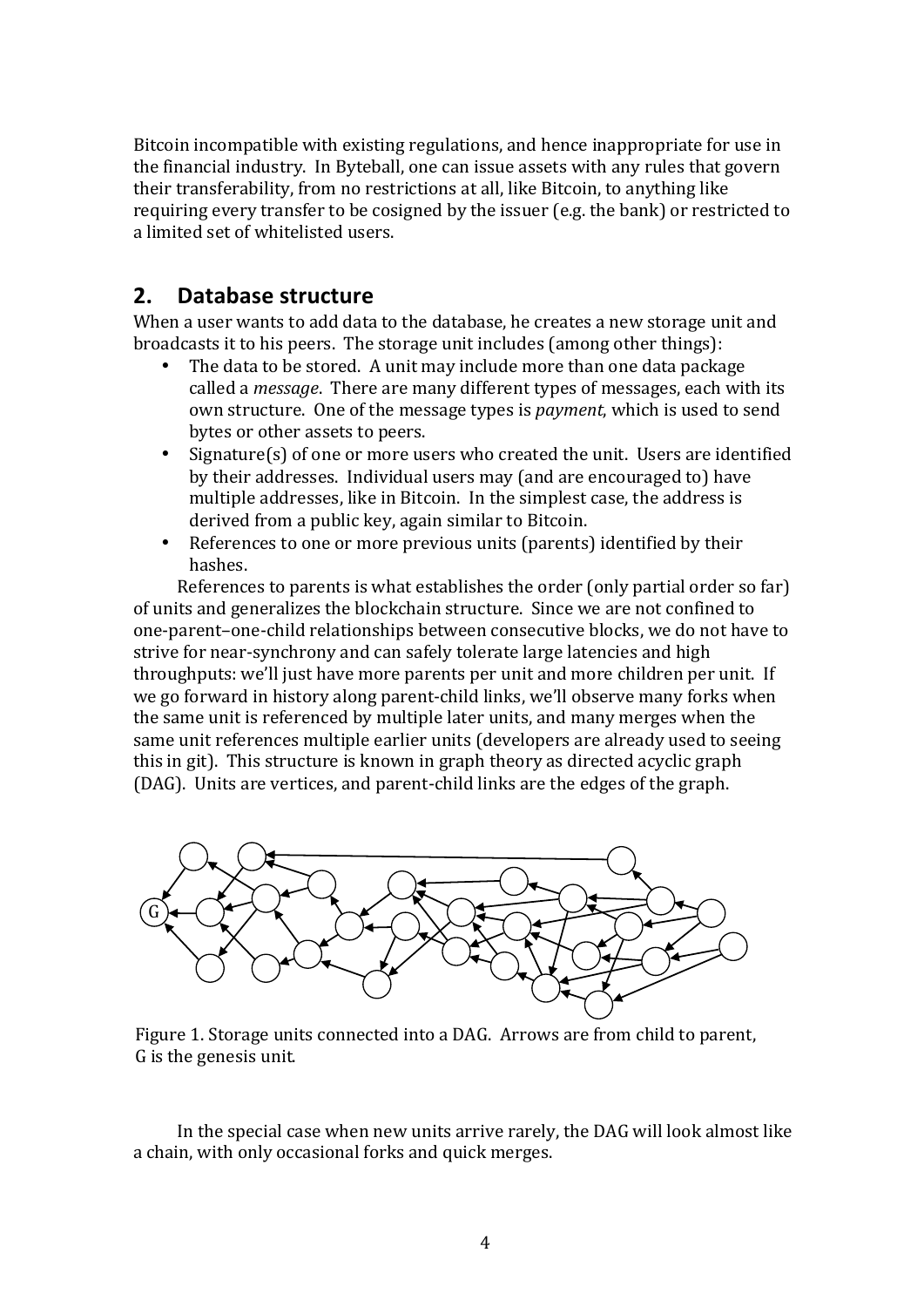Like in blockchains where each new block confirms all previous blocks (and transactions therein), every new child unit in the DAG confirms its parents, all parents of parents, parents of parents of parents, etc. If one tries to edit a unit, he will also have to change its hash. Inevitably, this would break all child units who reference this unit by its hash as both signatures and hashes of children depend on parent hashes. Therefore, it is impossible to revise a unit without cooperating with all its children or stealing their private keys. The children, in turn, cannot revise their units without cooperating with their children (grandchildren of the original unit), and so on. Once a unit is broadcast into the network, and other users start building their units on top of it (referencing it as parent), the number of secondary revisions required to edit this unit hence grows like a snowball. That's why we call this design Byteball (our snowflakes are bytes of data).

Unlike blockchains where issuing a block is a rare event and only a privileged caste of users is in practice engaged in this activity, in a new Byteball unit starts accumulating confirmations immediately after it is released and confirmations can come from anyone, every time another new unit is issued. There is no two-tier system of ordinary users and miners. Instead, users help each other: by adding a new unit its author also confirms all previous units.

Unlike Bitcoin, where an attempt to revise a past transaction requires a large computational effort, an attempt to revise a past record in Byteball requires coordination with a large and growing number of other users, most of whom are anonymous strangers. The immutability of past records is therefore based on the sheer complexity of coordinating with such a large number of strangers, who are difficult to reach, have no interest in cooperation, and where every single one of them can veto the revision.

By referencing its parents, a unit includes the parent. It doesn't include the full content of the parent; rather, it depends on its information through the parent's hash. In the same way, the unit indirectly depends on and therefore includes the parents of the parent, their parents, and so on, and every unit ultimately includes the genesis unit.

There is a protocol rule that a unit cannot reference redundant parents – that is such parents that one parent includes another. For example, if unit B references unit A, then unit  $C$  cannot reference both units  $A$  and  $B$  at the same time. A is already, in a way, contained within B. This rule removes unnecessary links that don't add any new useful connectivity to the graph.

### **3.** Native currency: bytes

Next, we need to introduce some friction to protect against spamming the database with useless messages. The barrier to entry should roughly reflect the utility of storage for the user and the cost of storage for the network. The simplest measure for both of these is the size of the storage unit. Thus, to store your data in the global decentralized database you have to pay a fee in internal currency called *bytes*, and the amount you pay is equal to the size of data you are going to store (including all headers, signatures, etc). Similar to pound sterling, which was equal to one pound of silver when it was first introduced, the name of the currency reflects its value.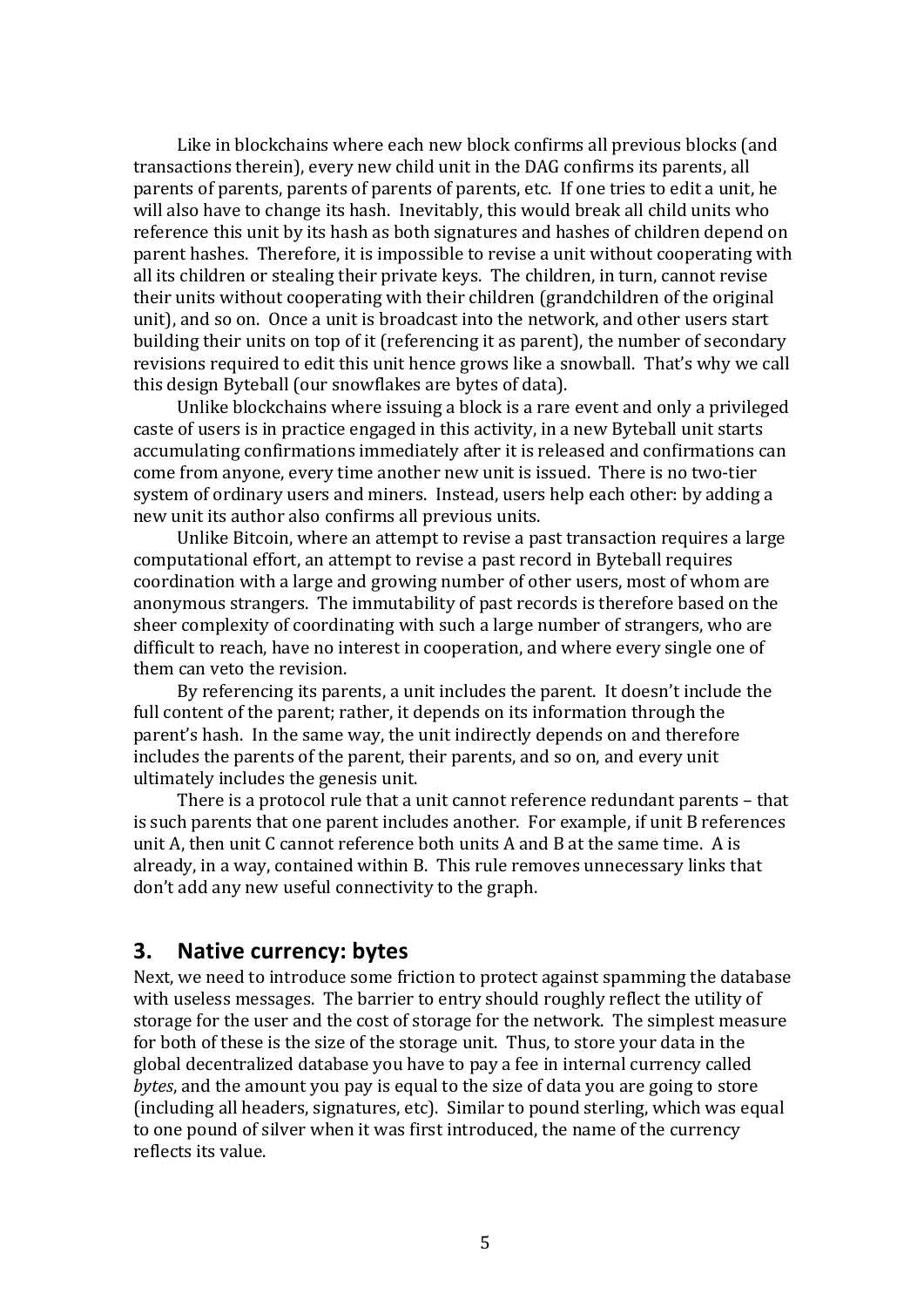To keep the incentives aligned with the interests of the network, there is one exception in size calculation rules. For the purposes of calculating unit size, it is assumed that the unit has exactly two parents, no matter the real number. Therefore, the size of two hashes of parent units is always included in the unit size. This exception ensures that users will not try to include just one parent in an effort to minimize cost. The cost is the same no matter how many parents are included.

To keep the DAG as narrow as possible, we incentivize users to include as many parents as possible (as mentioned before, this does not negatively affect payable size), and as recent parents as possible, by paying part of the unit's fees to those who are first to include it as a parent. We'll define later what exactly is 'first'.

Bytes can be used not only for payment of storage fees (also called commissions), but also can be sent to other users to pay for goods or services or in exchange for other assets. To send a payment, the user creates a new unit that includes a payment message such as the following (from now on, we use JSON to describe data structures):

```
{
    inputs: [
            {
                  unit: "hash of input unit",
                  message index: 2, // index of message where this utxo
                  was created
                  output index: 0 // index of output where this utxo
                  was created
            },
            …
    ],
    outputs: [
            {
                  address: "RECEIVER ADDRESS",
                  amount: 15000 // in bytes
            },
            …
    ]
}
```
The message contains:

- An array of outputs: one or more addresses that receive the bytes and the amounts they receive.
- An array of inputs: one or more references to previous outputs that are used to fund the transfer. These are outputs that were sent to the author address(es) in the past and are not yet spent.

The sum of inputs should be equal to the sum of outputs plus commissions (input amounts are read from previous outputs and are not explicitly indicated when spending). The unit is signed with the author's private keys.

The total number of bytes in circulation is  $10^{15}$ , and this number is constant. All bytes are issued in the genesis unit, then transferred from user to user. Fees are collected by other users who help to keep the network healthy (more details about that later), so they stay in circulation. The number  $10^{15}$  was selected as the largest round integer that can be represented in JavaScript. Amounts can only be only integers. Larger units of the currency are derived by applying standard prefixes: 1 kilobyte  $(Kb)$  is 1,000 bytes, 1 megabyte  $(Mb)$  is 1 million bytes, etc.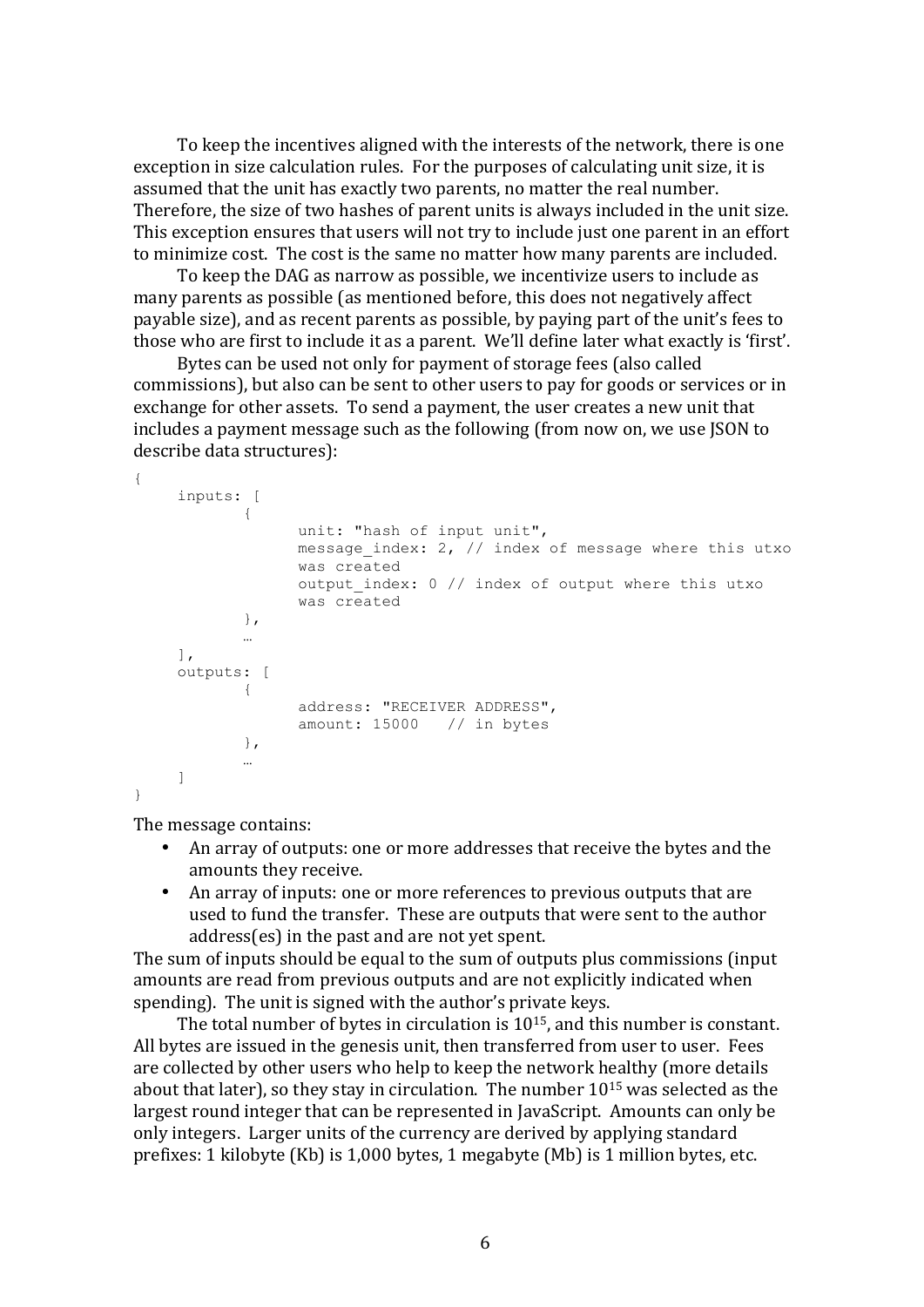## **4. Double-spends**

If a user tries to spend the same output twice, there are two possible situations:

- 1. There is partial order between the two units that try to spend the same output, i.e. one of the units (directly or indirectly) includes the other unit, and therefore comes after it. In this case, it is obvious that we can safely reject the later unit.
- 2. There is no partial order between them. In this case, we accept both. We establish a total order between the units later on, when they are buried deep enough under newer units (see below how we do it). The one that appears earlier on the total order is deemed valid, while the other is deemed invalid.

There is one more protocol rule that simplifies the definition of total order. We require, that if the same address posts more than one unit, it should include (directly or indirectly) all its previous units in every subsequent unit, i.e. there should be partial order between consecutive units from the same address. In other words, all units from the same author should be serial.

If someone breaks this rule and posts two units such that there is no partial order between them (nonserial units), the two units are treated like double-spends even if they don't try to spend the same output. Such nonserials are handled as described in situation 2 above.



Figure 2. Double-spends. There is no partial order between them.

If a user follows this rule but still tries to spend the same output twice, the double-spends become unambiguously ordered and we can safely reject the later one as in situation 1 above. The double-spends that are not nonserials at the same time are hence easily filtered out.

This rule is in fact quite natural. When a user composes a new unit, he selects the most recent other units as parents of his unit. By putting them on his parents list, he declares his picture of the world, which implies that he has seen these units. He has therefore seen all parents of parents, parents of parents of parents, etc up until the genesis unit. This huge set should obviously include everything that he himself has produced, and therefore has seen.

By not including a unit (even indirectly, through parents) the user denies that he has seen it. If we see that by not including his own previous unit a user denies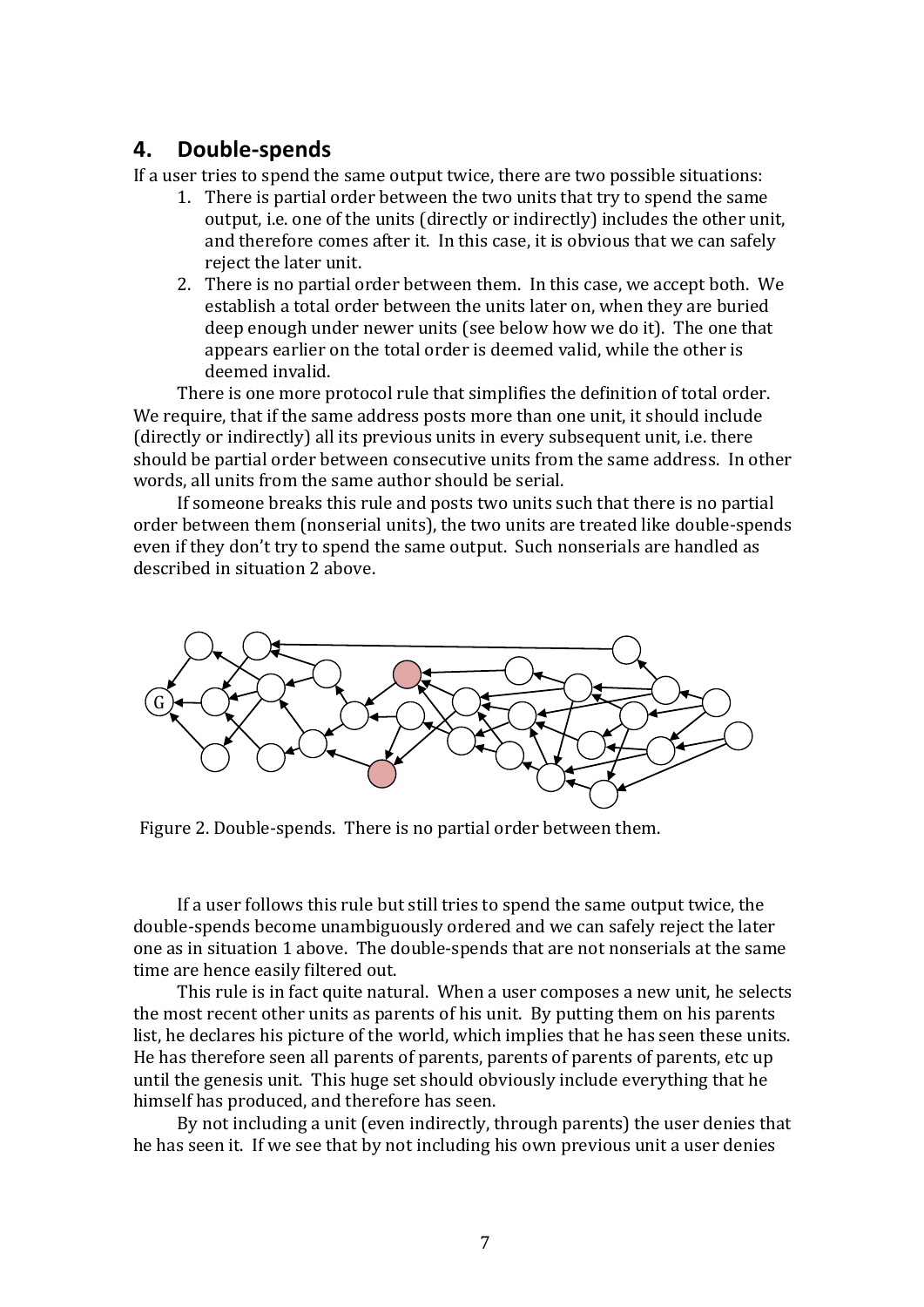having seen it, we'd say it's odd, something fishy is going on. We discourage such behavior.

## **5.** The main chain

Our DAG is a special DAG. In normal use, people mostly link their new units to slightly less recent units, meaning that the DAG grows only in one direction. One can picture it as a thick cord with many interlaced wires inside. This property suggests that we could choose a single chain along child-parent links within the DAG, and then relate all units to this chain. All the units will either lie directly on this chain, which we'll call the *main chain*, or be reachable from it by a relatively small number of hops along the edges of the graph. It's like a highway with connecting side roads.

One way to build a main chain is to develop an algorithm that, given all parents of a unit, selects one of them as the "best parent". The selection algorithm should be based only on knowledge available to the unit in question, i.e. on data contained in the unit itself and all its ancestors. Starting from any tip (a childless unit) of the DAG, we then travel backwards in history along the best parent links. Traveling this way, we build a main chain and eventually arrive at the genesis unit. Note that the main chain built starting from a specific unit will never change as new units are added. This is because on each step we are traveling from child to parent, and an existing unit can never acquire new parents.

If we start from another tip, we'll build another main chain. Of note here is that if those two main chains ever intersect while they go back in history, they will both go along the same path after the intersection point. In the worst case, the main chains will intersect only in genesis. Given that the process of unit production is not coordinated among users, however, one might expect to find a class of main chains that do converge not too far from the tips.



Figure 3. Main chains built from different childless units intersect and then go along the same path. Of the two double-spends, the one with the lower main chain index  $(5)$  wins, while the other (with  $MCI=6$ ) is deemed invalid.

Once we have a main chain (MC), we can establish a total order between two conflicting nonserial units. Let's first index the units that lie directly on the main chain. The genesis unit has index  $0$ , the next MC unit that is a child of genesis has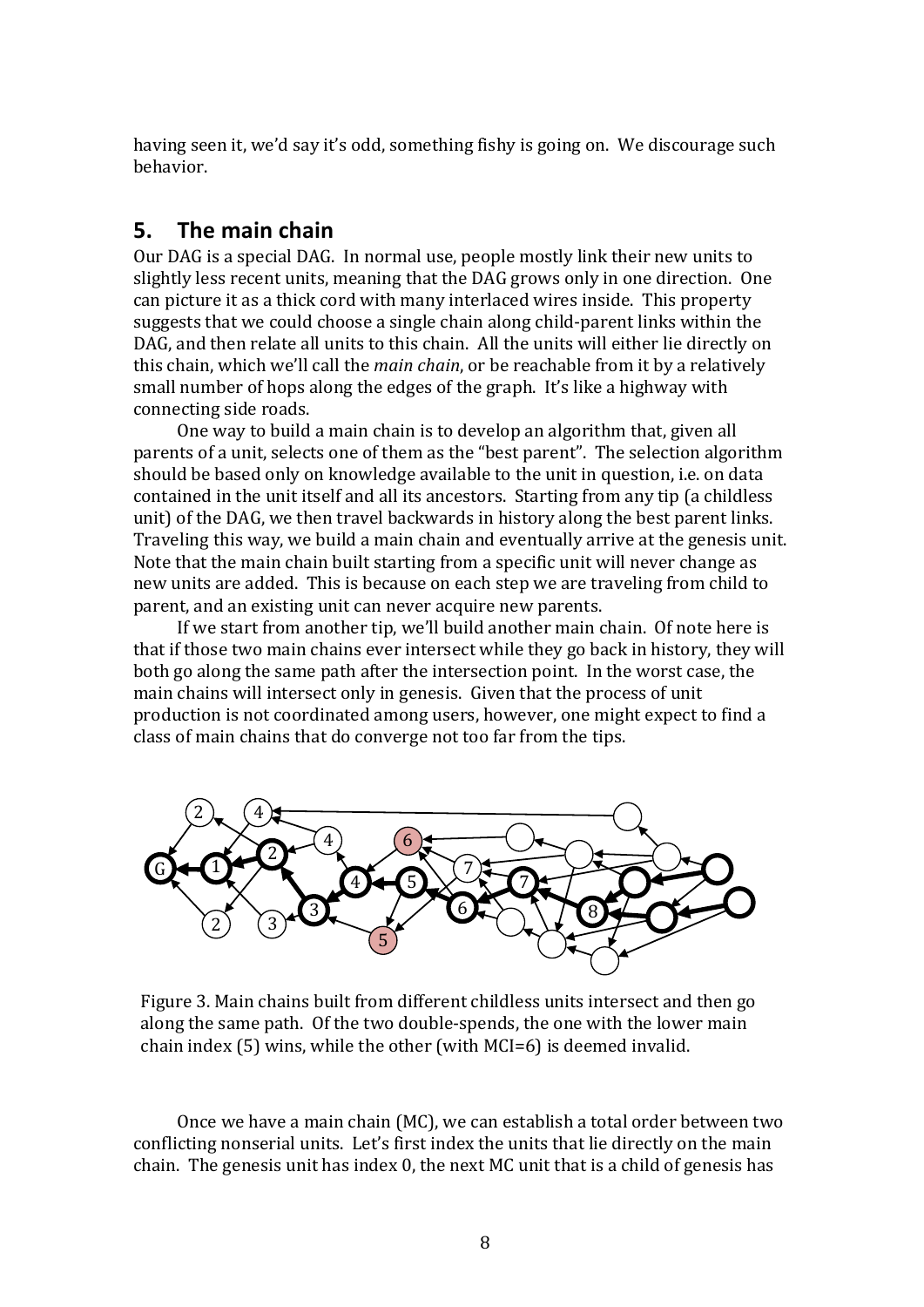index 1, and so on traveling forward along the MC we assign indexes to units that lie on the MC. For units that do not lie on the MC, we can find an MC index where this unit is first included (directly or indirectly). In such a way, we can assign an MC index (MCI) to every unit.

Then, of the two nonserials, the one that has a lower MCI is considered to come earlier and deemed valid, while the other is invalid. If both nonserials happen to have the same MCI, there is tiebreaker rule that the unit with the lower hash value (as represented in base64 encoding) is valid. Note that we keep all versions of the double-spend, including those that eventually lose. DagCoin [3] was the first published work that suggested storing all conflicting transactions and deciding which one to treat as valid.

The MC built from a specific unit tells us what this unit's author thinks about the order of past events, i.e. his point of view about the history. The order then implies which nonserial unit to consider valid, as described above. Note that by choosing the best parent among all parents of a given unit, we are simultaneously making a choice among their MCs: the MC of the unit in question will be the MC of its best parent extended forward by one link.

Recognizing that many (or even all) parent units might be created by an attacker, and remembering that the choice of best parent is essentially the choice among versions of history, we should require from our best parent selection algorithm that it favors histories that are "real" from the point of view of the child unit. We hence need to devise a "reality test" that our algorithm would run against all candidate MCs to select the one that scores best.

#### **6. Witnesses**

Looking for a "reality test", observe that some of the participants of our network are non-anonymous reputable people or companies who might have a long established reputation, or they are businesses interested in keeping the network healthy. We'll call them *witnesses*. While it is reasonable to expect them to behave honestly, it is also unreasonable to totally trust any single witness. If we know the Byteball addresses of several witnesses, and also expect them to post frequently enough, then to measure the reality of a candidate MC one might travel along the MC back in time and count the witness-authored units (if the same witness is encountered more than once, he is not counted again). We would stop traveling as soon as we had encountered the majority of witnesses. We would then measure the length of the longest path on the graph from the point at which we stopped to the genesis. We'll call this length the *level* of the unit where we stopped, and the *witnessed level* of the parent whose MC we are testing. The candidate MC that yields the greater witnessed level is considered more "real", and the parent bearing this MC is selected as best parent. In case there are several contenders with a maximum witnessed level, we would select the parent whose own level is the lowest. If the tie persists, we would select the parent with the smallest unit hash (in base64 encoding).

This algorithm allows the selection of the MC that gravitates to units authored by witnesses, and the witnesses are considered to be representative of reality. If, for example, an attacker forks from the honest part of the network and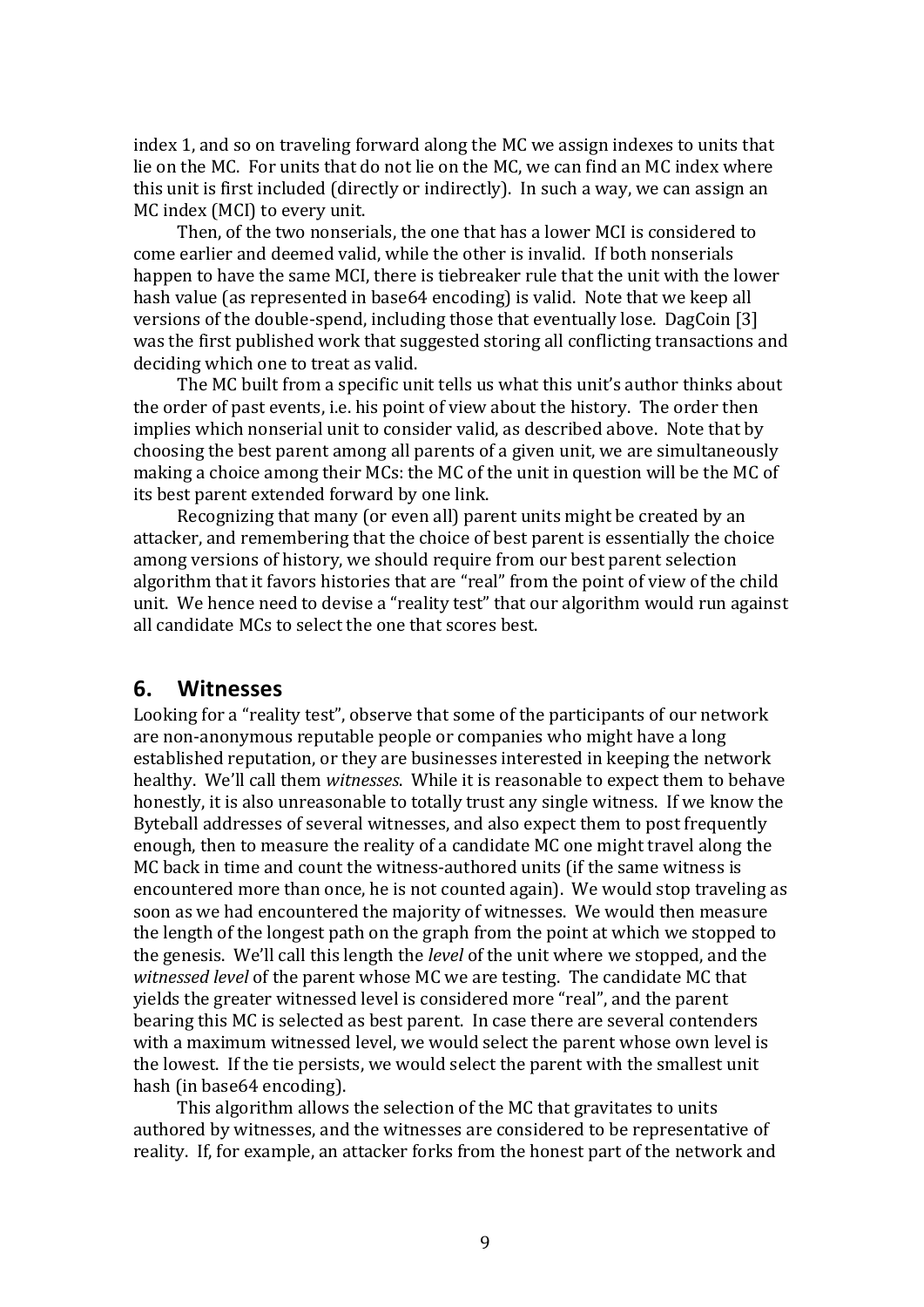secretly builds a long chain of his own units (shadow chain), one of them containing a double-spend, and later merges his fork back into the honest DAG, the best parent selection algorithm at the merger point will choose the parent that drives the MC into the honest DAG, as this is where the witnesses were active. The witnesses were not able to post into the shadow chain simply because they didn't see it before the merger. This selection of MC reflects the order of events as seen by the witnesses and the user who appointed them. After the attack is over, the entire shadow chain will land on the MC at one point, and the double-spend



Figure 4. When an attacker rejoins his shadow DAG into the lit DAG, his units lose competition to become best parent as the choice favors those paths that have more witnesses (marked with w).

contained in the shadow chain will be deemed invalid because its valid counterpart comes earlier, before the merger point.

This example shows why the majority of witnesses has to be trusted to post only serially. The majority should not collude with the attacker and post on his shadow chain. Note that we trust the witnesses only to be signs of reality and to not post nonserial units on any shadow chains. We are not giving any of them control over the network or any part thereof. Even for this small duty, it is users who appoint the witnesses and they can change their decisions at any time.

The idea of looking at some known entity as a sign of reality is not new. It has long been known, and some companies have engaged in such activity, that to prove that some data existed before a specific date, one can hash the data and publish the hash in some hard-to-modify and widely witnessed media, like printed newspaper [6]. Witnesses in Byteball serve the same function as the newspaper. Like newspapers, they are well known and trusted. As for newspapers where trust is limited to trusting them to publish the data they are given, witnesses in Byteball are only trusted to post serially, and not much more. Like newspapers, witnesses don't know what's behind the hashes they are witnessing and have few reasons to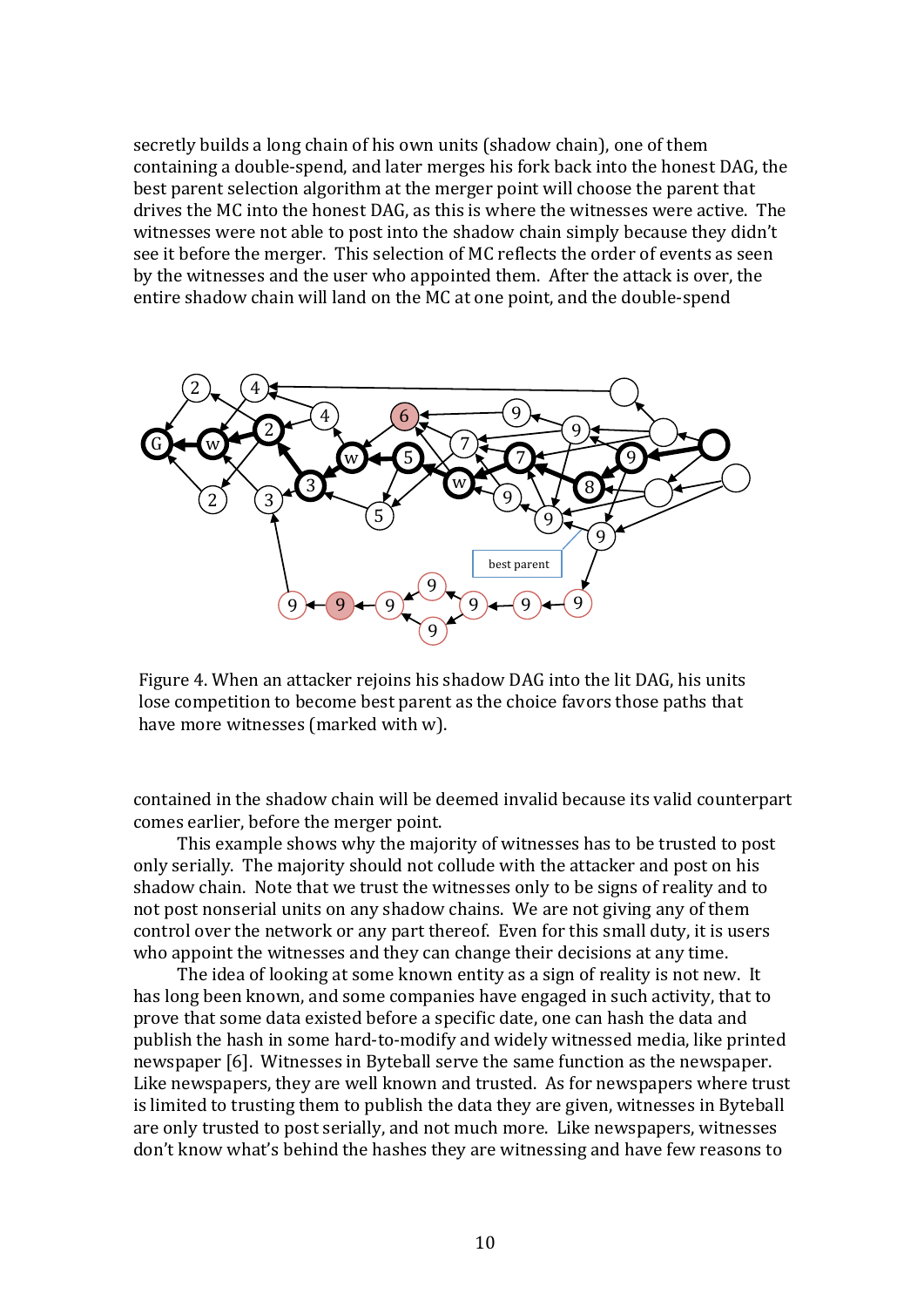care. Newspapers are hard to modify (but possible, and in 1984 they do it), while everything produced by witnesses is protected by digital signatures, which makes any modifications impossible. For reliability, we have several witnesses, not just one, and for speed and convenience, these are online.

Having decided on a list of witnesses, we can then select best the parent and the corresponding history that best fits the definition of reality as "somewhere where these witnesses live". At the same time, the parents themselves might have different witness lists and consequently different definitions of reality. We want the definitions of reality, and histories that follow from them, to converge around something common. To achieve this, we introduce the following additional protocol rule.

The "near-conformity rule": best parents must be selected only among those parents whose witness list differs from the child's witness list by no more than one mutation. This rule ensures that witness lists of neighboring units on the MC are similar enough, therefore their histories mostly agree with one another. The parents whose witness list differs by 0 or 1 mutation will be called *compatible* (with the unit that includes them directly), while the others are incompatible. Incompatible parents are still permitted, but they have no chance of becoming best parent. If there are no compatible potential parents among childless units (an attacker could flood the network with his units that carry a radically different witness list), one should select parents from older units.

The above means that each unit must list its witnesses so that they can be compared. We require that the number of witnesses is exactly 12. This number 12 was selected because:

- $\bullet$  it is sufficiently large to protect against the occasional failures of a few witnesses (they might prove dishonest, or be hacked, or go offline for a long time, or lose their private keys and go offline forever);
- it is sufficiently small that humans can keep track of all the witnesses to know who is who and change the list when necessary;
- the one allowed mutation is sufficiently small compared with the 11 unchanged witnesses.

In case a user thinks that any of the witnesses has lost his credibility, or there are just better candidates, the user can replace the witness with a new witness in his list, bearing in mind that his witness list may not differ from that of other units by more than one position. This means that any changes can happen only gradually, and a general consensus is required for a change bigger than one position.

## **7. Finality**

As new units arrive, each user keeps track of his *current MC* which is built as if he were going to issue a new unit based on all current childless units. The current MC may be different at different nodes because they may see different sets of childless units. We require that the current MC be built without regard of witness lists, *i.e.* the user's own witness list doesn't matter and even incompatible parents can be selected as best parents. That means that if two users have the same set of childless units, but have different witness lists, their current MCs will still be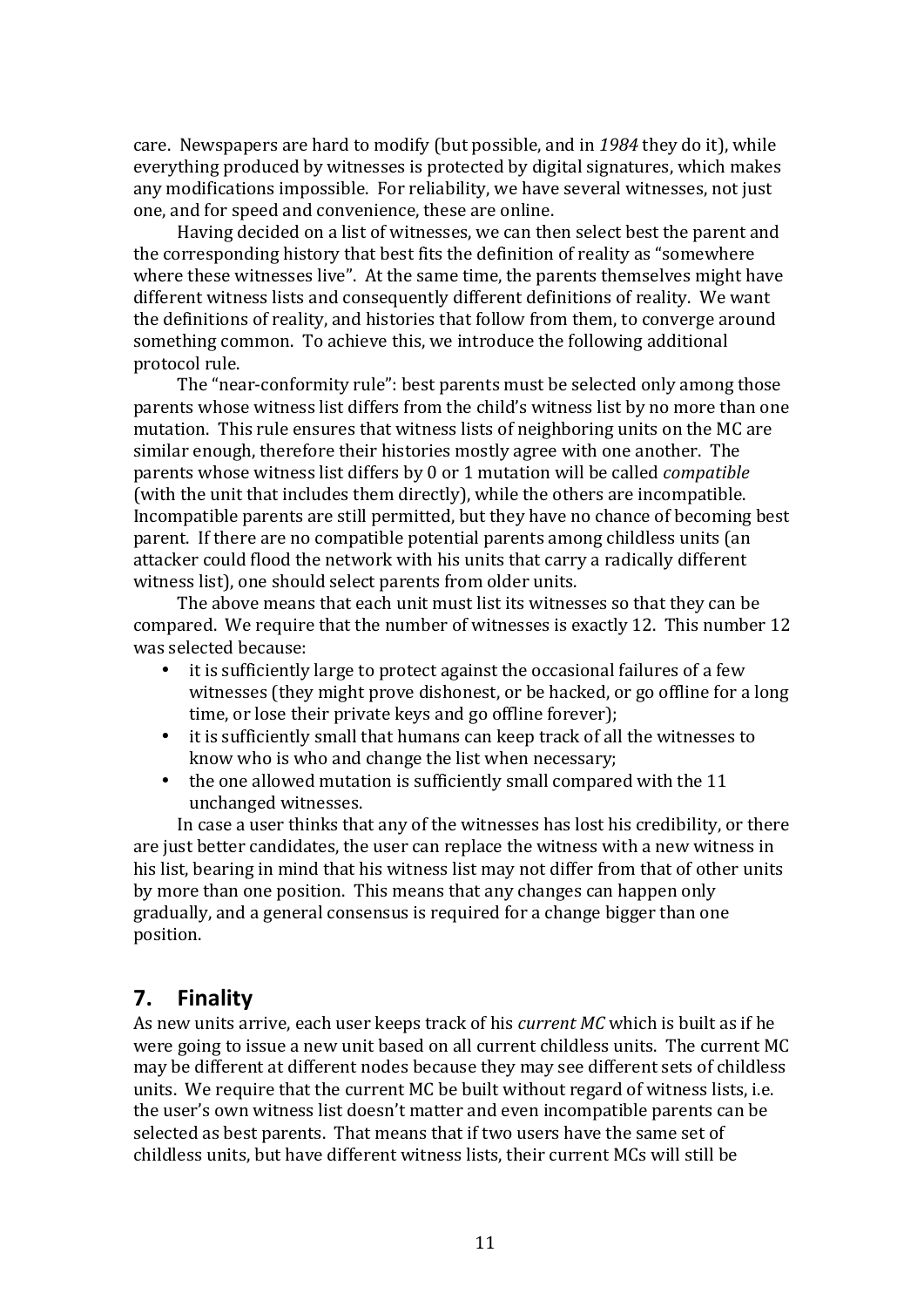identical. The current MC will constantly change as new units arrive. However, as we are about to show, a part of the current MC that is old enough will stay invariant.

We expect witnesses (or rather the majority thereof) to behave honestly, therefore necessarily include their previous unit in the next unit authored by the same witness. This means that when a witness composes a new unit, only recent units are candidates to be chosen as parents. We might expect, therefore, that all future current MCs will converge no farther (when traveling back in time) than a particular stability point. Indeed, the genesis unit is a natural initial stability point. Assume we have built a current MC based on the current set of childless units, and there was some point on this MC that was previously believed to be stable, i.e. all future current MCs are believed to converge on or before this point (again, when traveling back in time), and then travel along the same route. If we can find a way of advancing this point forward (away from the genesis), we can prove by induction that a stability point exists.

Note that if we forget about all parents except the best parent, our DAG will be reduced to a tree that consists only of best parent links. Obviously, all MCs will go along the branches of this tree. We then need to consider two cases – when the tree does branch in the current stability point and when it does not - and decide if we can advance the stability point to the next MCI.



Figure 5. A tree composed of best-parent links. All but one branches stop growing after some point.

First, assume the tree does not branch. We then need to consider the possibility that a new branch will still be added and somehow supported by the witnesses so that it outgrows the existing branch. The other possibility is that the witnesses put so much weight in support of the existing branch, that the requirement of including one's previous unit leaves them no options but continue supporting the existing branch. Let's quantify the latter possibility. Remember that best parent is selected as the parent with the greatest witnessed level. Let's travel back in time along the current MC from the tip until we meet the majority of witnesses (we are referring to witnesses as defined by the unit lying on the current stability point). If at least one of them lies earlier than the current stability point,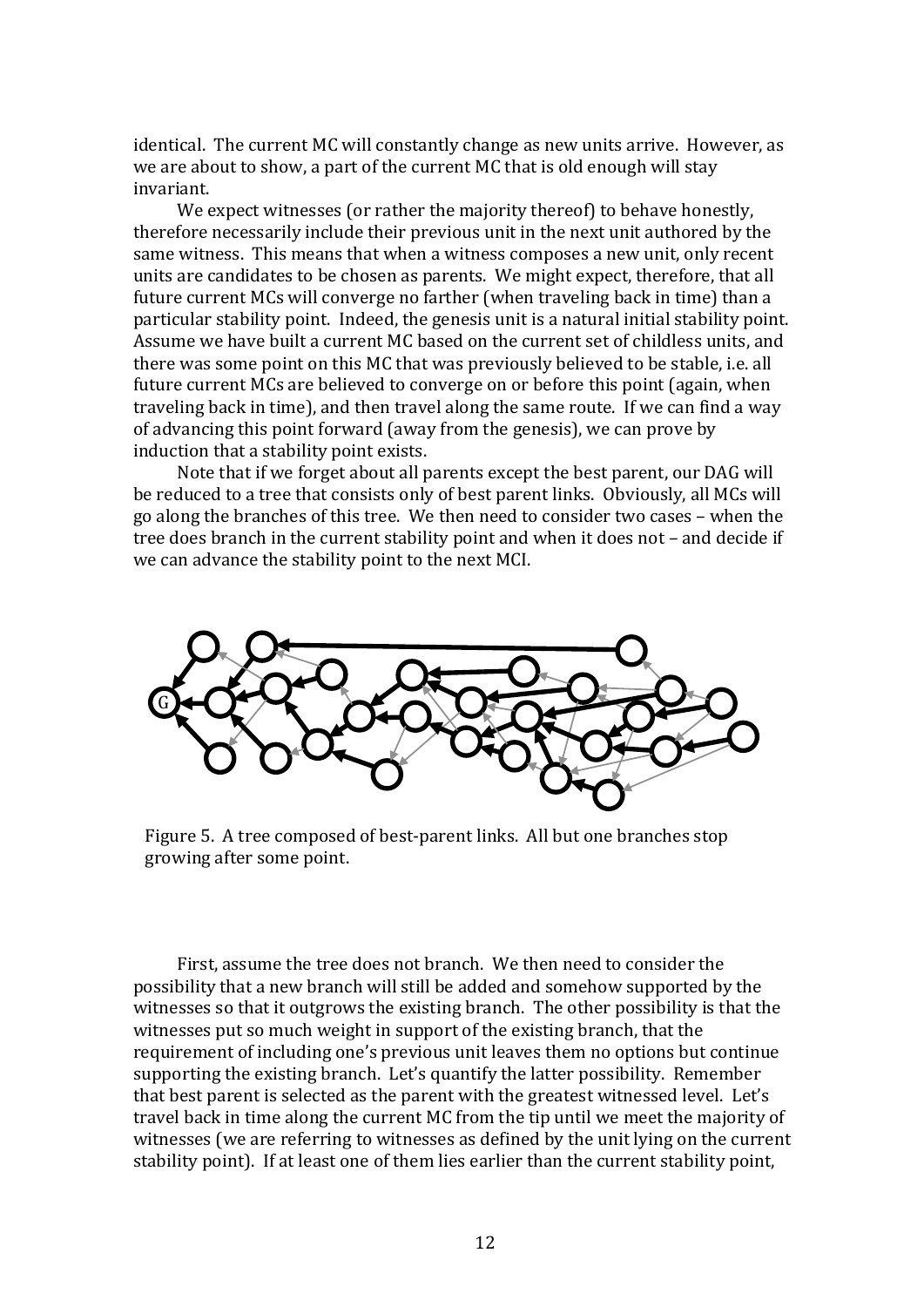we do not try to advance the stability point, otherwise we proceed. In this case, all these witnesses are already "invested" into the current MC. Among these witnesses, we find the minimum witnessed level min wl. When any of these witnesses posts a new unit, this unit might have parents whose MC leads to the current MC and parents whose MC leads to a competing branch, and the parent with the highest witnessed level will be selected as best parent and will define the direction of the next current MC. Since the witness has to include its previous unit, the witnessed level of the parent leading to the current MC will be at least min wl. The witnessed level of any parent leading to the alternative branch will never exceed the level of the current stability point, even if all remaining (minority) witnesses flock to the alternative branch. Therefore, if the current MC grows far enough so that min wl is greater than the level of the current stability point, the majority of witnesses will have to increase support for the existing current MC, the alternative branch has then lost all chances to win, and we can move the stability point forward to the next MCI.

Next, assume the tree does branch. We need to find a condition where the alternative branches will lose any chance to outgrow the current MC. Let's start by defining min wl as in the previous case. Among all units on the alternative branches, we then select those that increase the witness level, i.e. their own witnessed level is greater than that of every parent. Among these, we find the maximum level. Then, even if all the remaining (minority) witnesses gather on the alternative branches, the witnessed level on the alternative branches will never exceed this maximum level. Therefore, if this maximum level is less than min wl, game is over for the alternative branches, and we can advance the stability point along the current MC.

Thus, there is a point on the current MC before which the MC will never change (assuming the majority of witnesses don't post nonserial units). The total order defined relative to this MC is therefore also final. If we had nonserials, our decision about which one of them is valid, is final as well. If a new nonserial ever appears that conflicts with anything already on the stable MC, the new nonserial unit will definitely be ordered after the old counterpart, and the new one will be deemed invalid. Therefore, any payment made in the unit included on the stable MC is already irreversible. Unlike Bitcoin where transaction finality is only probabilistic, this is deterministic transaction finality.

Every user builds his own (subjective) current MC based on the units that he sees. Since the propagation of new units is not instant, and they may arrive in different order to different users, the users will have different current MCs and different opinions about the last stable point of the MC at any given time. However, since the current MC is defined solely by the set of units known to the user, in case user B hasn't vet advanced his stability point to the same MCI as user A, he will inevitably do that later  $-$  i.e. as soon as he receives the same units as user A, or more. Thus the opinions of different users about the state of any given unit are eventually consistent.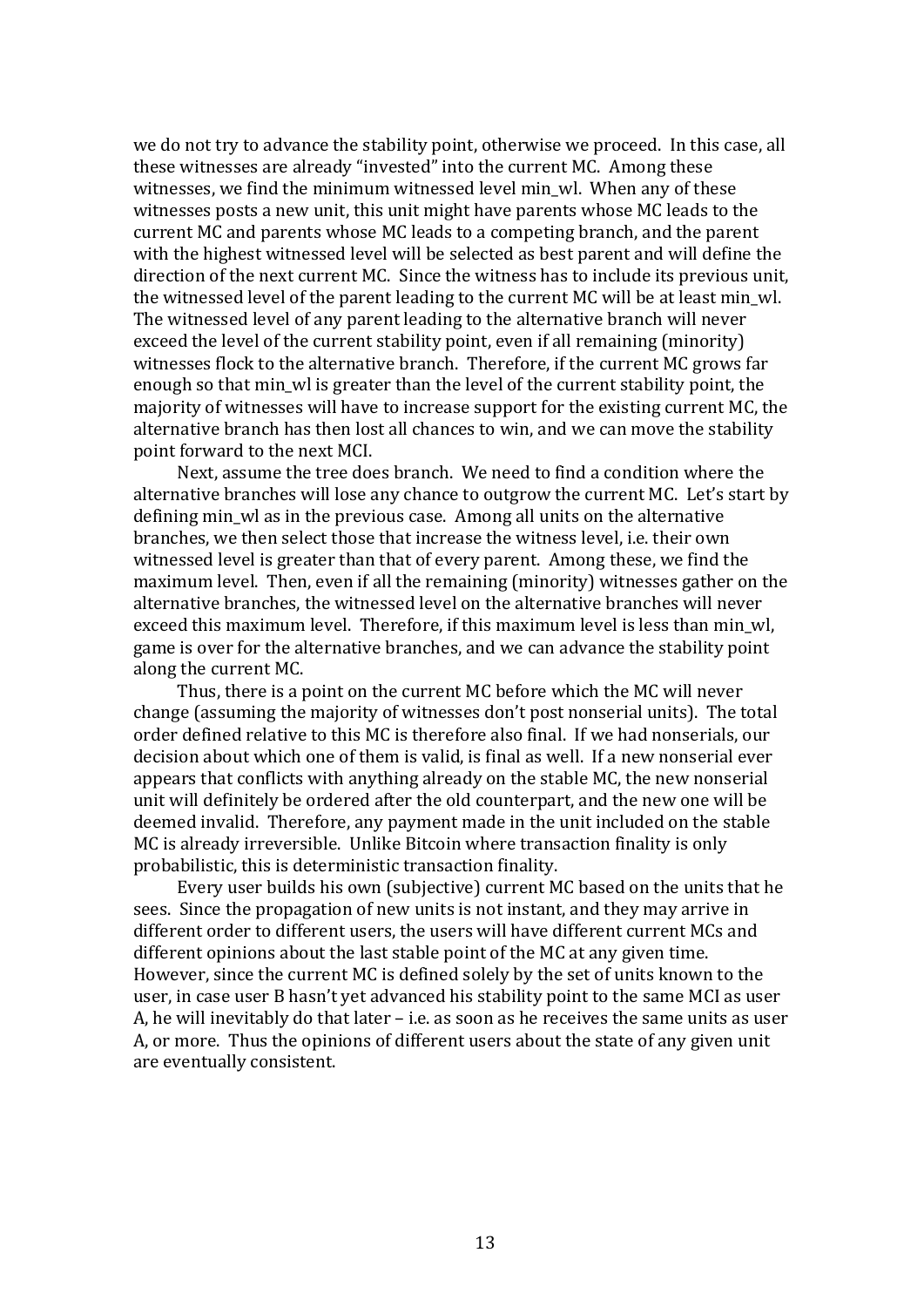## **8. Storage of nonserial units**

When we decide that a unit is a nonserial, we still have to store it. However, part of its data is replaced with a hash of the data. This rule serves two purposes. First, to reduce storage consumed by a unit that nobody paid for (the entire content of the nonserial unit is deemed invalid, including its payment of commissions). Second, to reduce the utility of the nonserial to the user who sent it, because the hash replaces all useful data that the author wanted to store (for free). This prevents attackers from abusing nonserials as a way to store large amounts of data for free.

The hash that is stored instead of the full content still has some utility to the attacker, as he can store the original data himself and use the hash to prove that the data existed. But remember that:

- 1. He still has to pay for one unit that is deemed valid
- 2. If the attacker is already internally storing metadata that is necessary to interpret Byteball data, he could do equally well by just combining all his data into a Merkle tree and using Byteball to store only its Merkle root for the cost of one small unit.

Under this design, there is therefore no self-interest in trying to send nonserials.

It ought to be mentioned that we cannot just reject nonserials the first time we see them. If we did, an attacker could send his nonserials to different users in different order. Different users would then stick to the versions they first received and reject everything based on the other version, so the attacker would succeed in partitioning the network. That's why we have to store both versions and then decide on their order. Even more, users should forward nonserials to peers just like any other units, as the sooner peers learn about the nonserials the better.

We still try to avoid including nonserials if possible: the parent selection algorithm excludes nonserials as long as they are childless. For this reason, it's desirable to help peers learn about nonserials as soon as possible.

## **9. Balls**

After a unit becomes stable (i.e. it is included on the stable part of the  $MC$ ) we create a new structure based on this unit, we call it a *ball*:

```
ball: {
      unit: "hash of unit",
      parent balls: [array of hashes of balls based on parent units],
      is nonserial: true, // this field included only if the unit is
      nonserial
      skiplist balls: [array of earlier balls used to build skiplist]
\mathbf{I}
```
Every ball includes information about all its ancestor balls (via parents), hence the amount of information it depends on grows like snowball. We also have a flag in the ball that tells us if it ended up being invalid (nonserial), and we have references to older balls that we'll use later to build proofs for light clients.

We can only build a ball when the corresponding unit becomes stable and we know for certain whether it is serial. Since the current MCs as viewed by different users are eventually consistent, they will all build exactly the same ball based on the same unit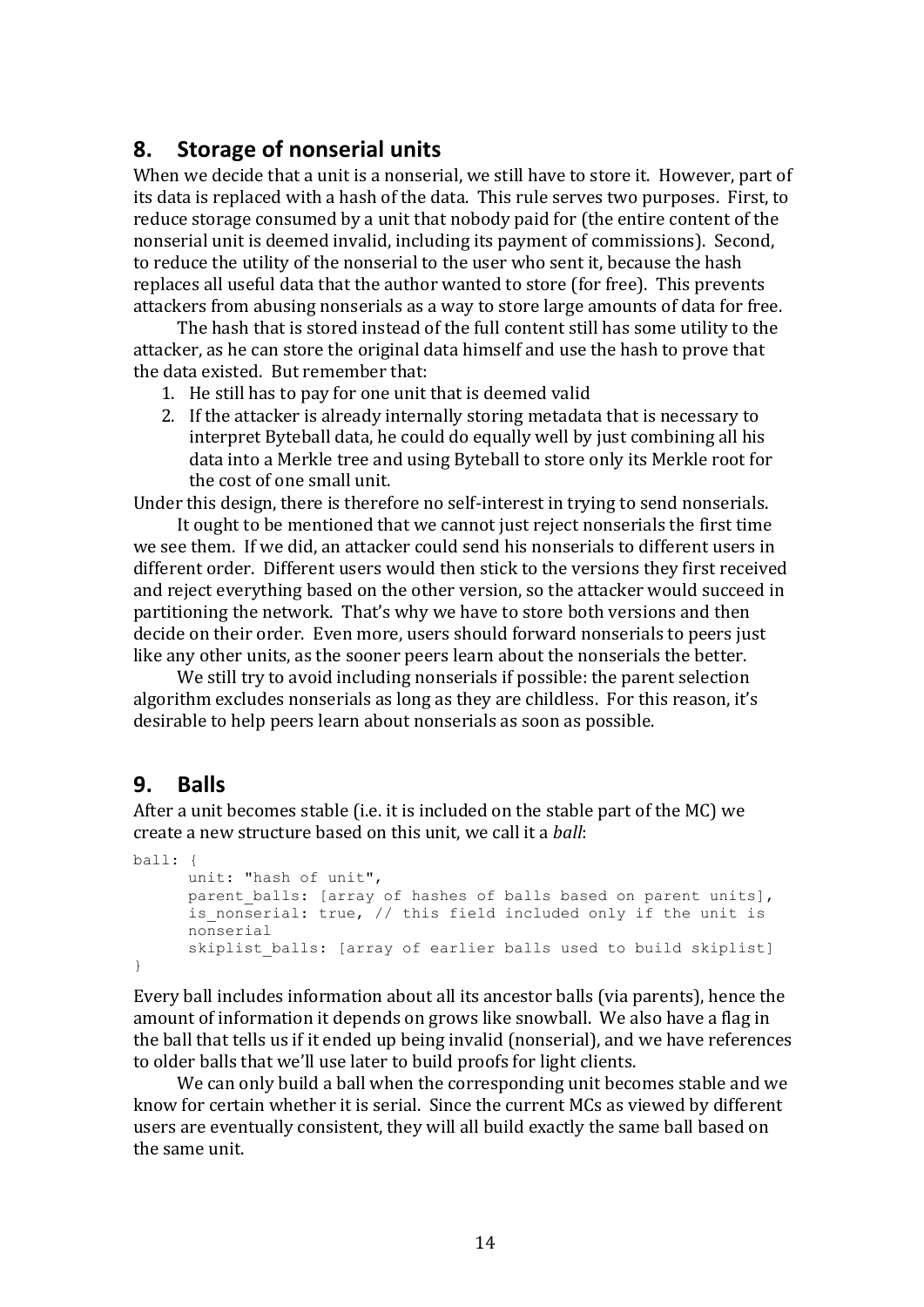### **10. Last ball**

To protect the balls (most importantly, the is nonserial flag) from modification, we require each new unit to include a hash of the last ball that the author knows about (which is the ball built from the last stable unit, and it lies on the MC). This way, the last ball will be protected by the author's signature. Later on, the new unit itself will be (directly or indirectly) included by witnesses.

If someone who doesn't have the entire Byteball database wants to know if a particular unit is serial, he would give us a list of witnesses he trusts to behave honestly, and we would build a chain of recent units that includes the majority of the said witnesses, then read last ball from the oldest unit of the chain, and use balls to build a hash tree that has the last ball at the top and includes the requested unit somewhere below. This hash tree is similar to a very tall Merkle tree, with additional data fed in at each node. The tree can be optimized using the skiplist.

The reference to the last ball also lets users see what their peers think about the stability point of the MC and compare it with their own vision.

We also require that the last ball lies no sooner than last ball of every parent. This ensures that the last ball either advances forward along the MC or stays in the same position, but never retreats.

To further reduce the degrees of freedom of adversaries, we add one more requirement: a unit's witness list must be compatible with that of each unit that lies on the trailing part of the unit's MC between this unit and the last ball's unit. This requirement ensures that all changes to the witness list first reach stability point before trying another change. Otherwise, an attacker might inject a significantly modified witness list onto the MC and stop posting from the addresses of the new witnesses. In such instances, the stability point would not be able to advance past the stretch occupied by the attacker's witnesses.

The requirement that witness lists of all contemporary units are mostly similar means that all users have mostly similar views about who can be trusted to serve as lighthouses for the community at the current time. This is similar to biology, where organisms of the same species have to have mostly the same genes. Small variance of the witness list allows for evolutionary change that still preserves the integrity of the system.

## **11. Witness list unit**

It is expected that many users will want to use exactly the same witness list. In this case, to save space, they don't list the addresses of all 12 witnesses. Rather, they give a reference to another earlier unit, which listed these witnesses explicitly. The witness list unit must be stable from the point of view of the referencing unit, i.e. it must be included into the last hall unit.

## **12. Unit structure**

{

This is an example of a unit:

```
version: '1.0',
alt: '1',
```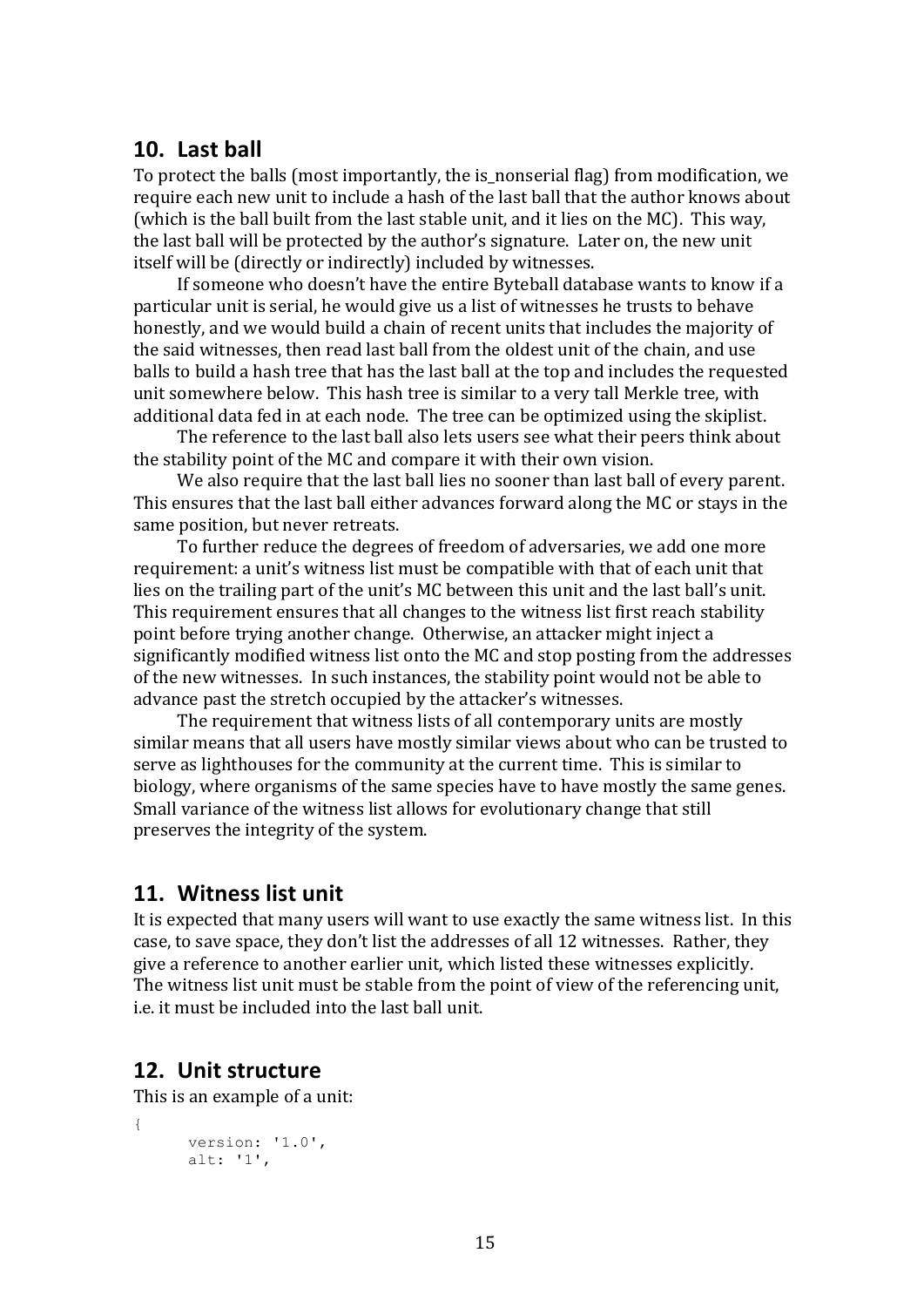```
messages: [ { 
     app: 'payment',
      payload_location: 'inline',
      payload_hash: 
      'AegecfpDzh8xvdyIABdynrcP6CTd4Pt42gvRiv0Ftjg=',
      payload: {
            inputs: [{
                  unit: 
                  '7yctnKyuAk5P+mFgFQDdDLza88nkceXYjsTs4e3doQA=',
                  message_index: 0,
                  output index: 1
            } ],
            outputs: [
                   { address: 'DJ6LV5GPCLMGRW7ZB55IVGJRPDJPOQU6', 
                  amount: 208 },
                  { address: 'Z36JFFX2AH7X5JQ2V2C6AQUUOWFESKZ2', 
                  amount: 3505 } 
            ]
      } 
} ],
authors: [ {
      address: 'DJ6LV5GPCLMGRW7ZB55IVGJRPDJPOQU6',
      authentifiers: { 
            r: 
            '3eQPIFiPVLRwBwEzxUR5thqn+zlFfLXUrzAmgemAqOk35UvDpa4h
            79Fd6TbPbGfb8VMiJzqdNGHCKyAjl786mw==' 
      } 
} ],
parent units: [
      'B63mnJ4yNNAE+6J+L6AhQ3EY7EO1Lj7QmAM9PS8X0pg=',
      'D6O1/D9L8vCMhv+8f70JecF93UoLKDp3e2+b92Yh2mI=',
      'ZxqzWP6q6hDNF50Wax8HUK212lH/KSIRdW5a6T9h3DM='
],
last_ball: '8S2ya9lULt5abF1Z4lIJ4x5zYY9MtEALCl+jPDLsnsw=',
last_ball_unit: 'bhdxFqVUut6V3N2D6Tyt+/YD6X0W+QnC95dMcJJWdtw=',
witness \overline{\text{list}} unit:
'f252ZI2MN3xu8wFJ+LktVDGsay2Udzi/AUauE9ZaifY='
```

```
}
```
Here: 

- version is the protocol version number. The unit will be interpreted according to this version of the protocol;
- alt is an identifier of alternative currency, we'll discuss this later;
- messages is an array of one or more messages that contain actual data;
	- $\circ$  app is the type of message, e.g. 'payment' for payments, 'text' for arbitrary text messages, etc;
	- $\circ$  payload location says where to find the message payload. It can be 'inline' if the payload is included in the message, 'uri' if the payload is available at an internet address, 'none' if the payload is not published at all, is stored and/or shared privately, and payload\_hash serves to prove it existed at a specific time;
	- $\circ$  payload hash is a hash of the payload in base64 encoding;
	- $\circ$  payload is the actual payload (since it is 'inline' in this example). The payload structure is app-specific. Payments are described as follows: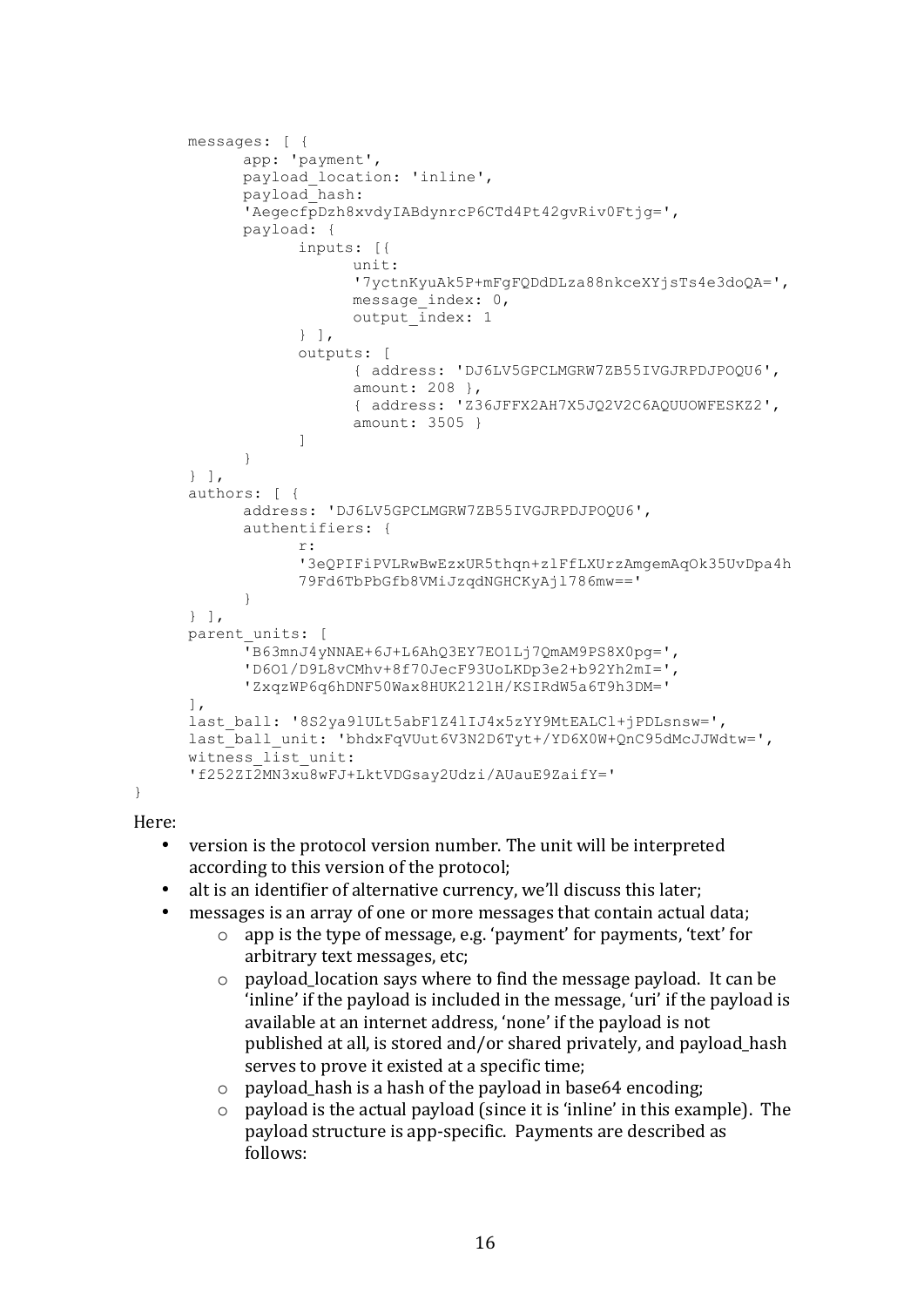- $\blacksquare$  inputs is an array of input coins consumed by the payment. All owners of the input coins must be among the signers (authors) of the unit;
	- unit is hash of the unit where the coin was produced. To be spendable, the unit must be included in last ball unit:
	- message index is an index into the messages array of the input unit. It indicates the message where the coin was produced:
	- output index is an index into the outputs array of the message index'th message of the input unit. It indicates the output where the coin was produced;
- outputs is an array of outputs that say who receives the money;
	- address is the Byteball address of the recipient;
	- amount is the amount he receives;
- authors is an array of the authors who created and signed this unit. All input coins must belong to the authors;
	- $\circ$  address is the author's Byteball address;
	- $\circ$  authentifiers is a data structure that proves the author's authenticity. Most commonly these are ECDSA signatures;
- parent units is an array of hashes of parent units. It must be sorted alphabetically;
- last\_ball and last\_ball\_unit are hashes of last ball and its unit, respectively;
- witness list unit is hash of the unit where one can find the witness list. All hashes are in base64 encoding.

Note that there is no timestamp field in the unit structure. In Byteball, there are no protocol rules that rely on clock time. it's simply not needed, as it is enough to rely on the order of events alone.

Timestamp is still added to units when they are forwarded from node to node. However, this is only advisory and used by light clients to show in wallets the approximate time when a unit was produced, which may significantly differ from the time it was received as light clients may go offline for extended periods of time.

## **13. Commissions**

As mentioned before, the cost to store a unit is its size in bytes. The commission is split into two parts: headers commission and payload commission. Payload commission is equal to the size of messages; headers commission is the size of everything else. The two types of commissions are distributed differently.

Headers commission goes to one of the future units which takes the payer unit as parent. The receiver is selected only after both the payer unit's MCI and the next MCI become stable. To determine the receiver, we take those children whose MCI is equal to or 1 more than the MCI of the payer. The hashes of each of these children are concatenated with the hash of the unit lying on the next MCI (relative to the payer), and the child with the smallest hash value (in hex) wins the headers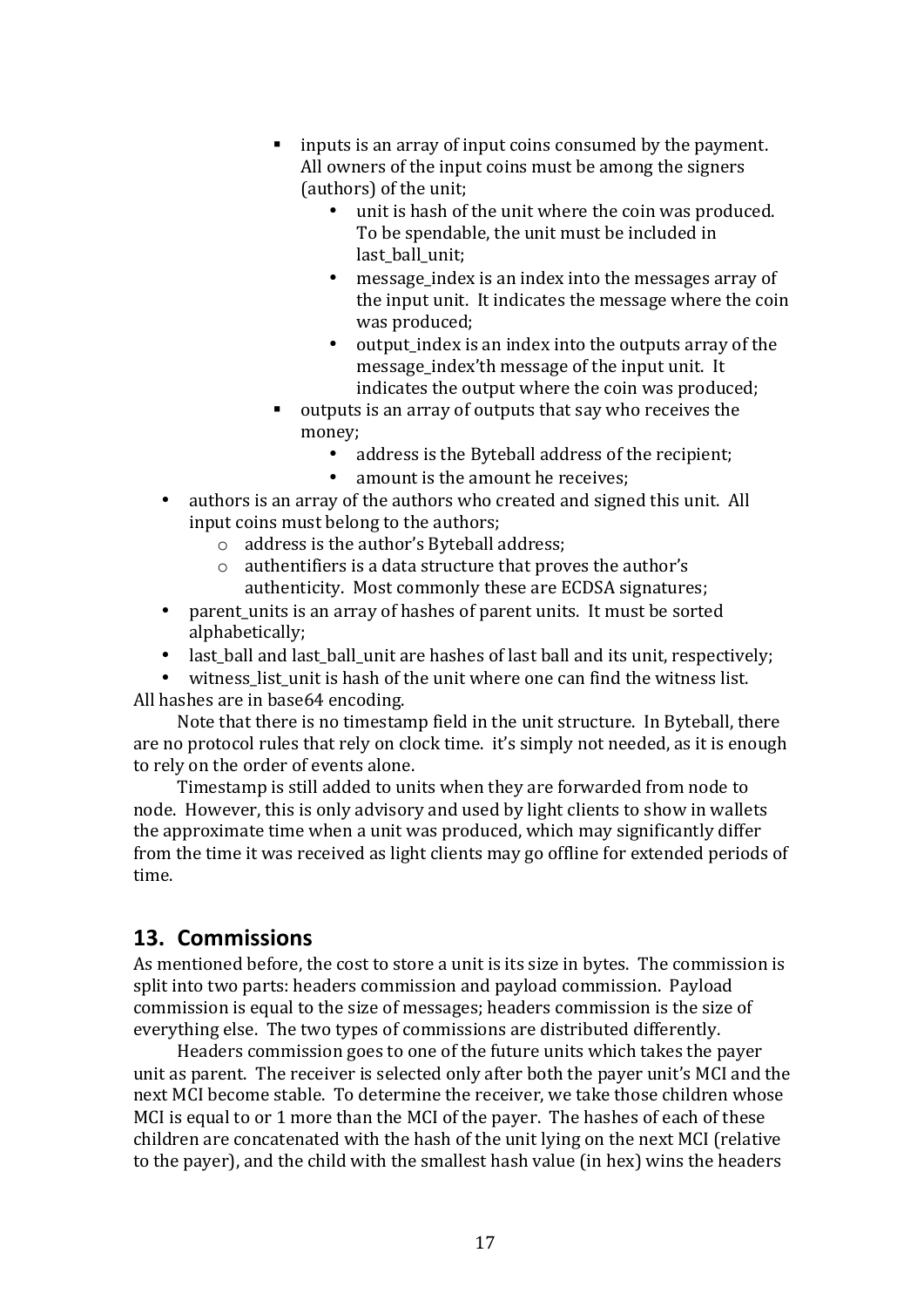commission. This hashing with the next MC unit is designed to introduce unpredictability (the next MC unit is not known beforehand) and render useless any attempts to improve one's chances of receiving commission by playing with one's own unit hash. At the same time, restricting candidates to those whose MCI is no more than 1 greater than the MCI of the payer, incentivizes the selection of the most recent units as parents. This is useful to keep the DAG as narrow as possible.

We pay only the headers commission and not the entire commission to those who are quick to pick our unit as parent, for the following reason. If we did pay the entire commission, we would have incentivized abusive behavior: split one's data into several chunks and build a long chain of one's own units storing one chunk per unit. All the commissions paid in a previous unit would then be immediately collected by the same user in the next unit. As we pay only the headers commission, such behavior is not profitable because to produce each additional element of the chain one has to spend additional headers commission – roughly the same as one earns. We use the remaining (payload) commission to incentivize others whose activity is important for keeping the network healthy.

Payload commission goes to witnesses. To incentivize witnesses to post frequently enough, we split payload commission equally among all witnesses who are quick enough to post within 100 MC indexes after the paying unit (the faster they post, the faster this unit becomes stable). If all 12 witnesses have posted within this interval, each receives  $1/12$  of the payload commission. If only one witness has posted, he receives the entire payload commission. In the special case that no witness has posted within this interval, they all receive  $1/12$  of payload commission. If the division produces a fractional number, it is rounded according to mathematical rules. Because of this rounding, the total commission paid out to witnesses may not be equal to the total payload commission received from the unit's author(s), so the total money supply will change slightly as well. Obviously, the distribution happens only after  $MCI+100$  becomes stable, where  $MCI$  is the MCI of the paving unit.

To spend the earned headers commissions or witnessing commissions, the following input is used:

```
inputs: [
      {
            type: "headers commission",
            from main chain index: 123,
            to main chain index: 196
      },
      {
            type: "witnessing",
            from main chain index: 60,
            to main chain index: 142
      },
      …
]
```
Such inputs sweep all headers or witnessing commissions earned by the author from commission paying units that were issued between main chain indexes from main chain index and to main chain index. Naturally, to main chain index must be stable.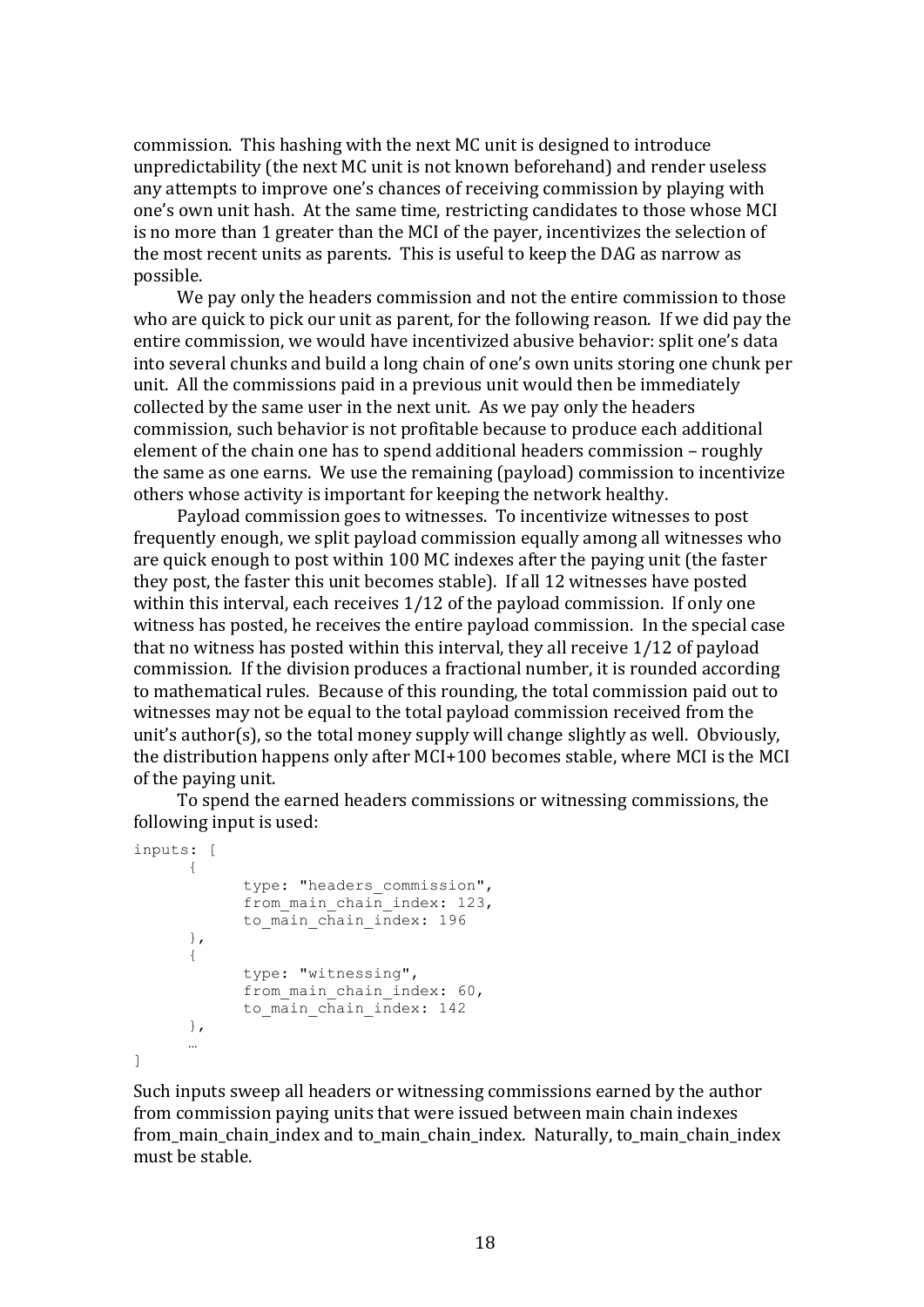When a unit signed by more than one author earns headers commission, there is so far ambiguity as to how the commission is split among the authors. To remove the ambiguity, each unit that is signed by more than one author must include a data structure that describes the proportions of revenue sharing:

```
unit: {
      …
      earned headers commission recipients: [
            {address: "ADDRESS1", earned_headers_commission_share: 30},
            {address: "ADDRESS2", earned_headers_commission_share: 70}
      ],
      …
}
```
The addresses who receive the commissions needn't be the same as the author addresses – the commission can be sent to any address. Even if the unit is signed by a single author, it can include this field to redirect headers commissions elsewhere.

## **14. Confirmation time**

Confirmation time is the time from a unit entering the database to reaching stability. It depends on how often the witnesses post, since to reach stability we need to accumulate enough witness-authored units on the MC after the newly added unit. To minimize the confirmation period, the witnesses should post frequently enough (which they are already incentivized to do via commission distribution rules) but not too frequently. If two or more witnesses issue their units nearly simultaneously (faster than it typically takes to propagate a new unit to other witnesses), this may cause unnecessary branching of the tree composed of best-parent links, which would delay stability. For this reason, the best confirmation times are reached when the witnesses are well connected and run on fast machines so that they are able to quickly validate new units. We estimate the best confirmation times to be around 30 seconds; this is only reachable if the flow of new units is large enough so that the witnesses earn more from witnessing commissions than they spend for posting their own units.

Despite the period of full confirmation being rather long, a node that trusts its peers to deliver all new units without filtering may be reasonably sure that once a unit was included by at least one witness, plus a typical latency has elapsed (the time it takes a new unit to travel from peer to peer), the unit will most likely reach finality and be deemed valid. Even if a double-spend appears later, it will be likely ordered after this unit.

## **15. Partitioning risk**

The network of Byteball nodes can never be partitioned into two parts that would both continue operating without noticing. Even in the event of a global network disruption such as a sub-Atlantic rat cutting the cable that connects Europe and America, at least one of the sides of the split will notice that it has lost the majority of witnesses, meaning that it can't advance the stability point, and nobody can spend outputs stuck in the unstable part of the MC. Even if someone tries to send a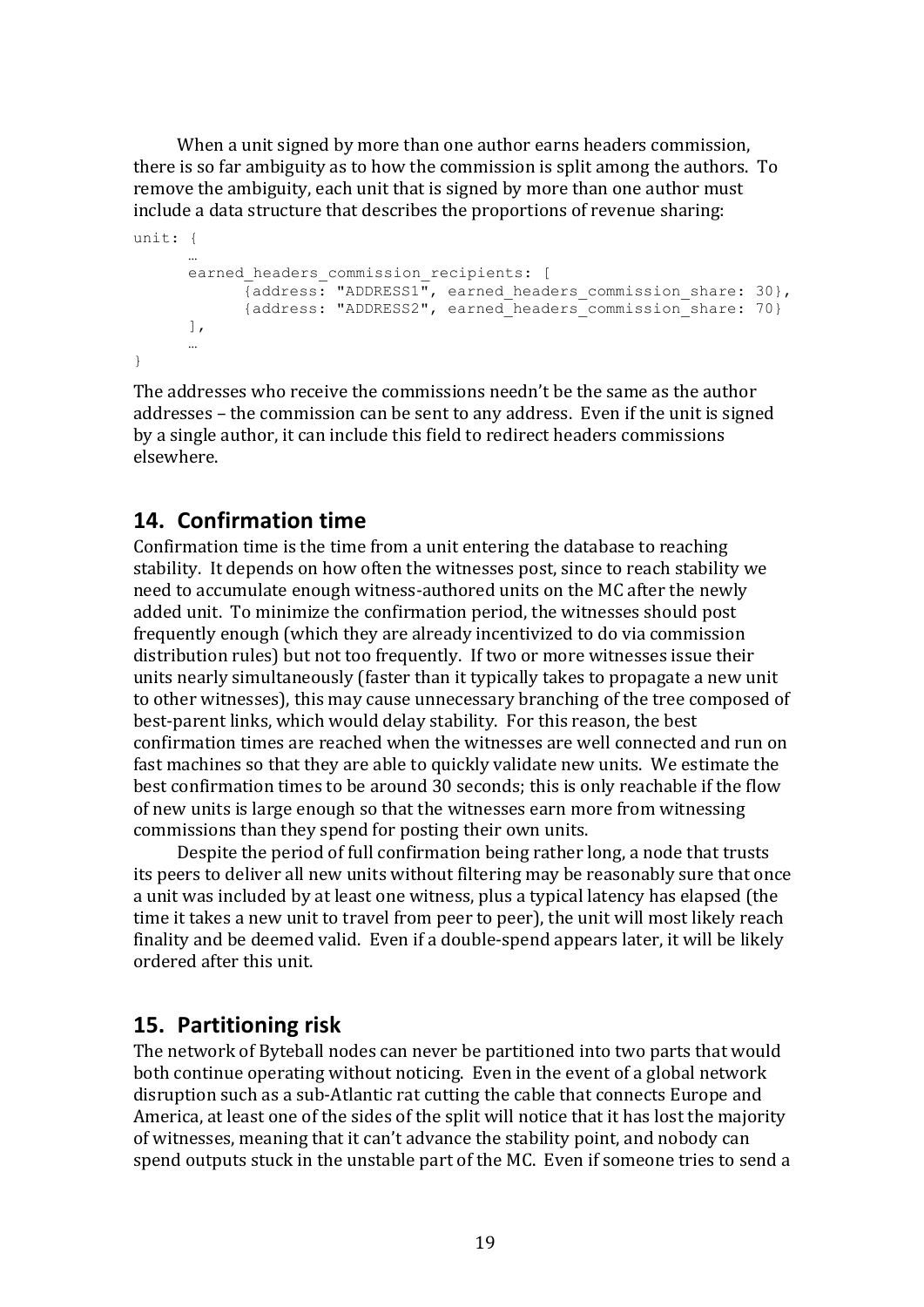double-spend, it will remain unstable (and therefore unrecognized) until the connection is restored. The other part of the split where the majority of witnesses happens to be, will continue as normal.

### **16. Censorship**

By design, it is already impossible to modify or erase any past records in Byteball. It is also quite hard to stop any particular types of data from entering the database.

First, the data itself can be concealed and only its hash be actually posted to the database to prove that the data existed. The data may only be revealed after the hash is stored and its unit has been included by other units so that it has become unrevisable. 

Second, even when the data is open, the decision to include or not include it in the database is delegated to numerous anonymous users who might (and in fact) are incentivized to) take the new unit as a parent. Someone who tries to censor undesirable units will have to not only avoid including them directly (as parents) but also indirectly, through other units. (This is different from Bitcoin where miners or mining pools can, and do, filter individual transactions directly. Besides, Bitcoin users have no say in who is to become a miner.) As the number of units which include the "offending" unit snowballs, any attempt to avoid it would entail censoring oneself. Only the majority of witnesses can effectively impose forbidden content rules – if users choose such witnesses.

### **17. Choosing witnesses**

Reliance on witnesses is what makes Byteball rooted in the real world. At the same time, it makes it highly dependent on human decisions. The health of the system depends on users responsibly setting the lists of witnesses they do trust. This process cannot be safely automated, for example if most users start autoupdating their witness lists to match the lists of most recently observed units, just to be compatible, this can be easily exploited by an attacker who floods the network with his own units that gradually change the predominant witness list to something of the attacker's choosing.

While the maximalist recommendation could be "only edit witness lists" manually", which is too burdensome for most users, a more practical approach to witness list management is tracking and somehow averaging the witness lists of a few "captains of industry" who either have interest in caring for the network health or who have earned a good reputation in activities not necessarily connected with Byteball. Some of them may be acting witnesses themselves. Unlike witness lists, the lists of captains of industry don't have to be compatible. and failing to update the list frequently enough doesn't have any immediate negative implications such as being unable to find compatible parents and post a new unit. We expect that most users will use one of a relatively small number of most popular wallets, and such wallets will be set up by default to follow the witness list of the wallet vendor, who in turn likely watches the witness lists of other prominent players.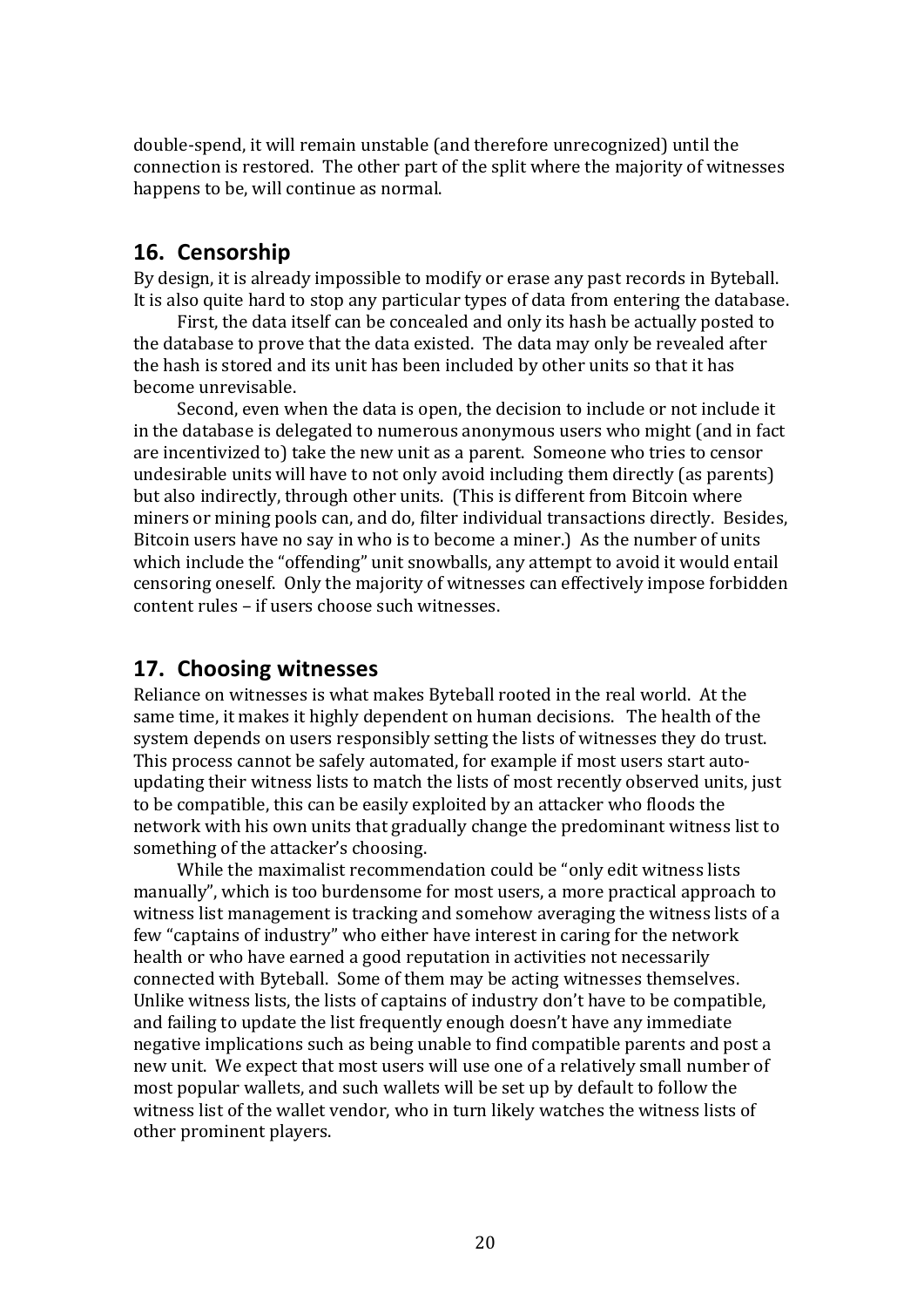Witnesses also have their witness lists, and it is recommended that users elect those witnesses who they trust to keep their witness lists representative of ordinary users' beliefs. This is very important because no change to the predominant witness list can pass without approval of the majority of the current witnesses. It is recommended that witnesses and would-be witnesses publicly declare their witness list policy (such as following and averaging witness lists of other reputable users), and that users evaluate their fitness for the job based on this policy, among other factors. Any breach of the declared policy will be immediately visible and will likely trigger a witness replacement campaign. The same is true for an unjustified amendment to the policy. The policy binds the witness and makes him follow public opinion, even when it turns against the witness himself or his friends.

As mentioned before, our protocol rules require that:

- 1. best parent is selected only among parents whose witness list has no more than 1 mutation:
- 2. there should be no more than 1 mutation relative to the witness list of the last ball unit:
- 3. there should be no more than 1 mutation relative to the witness lists of all the unstable MC units up to the last ball unit;
- 4. the stability point advances only when the current witnesses (as defined in the current stability point) post enough units after the current stability point.

These rules are designed to protect against malicious and accidental forks. At the same time, they imply that any changes of the predominant witness list have to be gradual, and each step has to be approved by the majority of the current witnesses. A one-position change has to first reach stability and recognition of the majority of old witnesses before another change can be undertaken. If the community decides abruptly that two witnesses need to be replaced immediately, then after one change makes its way onto the MC, the second change will be blocked by rule 3 above until the first change reaches stability.

Despite all the recommendations above it is still possible that due to the negligence of industry leaders, such witnesses are elected who later form a cartel and collectively block all attempts to replace any one of them in an attempt to keep the profits they are earning from witnessing commissions. If they do behave this way, it will be evident to everybody because their witness lists will remain unchanged, while the witness lists of most other industry leaders will differ by one mutation (the maximum allowed to remain compatible). If the old witnesses do not give in despite such evident pressure, the only recourse of the pro-change users is a "revolution"  $-$  i.e. to start a new coin that inherits all the balances, user addresses, etc from the old coin at some point but starts with a new witness list and adds a special protocol rule to handle this incompatible change at the moment of the schism. To distinguish from the old coin, they would then assign a new value to the 'alt' field (this what 'alt' is for) and use it in all units issued under the new coin. As a result, users will hold two coins (the old alt="1", and the new e.g. alt="2") and will be able to spend both independently. If the split was justified, the old coin will probably be abandoned, but all the data accumulated prior to the schism will be available as normal in the new coin. Since the protocol is almost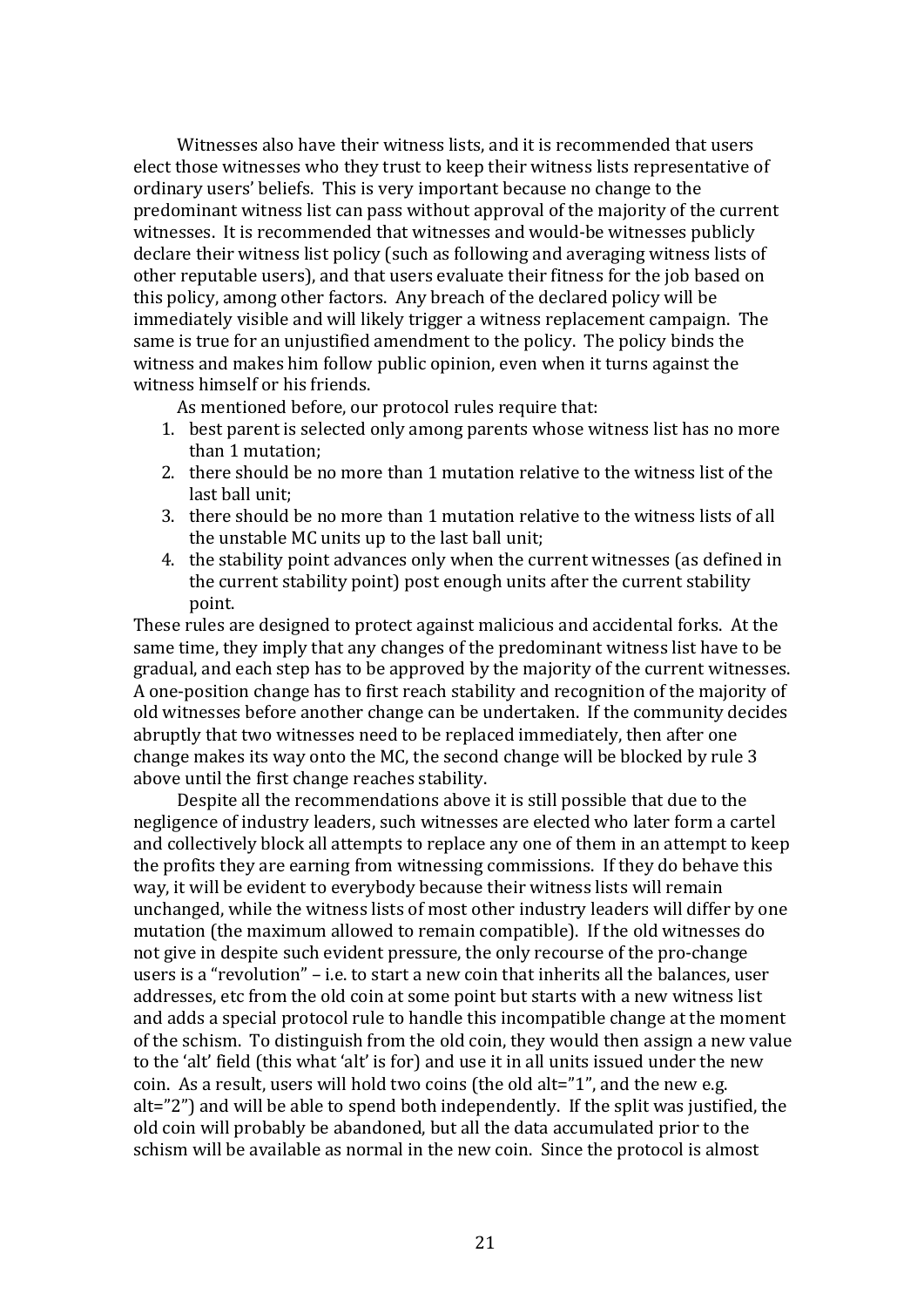identical (except for the rule that handles the schism and the change of alt), it will be easy to update software installed on all user and merchant devices.

If someone just wants to start a new coin to experiment with another set of protocol rules, he can also use the 'alt' field to inherit everything from the old coin, make the switch comfortable for users, and have a large set of users with balances from day one.

## **18. Skiplist**

Some of the balls contain a skiplist array which enables faster building of proofs for light clients (see below). Only those balls that lie directly on the MC, and whose MC index is divisible by 10, have a skiplist. The skiplist lists the nearest previous MC balls whose index has the same or smaller number of zeros at the end. For example, the ball at MCI 190 has a skiplist that references the ball at MCI 180. The ball at MCI 3000 has a skiplist that references the balls at MCIs 2990, 2900, and 2000.

## **19. Light clients**

Light clients do not store the entire Byteball database. Instead, they download a subset of data they are interested in, such as only transactions where any of the user's addresses are spending or being funded.

Light clients connect to full nodes to download the units they are interested in. The light client tells the full node the list of witnesses it trusts (not necessarily the same witnesses it uses to create new units) and the list of its own addresses. The full node searches for units the light client is interested in and constructs a proof chain for each unit in the following way:

- 1. Walk back in time along the MC until the majority of requested witnesses are met. Collect all these MC units.
- 2. From the last unit in this set (which is also the earliest in time), read the last ball.
- 3. Starting from this last ball, walk back in time along the MC until any ball with a skiplist is met. Collect all these balls.
- 4. Using the skiplist, jump to an earlier ball referenced from the skiplist. This ball also has a skiplist, jump again. Where there are several balls in skiplist array, always jump by the largest distance possible, so we accelerate jumping first by 10 indexes, then by 100, then by 1000, etc.
- 5. If the next jump by the skiplist would throw us behind the target ball, decelerate by jumping by a smaller distance. Ultimately, leave the skiplist and walk along the MC one index at a time using just parent links.

This chain has witness-authored units in the beginning, making it trustworthy from the light client's point of view. All the elements of the chain are linked by either parent unit links (while accumulating the witnesses), or by last ball reference, or by parent ball links, or by skiplist links. At the end of the chain, we have the unit whose existence was to be proved.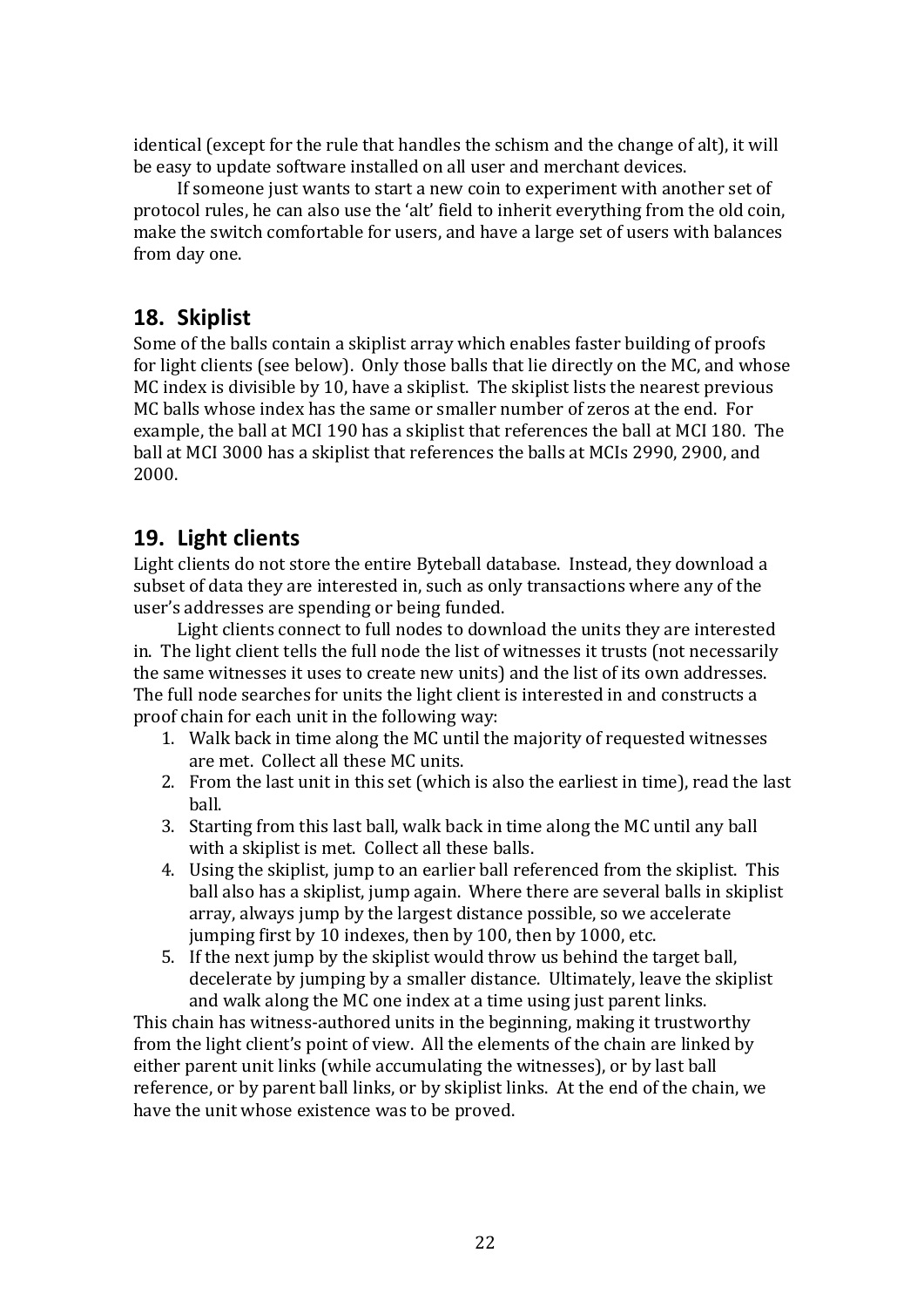### **20. Multilateral signing**

A unit can be signed by multiple parties. In such instances, the authors array in the unit has two or more elements.

This can be useful, for example. if two or more parties want to sign a contract (a plain old dumb contract, not a smart one). They would both sign the same unit that contains a text message (app='text'). They don't have to store the full text of the contract in the public database, and pay for it  $-$  a hash would suffice (payload location='none'), and the parties themselves can store the text privately.

Another application of multilateral signing is an exchange of assets. Assume user A wants to send asset X to user B in exchange for asset Y (the native currency 'bytes' is also an asset – the base asset). Then they would compose a unit that contains two payment messages: one payment sends asset X from A to B, the other payment sends asset Y from B to A. They both sign the dual-authored unit and publish it. The exchange is atomic – that is, either both payments execute at the same time or both fail. If one of the payments appears to be a double-spend, the entire unit is rendered invalid and the other payment is also deemed void.

This simple construction allows users to exchange assets directly, without trusting their money to any centralized exchanges.

### **21. Addresses**

Users are identified by their addresses, transaction outputs are sent to addresses, and, like in Bitcoin, it is recommended that users have multiple addresses and avoid reusing them. In some circumstances, however, reuse is normal. For example, witnesses are expected to repeatedly post from the same address.

An address represents a definition, which is a Boolean expression (remotely similar to Bitcoin script). When a user signs a unit, he also provides a set of authentifiers (usually ECDSA signatures) which, when applied to the definition, must evaluate it to true in order to prove that this user had the right to sign this unit. We write definitions in JSON. For example, this is the definition for an address that requires one ECDSA signature to sign:

["sig",{"pubkey":"Ald9tkgiUZQQ1djpZgv2ez7xf1ZvYAsTLhudhvn0931w"}]

The definition indicates that the owner of the address has a private key whose public counterpart is given in the definition (in base64 encoding), and he will sign all units with this private key. The above definition evaluates to true if the signature given in the corresponding authentifier is valid, or otherwise false. The signature is calculated over all data of the unit except the authentifiers.

Given a definition object, the corresponding address is just a hash of the initial definition object plus a checksum. The checksum is added to avoid typing errors. Unlike usual checksum designs, however, the checksum bits are not just appended to the end of the unchecksummed data. Rather, they are inserted into multiple locations inside the data. This design makes it hard to insert long strings of illegal data in fields where an address is expected. The address is written in base 32 encoding. The above definition corresponds to address A2WWHN7755YZVMXCBLMFWRSLKSZJN3FU.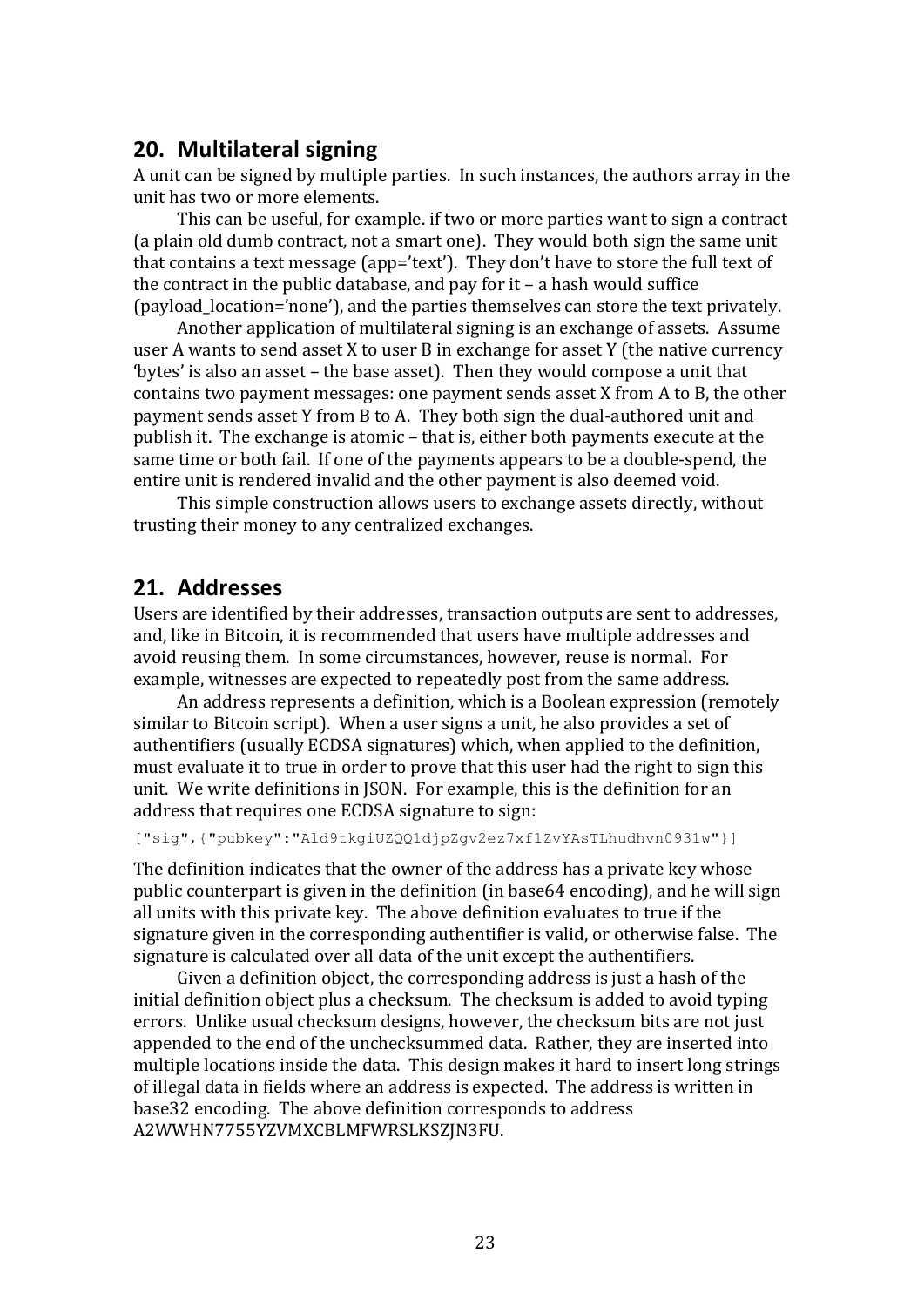When an address is funded, the sender of the payment knows and specifies only the address (the checksummed hash of the definition) in the payment output. The definition is not revealed and it remains unknown to anyone but the owner until the output is spent.

When a user sends his first unit from an address, he must reveal its definition (so as to make signature verification possible) in the authors array:

```
unit: {
      …
      authors: [ {
            address: 'DJ6LV5GPCLMGRW7ZB55IVGJRPDJPOQU6',
            definition: [
                  "sig",
                  {"pubkey":"AsnvZ3w7N1lZGJ+P+bDZU0DgOwJcGJ51bjsWpEqfqB
                  g6"}
            ],
            authentifiers: { 
                  r \cdot'3eQPIFiPVLRwBwEzxUR5thqn+zlFfLXUrzAmgemAqOk35UvDpa4h
                  79Fd6TbPbGfb8VMiJzqdNGHCKyAjl786mw=='
            }
      } ],
      …
}
```
If the user sends a second unit from the same address, he must omit the definition (it is already known on Byteball). He can send the second unit only after the definition becomes stable, i.e. the unit where the definition was revealed must be included in the last hall unit of the second unit.

Users can update definitions of their addresses while keeping the old address. For example, to rotate the private key linked to an address, the user needs to post a unit that contains a message such as:

```
unit: {
      …
      messages: [
            …
            {
                   app: "address definition change",
                  definition chash: "I4Z7KFNIYTPHPJ5CA5OFC273JQFSZPOX"
            },
            …
      ],
      …
}
```
Here, definition chash indicates the checksummed hash of the new address definition (which is not revealed until later), and the unit itself must be signed by the old private keys. The next unit from this address must:

- include this address\_definition\_change unit in its last ball unit, i.e. it must be already stable;
- reveal the new definition in the authors array in the same way as for the first message from an address.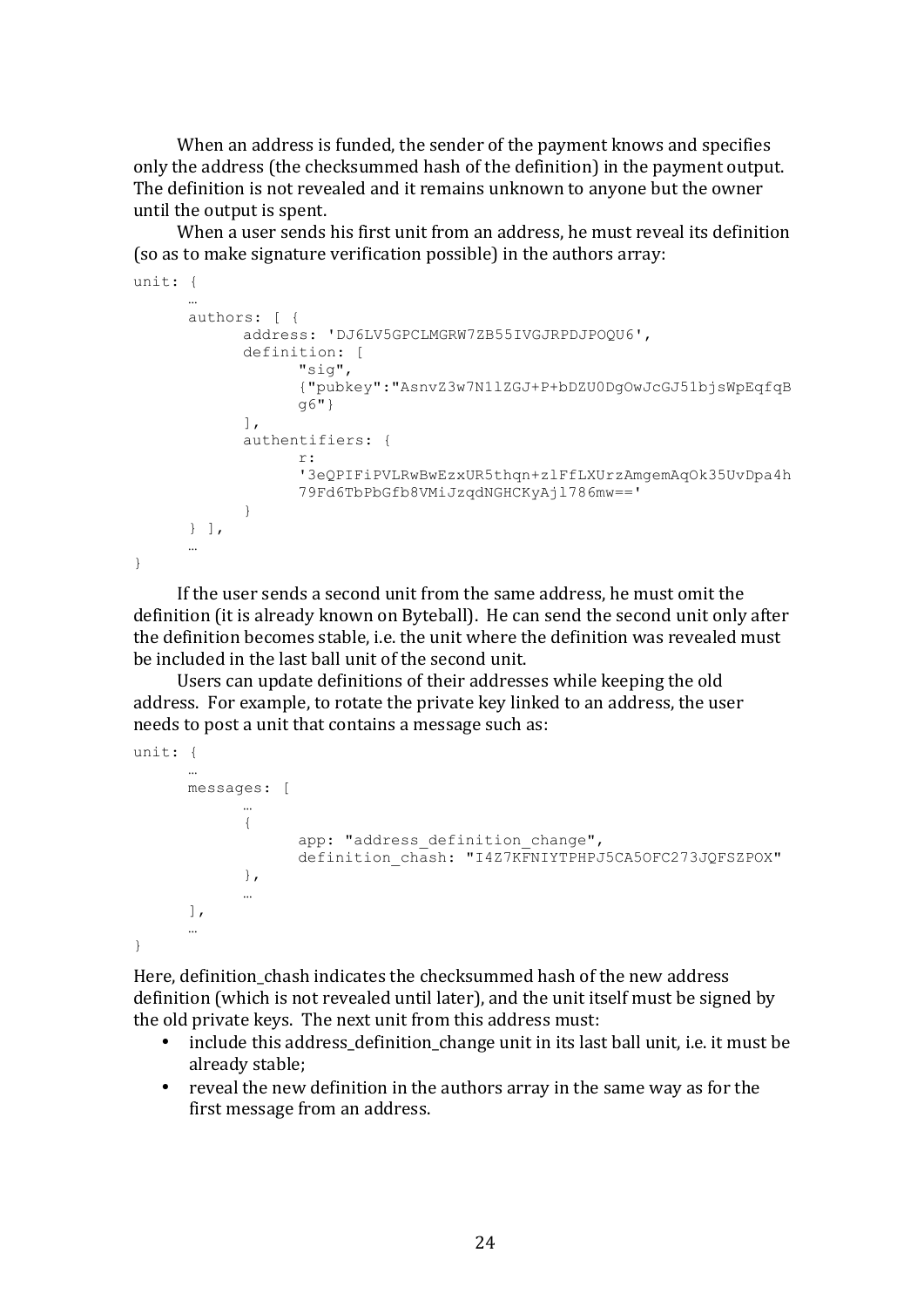After the change, the address is no longer equal to the checksummed hash of its current definition. Rather, it remains equal to the checksummed hash of its *initial* definition.

The definition change is useful if the user wants to change the key(s) (e.g. when migrating to a new device) while keeping the old address, e.g. if this address already participates in other long-lived definitions (see below).

#### **21.1. Definition syntax**

#### **21.1.1. Logical operators**

A definition can include "and" conditions, for example:

```
["and", [
      ["sig", {pubkey: "one pubkey in base64"}],
      ["sig", {pubkey: "another pubkey in base64"}]
]]
```
which is useful when, in order to sign transactions, signatures from two independent devices are required, for example, from a laptop and from a smartphone.

"Or" conditions, such as this:

```
["or", [
      ["sig", {pubkey: "laptop pubkey"}],
      ["sig", {pubkey: "smartphone pubkey"}],
      ["sig", {pubkey: "tablet pubkey"}]
]]
```
are useful when a user wants to use the same address from any of his devices. The conditions can be nested:

```
["and", [
      ["or", [
            ["sig", {pubkey: "laptop pubkey"}],
            ["sig", {pubkey: "tablet pubkey"}]
      ]],
      ["sig", {pubkey: "smartphone pubkey"}]
]]
```
A definition can require a minimum number of conditions to be true out of a larger set, for example, a 2-of-3 signature:

```
["r of set", {
      required: 2,
      set: [
            ["sig", {pubkey: "laptop pubkey"}],
            ["sig", {pubkey: "smartphone pubkey"}],
            ["sig", {pubkey: "tablet pubkey"}]
      ]
}]
```
("r" stands for "required") which features both the security of two mandatory signatures and the reliability, so that in case one of the keys is lost, the address is still usable and can be used to change its definition and replace the lost  $3<sup>rd</sup>$  key with a new one.

Also, different conditions can be given different weight, of which a minimum is required: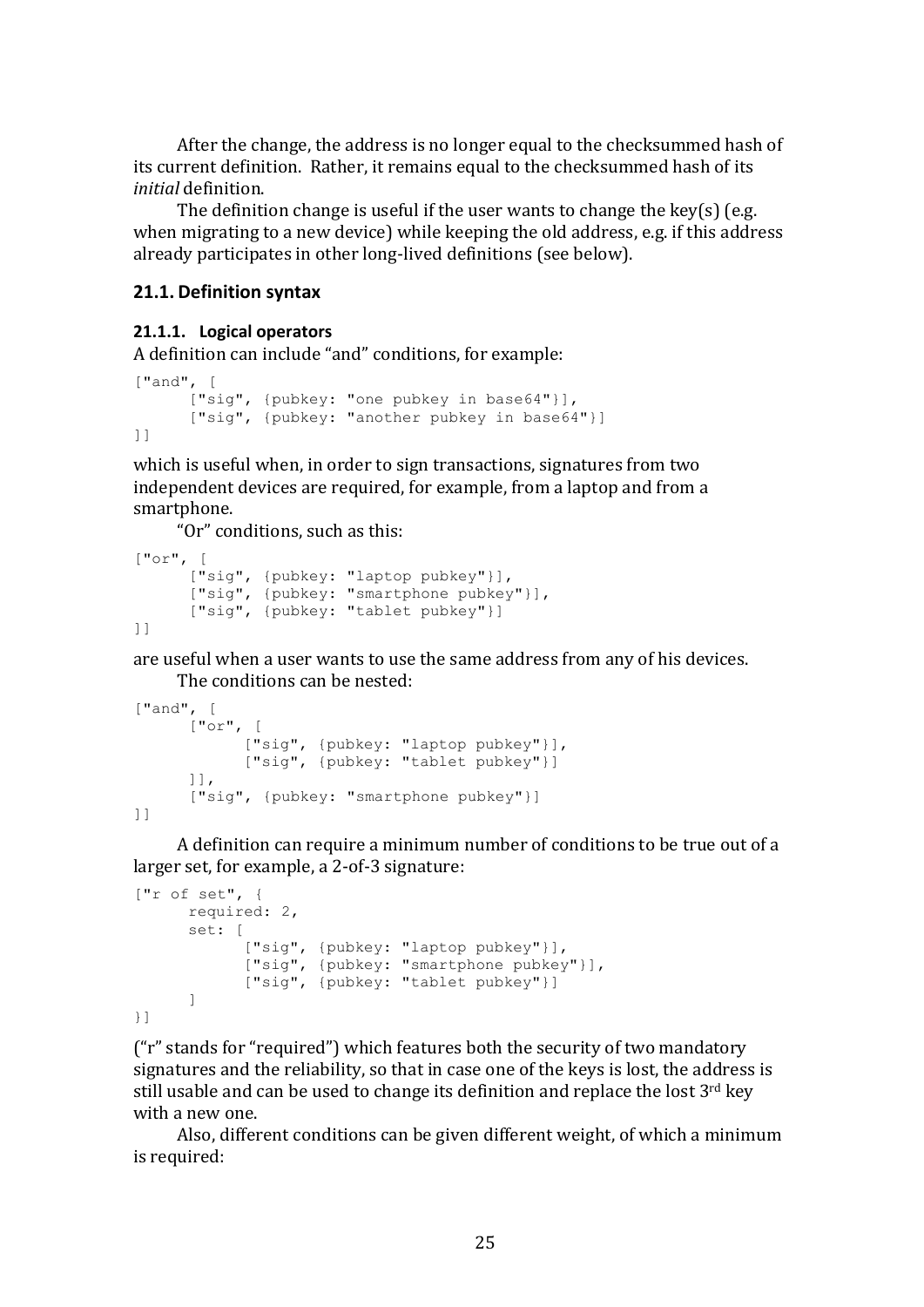```
["weighted and", {
    required: 50,
     set: [
            {weight: 40, value: ["sig", {pubkey: "CEO pubkey"}] },
            {weight: 20, value: ["sig", {pubkey: "COO pubkey"}] },
            {weight: 20, value: ["sig", {pubkey: "CFO pubkey"}] },
            {weight: 20, value: ["sig", {pubkey: "CTO pubkey"}] }
      ]
}]
```
#### **21.1.2.** Delegation to other addresses

An address can contain reference to another address:

```
["and", [
      ["address", "ADDRESS 1 IN BASE32"],
      ["address", "ADDRESS 2 IN BASE32"]
]]
```
which delegates signing to another address and is useful for building shared control addresses (addresses controlled by several users). This syntax gives the users the flexibility to change definitions of their own component addresses whenever they like, without bothering the other user.

#### **21.1.3. Signatures and authentifiers**

In most cases, a definition will include at least one signature (directly or indirectly):

```
["sig", {pubkey: "pubkey in base64"}]
```
Instead of a signature, a definition may require a preimage for a hash to be provided:

["hash",{"hash":"value of sha256 hash in base64"}]

which can be useful for cross-chain exchange algorithms  $[7]$ . In this case, the hash preimage is entered as one of the authentifiers.

The default signature algorithm is ECDSA on curve secp256k1 (same as Bitcoin). Initially, it is the only algorithm supported. If other algorithms are added in the future, algorithm identifier will be used in the corresponding part of the definition, such as for the quantum secure NTRU algorithm:

["sig", {algo: "ntru", pubkey: "NTRU public key in base64"}]

Multisignature definitions allow one to safely experiment with unproven signature schemes when they are combined with more conventional signatures.

The authentifiers object in unit headers contains signatures or other data (such as hash preimage) keyed by the path of the authentifier-requiring subdefinition within the address definition. For a single-sig address such as

["sig", {pubkey: "pubkey in base64"}]

the path is simply "r" (r stands for root). If the authentifier-requiring subdefinition is included within another definition (such as and/or), the path is extended by an index into the array where this subdefinition is included, and path components are delimited by a dot. For example, for address definition:

```
["and", [
     ["sig", {pubkey: "one pubkey in base64"}],
```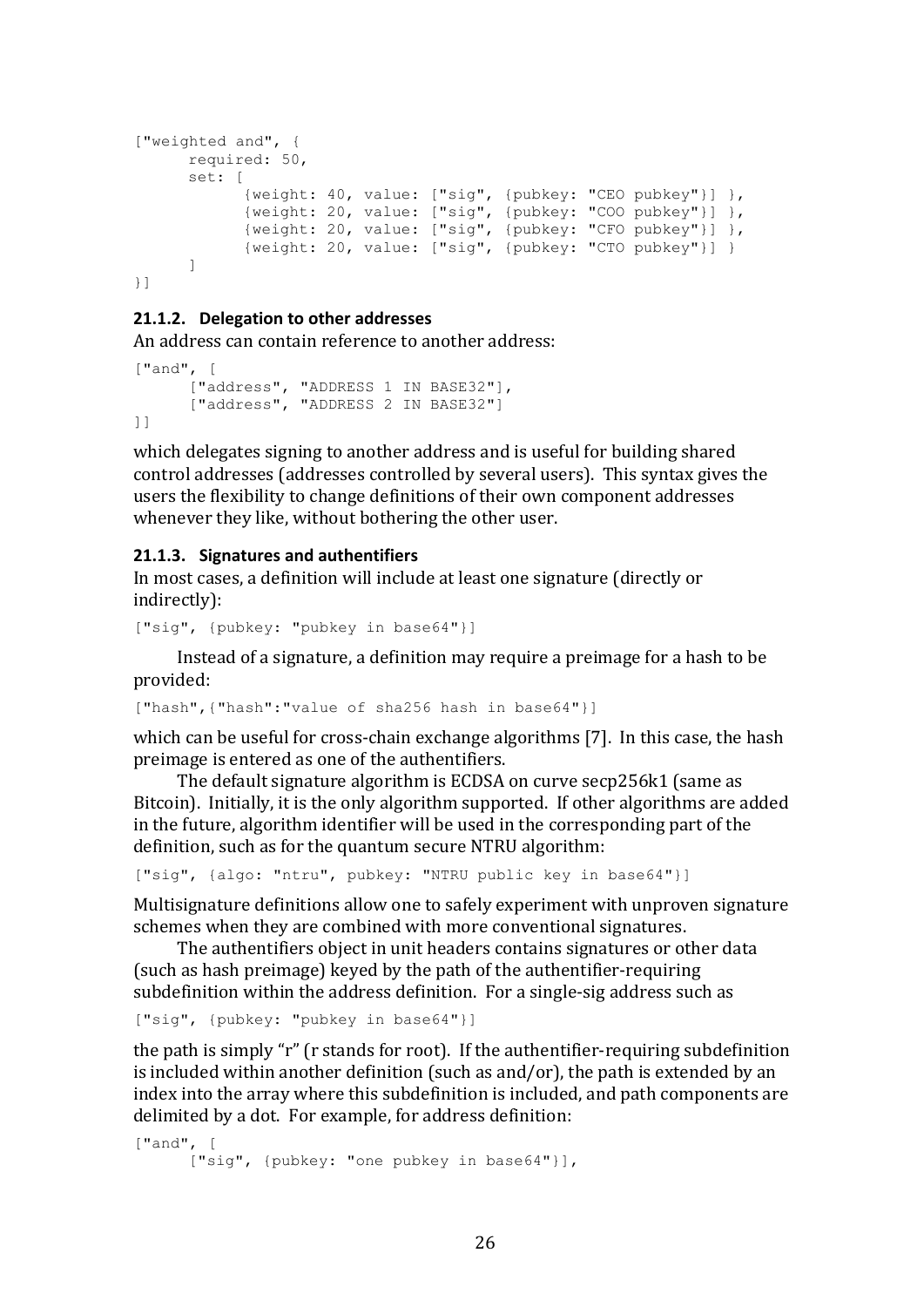```
["sig", {pubkey: "another pubkey in base64"}]
]]
the paths are "r.0" and "r.1". For a deeper nested definition:
\lceil "and", \lceil["or", [
             ["sig", {pubkey: "laptop pubkey"}],
            ["sig", {pubkey: "tablet pubkey"}]
      ]],
      ["sig", {pubkey: "smartphone pubkey"}]
]]
```
the paths are "r.0.0", "r.0.1", and "r.1". When there are optional signatures, such as 2-of-3, the paths tell us which keys were actually used.

#### **21.1.4. Definition templates**

A definition can also reference a definition template:

```
["definition template", [
      "hash of unit where the template was defined", 
      {param1: "value1", param2: "value2"}
]]
```
The parameters specify values of variables to be replaced in the template. The template needs to be saved before (and as usual, be stable before use) with a special message type app='definition template', the template itself is in message payload, and the template looks like normal definition but may include references to variables in the syntax  $\omega$  param1,  $\omega$  param2. Definition templates enable code reuse. They may in turn reference other templates.

#### **21.1.5. Cosigning**

A subdefinition may require that the unit be cosigned by another address:

["cosigned by", "ANOTHER ADDRESS IN BASE32"]

#### **21.1.6. Querying whether an address was used**

Another possible requirement for a subdefinition: that an address was seen as author in at least one unit included into the last ball unit:

["seen address", "ANOTHER ADDRESS IN BASE32"]

#### **21.1.7. Data feeds**

One very useful condition can be used to make queries about data previously stored in Byteball:

```
["in data feed", [
     ["ADDRESS1", "ADDRESS2", …], 
     "data feed name", 
     "=",
     "expected value"
```
]]

This condition evaluates to true if there is at least one message that has "data feed name" equal to "expected value" among the data feed messages authored by the listed addresses "ADDRESS1", "ADDRESS2", .. (oracles). Data feed is a message type that looks like this:

unit: {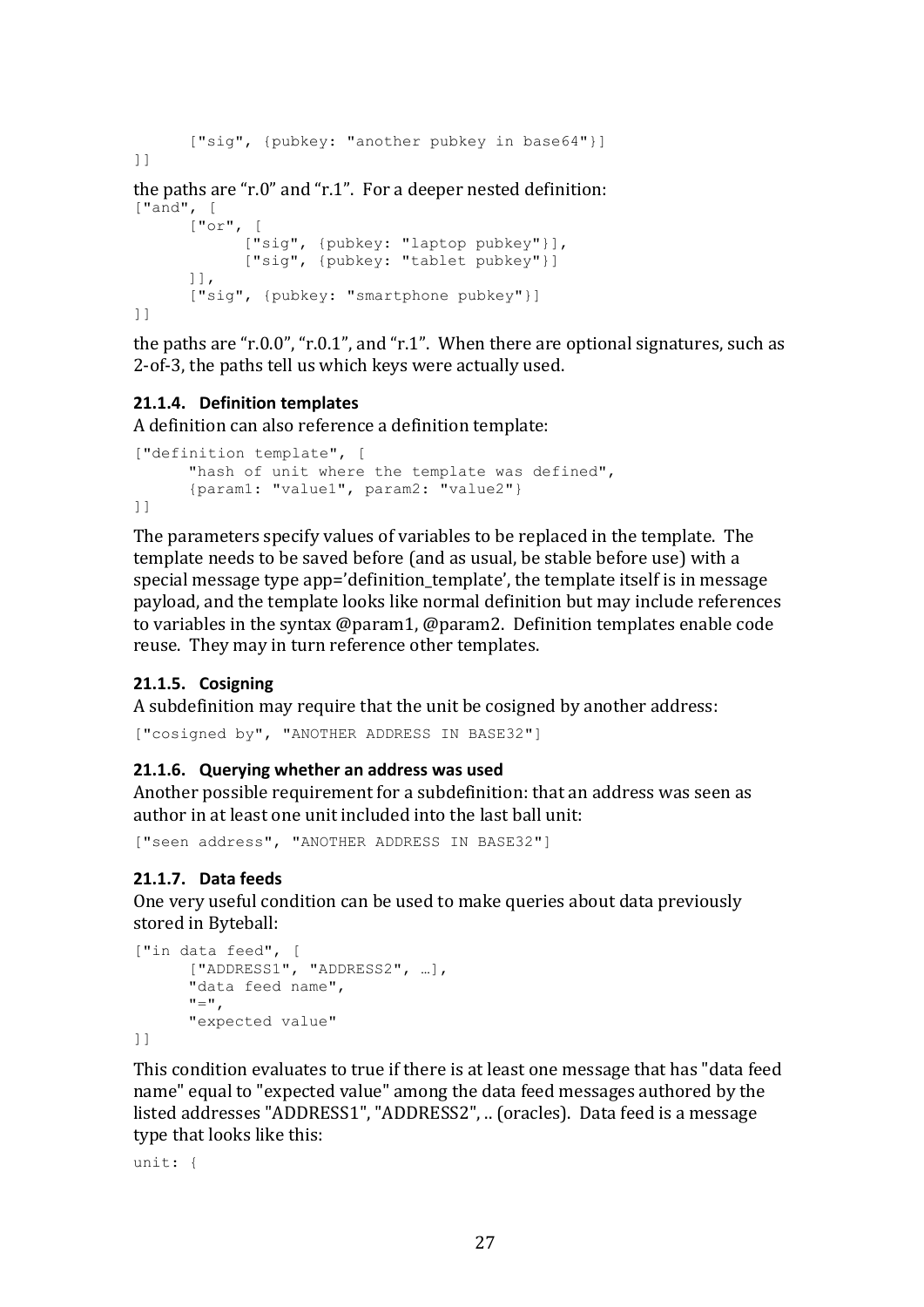```
…
messages: [
      …
      {
            app: "data feed",
            payload location: "inline",
            payload_hash: "hash of payload",
            payload: {
                   "data feed name": "value",
                   "another data feed name": "value2",
                   …
            }
      },
      …
\cdot…
```

```
}
```
Data fields can be used to design definitions that involve oracles. If two or more parties trust a particular entity (the oracle) to provide true data, they can set up a shared control address that gives the parties different rights depending on data posted by the oracle(s). For example, this address definition represents a binary option:

```
["or", [
      ["and", [
            ["address", "ADDRESS 1"],
            ["in data feed", [["EXCHANGE ADDRESS"], "EURUSD", ">", 
            "1.1500"]]
      ]],
      ["and", [
            ["address", "ADDRESS 2"],
            ["in data feed", [["TIMESTAMPER ADDRESS"], "datetime", ">",
            "2016-10-01 00:00:00"]]
      ]]
]]
```
Initially, the two parties fund the address defined by this definition (to remove any trust requirements, they use multilateral signing and send their stakes in a single unit signed by both parties). Then if the EUR/USD exchange rate published by the exchange address ever exceeds 1.1500, the first party can sweep the funds. If this doesn't happen before Oct 1, 2016 and the timestamping oracle posts any later date, the second party can sweep all funds stored on this address. If both conditions are true and the address balance is still non-empty, both parties can try to take the money from it at the same time, and the double-spend will be resolved as usual.

The comparison operators can be "=", "!=", ">", ">=", "<", and "<=". The data feed message must come before the last ball unit as usual. To reduce the risks that arise in case any single oracle suddenly goes offline, several feed provider addresses can be listed.

Another example would be a customer who buys goods from a merchant but he doesn't quite trust that merchant and wants his money back in case the goods are not delivered. The customer pays to a shared address defined by:

```
["or", [
     ["and", [
```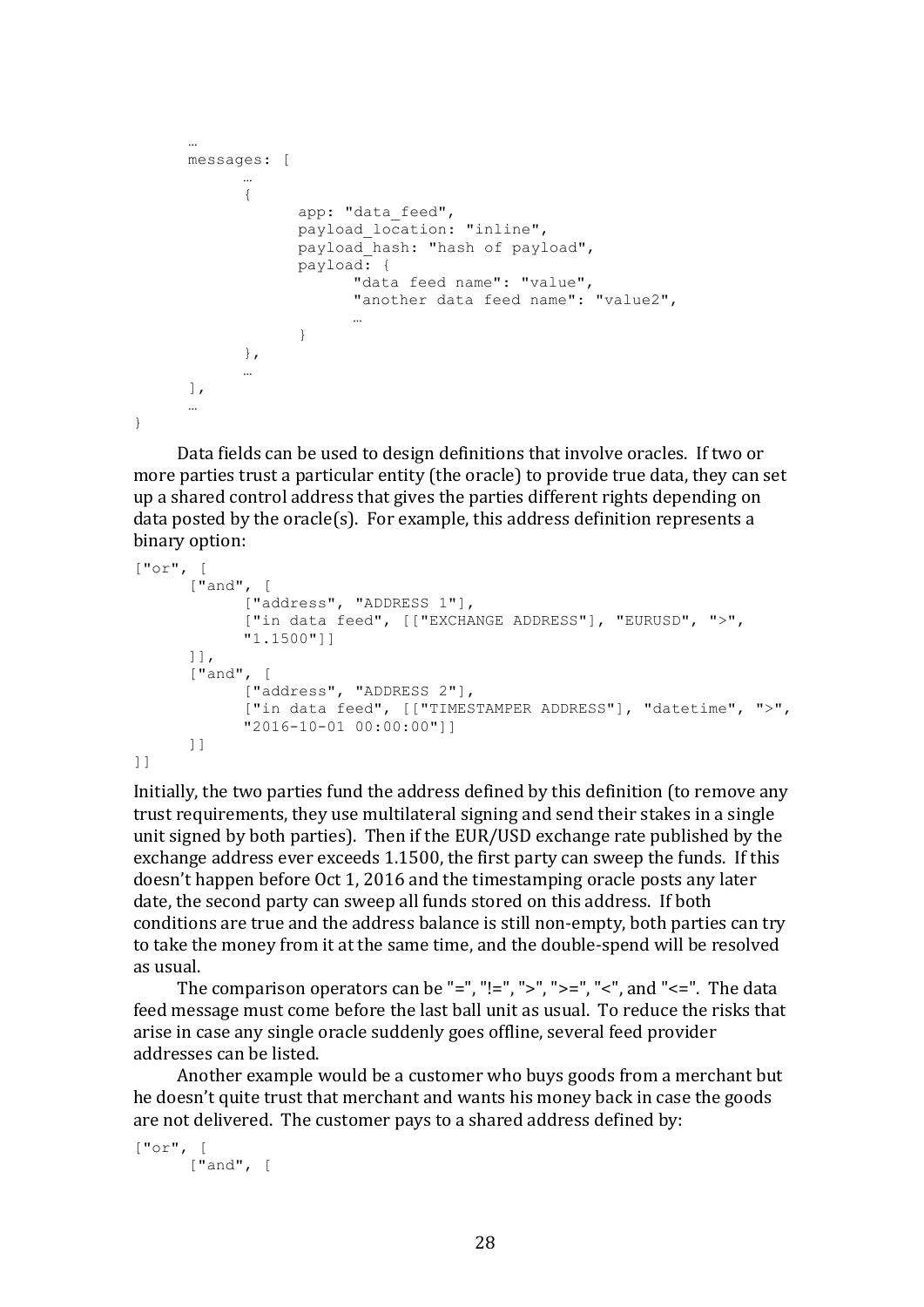```
["address", "MERCHANT ADDRESS"],
            ["in data feed", [["FEDEX ADDRESS"], "tracking", "=",
            "123456"]]
      ]],
      ["and", [
           ["address", "BUYER ADDRESS"],
            ["in data feed", [["TIMESTAMPER ADDRESS"], "datetime", ">", 
            "2016-10-01 00:00:00"]]
      ]]
]]
```
The definition depends on the FedEx oracle that posts tracking numbers of all successfully delivered shipments. If the shipment is delivered, the merchant will be able to unlock the money using the first condition. If it is not delivered before the specified date, the customer can take his money back.

This example is somewhat crazy because it requires FedEx to post each and every shipment.

#### **21.1.8. Merkle data feeds**

For a more realistic way to achieve the same goal, there is another syntax:

```
["in merkle", [
     ["ADDRESS1", "ADDRESS2", …], 
     "data feed name", 
     "hash of expected value"
```
]]

which evaluates to true if the specified hash of expected value is included in any of the merkle roots posted in the data feed from addresses "ADDRESS1",

"ADDRESS2".... Using this syntax, FedEx would only periodically post merkle roots of all shipments completed since the previous posting. To spend from this address, the merchant would have to provide the merkle path that proves that the specified value is indeed included in the corresponding merkle tree. The merkle path is supplied as one of the authentifiers.

#### **21.1.9. Self-inspection**

A definition can also include queries about the unit itself. This subdefinition

```
['has', {
      what: 'input'|'output', 
      asset: 'assetID in base64 or "base" for bytes', 
     type: 'transfer'|'issue', 
     own funds: true,
      amount at least: 123,
      amount at most: 123,
      amount: 123, 
      address: 'INPUT OR OUTPUT ADDRESS IN BASE32'
}]
```
evaluates to true if the unit has at least one input or output (depending on the 'what' field) that passes all the specified filters, with all filters being optional.

A similar condition 'has one' requires that there is exactly one input or output that passes the filters.

The 'has' condition can be used to organize a decentralized exchange. Previously, we discussed the use of multilateral signing to exchange assets.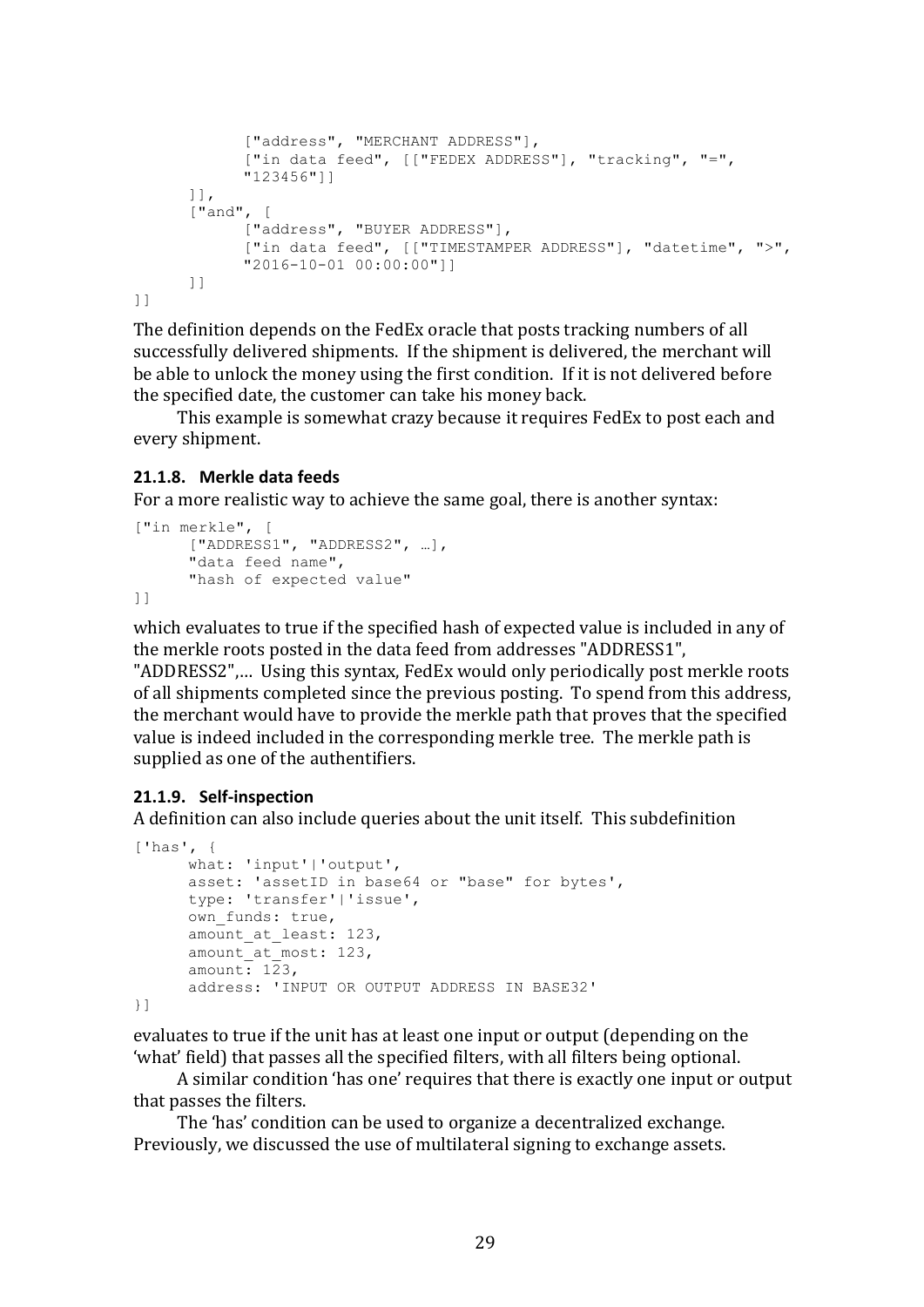However, multilateral signing alone doesn't include any mechanism for price negotiation. Assume that a user wants to buy 1,200 units of another asset for which he is willing to pay no more than  $1,000$  bytes. Also, he is not willing to stay online all the time while he is waiting for a seller. He would rather just post an order at an exchange and let it execute when a matching seller comes along. He can create a limit order by sending 1,000 bytes to an address defined by this definition:

```
["or", [
      ["address", "USER ADDRESS"],
      ["and", [
            ["address", "EXCHANGE ADDRESS"],
            ["has", {
                  what: "output", 
                  asset: "ID of alternative asset", 
                  amount at least: 1200,
                  address: "USER ADDRESS"
            }]
      ]]
]]
```
The first or-alternative lets the user take back his bytes whenever he likes, thus cancelling the order. The second alternative delegates the exchange the right to spend the funds, provided that another output on the same unit pays at least 1,200 units of the other asset to the user's address. The exchange would publicly list the order, a seller would find it, compose a unit that exchanges assets, and multilaterally sign it with the exchange.

One can also use the 'has' condition for collateralized lending. Assume a borrower holds some illiquid asset and needs some bytes (or another liquid asset). The borrower and a lender can then multilaterally sign a unit. One part of the unit sends the bytes he needs to the borrower, the other part of the unit locks the illiquid asset into an address defined by:

```
["or", [
      ["and", [
            ["address", "LENDER ADDRESS"],
            ["in data feed", [["TIMESTAMPER ADDRESS"], "datetime", ">", 
            "2017-06-01 00:00:00"]]
      ]],
      ["and", [
            .<br>["address", "BORROWER ADDRESS"],
            ["has", {
                  what: "output", 
                  asset: "base",
                  amount: 10000, 
                  address: "LENDER ADDRESS"
            }]
      ]],
      ["and", [
            ["address", "LENDER ADDRESS"],
            ["address", "BORROWER ADDRESS"]
      ]]
]]
```
The first or-alternative allows the lender to seize the collateral if the loan is not paid back in time. The second alternative allows the borrower to take back the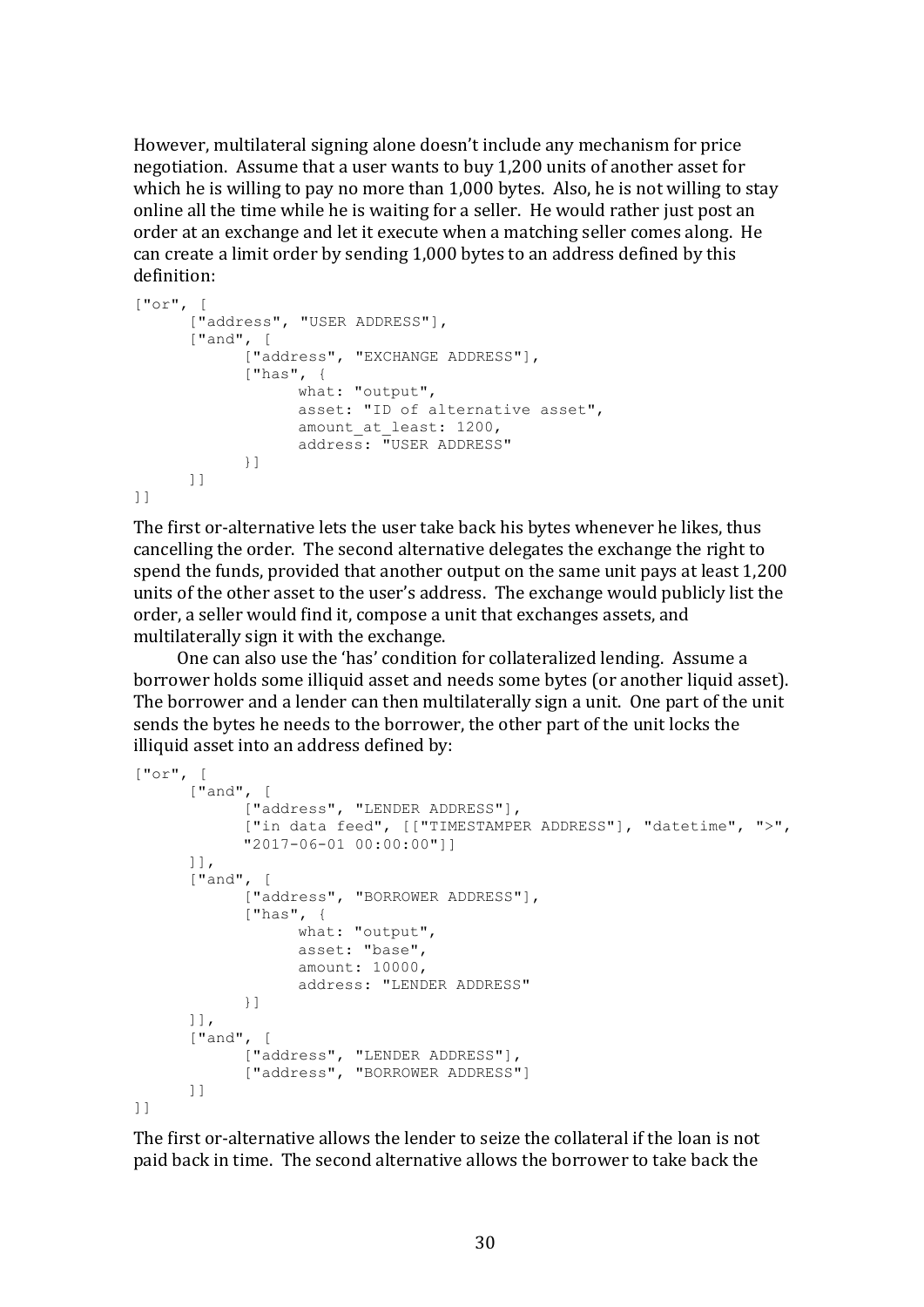collateral if he also makes a payment of  $10,000$  bytes (the agreed loan size including interest) to the lender. The third alternative allows the parties to amend the terms if they both agree.

The following requirement can also be included in a subdefinition:

```
['has equal', {
      equal fields: ['address', 'amount'],
      search criteria: [
           {what: 'output', asset: 'asset1', address: 'BASE32'}, 
            {what: 'input', asset: 'asset2', type: 'issue', own_funds: 
            true, address: 'ANOTHERBASE32'}
      ]
}]
```
It evaluates to true if there is at least one pair of inputs or outputs that satisfy the search criteria (the first element of the pair is searched by the first set of filters; the second by the second) and some of their fields are equal.

A similar condition 'has one equal' requires that there is exactly one such pair.

Another subdefinition may compare the sum of inputs or outputs filtered according to certain criteria to a target value or values:

```
['sum', {
     filter: {
            what: 'input'|'output', 
            asset: 'asset or base', 
            type: 'transfer'|'issue', 
            own funds: true,
            address: 'ADDRESS IN BASE32'
      }, 
      at least: 120,
      at most: 130,
      equals: 123
}]
```
#### **21.1.10. Negation**

Any condition that does not include "sig", "hash", "address", "cosigned by", or "in merkle" can be negated:

```
["not", ["in data feed", [["NOAA ADDRESS"], "wind speed", ">",
"200"]]]
```
Since it is legal to select very old parents (that didn't see the newer data feed posts), one usually combines negative conditions such as the above with the requirement that the timestamp is after a certain date.

#### **21.2. General requirements**

Address definition must have at least one "sig", explicitly or implicitly (such as through an "address").

To avoid consuming too many resources for validation, the total number of operations is limited to 100 per definition, including operations in referenced definitions such as "address" and "definition template".

This number is one of just 9 arbitrary constants that we have in Byteball, the other 8 being: total number of witnesses: 12; max allowed mutations: 1; max number of MC indexes for a witness to get paid: 100; number of parents counted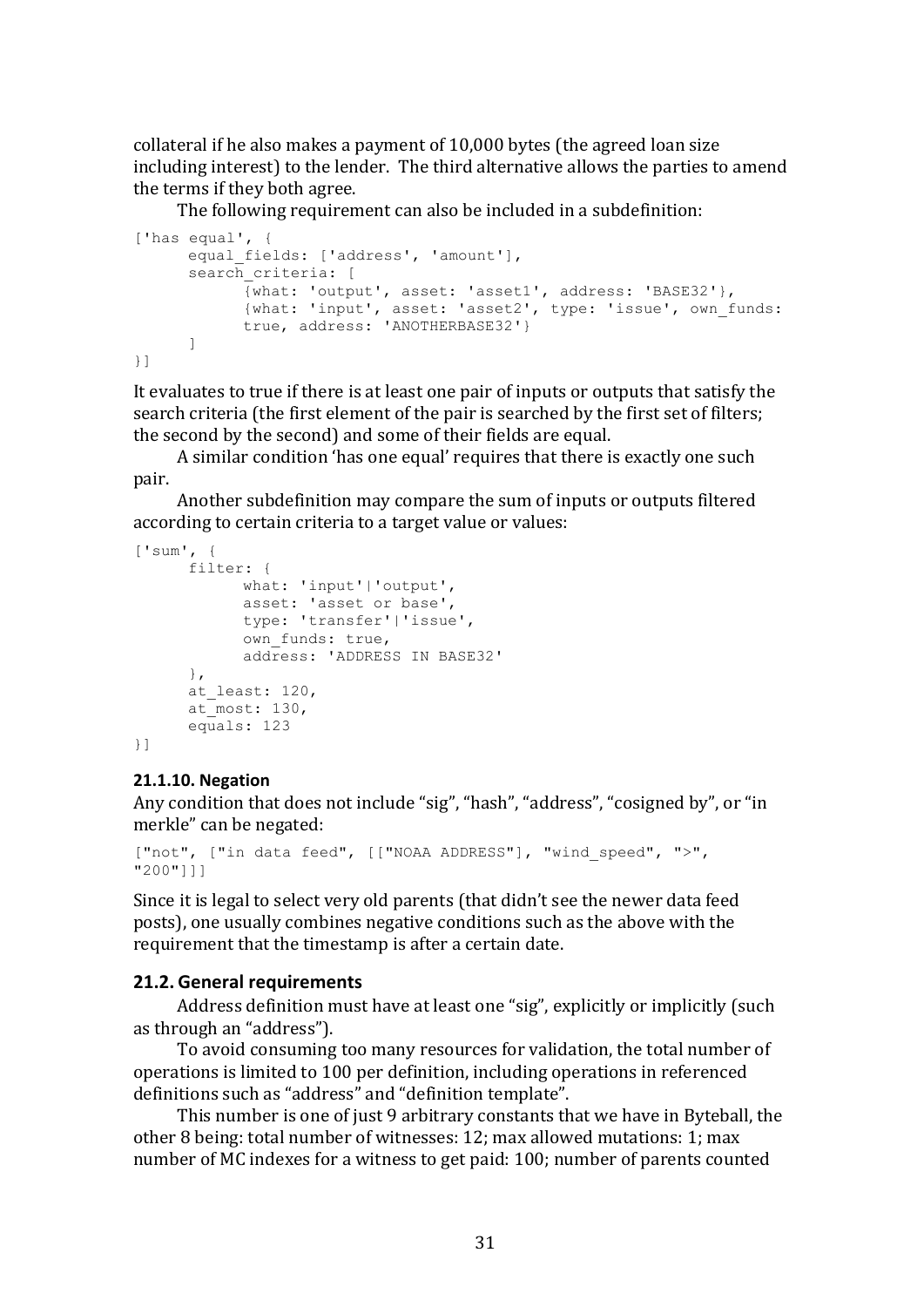for header size: 2; max number of messages per unit: 128; max number of inputs or outputs per message: 128; max number of authors per unit: 16; and total money supply:  $10^{15}$ . For comparison, Bitcoin has at least 17 constants [8], while Ethereum defines 30 constants for fee schedule alone [9].

Note that the definition language described above is declarative and consists entirely of Boolean statements, which puts it closer to the language of conventional legal contracts. However, in terms of its expressive power, the language does not come anywhere close to Ethereum smart contracts language. In fact, it doesn't even allow for a trivial 'Hello world' program to be written. This was not our goal. The Byteball definition language was not designed to be comprehensive; rather, it is designed to be comprehensible to the greatest possible number of people, who are not necessarily programmers. Its straightforward syntax allows everyone to interpret and compose simple definitions without the help of a developer (a "lawyer" for the era of smart contracts), and chances of mistakes are minimized.

## **22. Profiles**

Users can store their profiles on Byteball if they want. They use a message like this:

```
unit: {
```

```
…
     messages: [
            ….
            {
                  app: "profile",
                  payload_location: "inline",
                  payload_hash: "hash of payload",
                  payload: {
                        name: "Joe Average",
                        emails: ["joe@example.com", "joe@domain.com"],
                        twitter: "joe"
                  }
            },
            …
      ],
      …
}
```
The amount of data they disclose about themselves, as well as its veracity, is up to the users themselves. To be assured that any particular information about a user is true, one has to look for attestations.

## **23. Attestations**

Attestations confirm that the user who issued the attestation (the attestor) verified some data about the attested user (the subject). Attestations are stored in messages like this:

```
unit: {
      …
      messages: [
```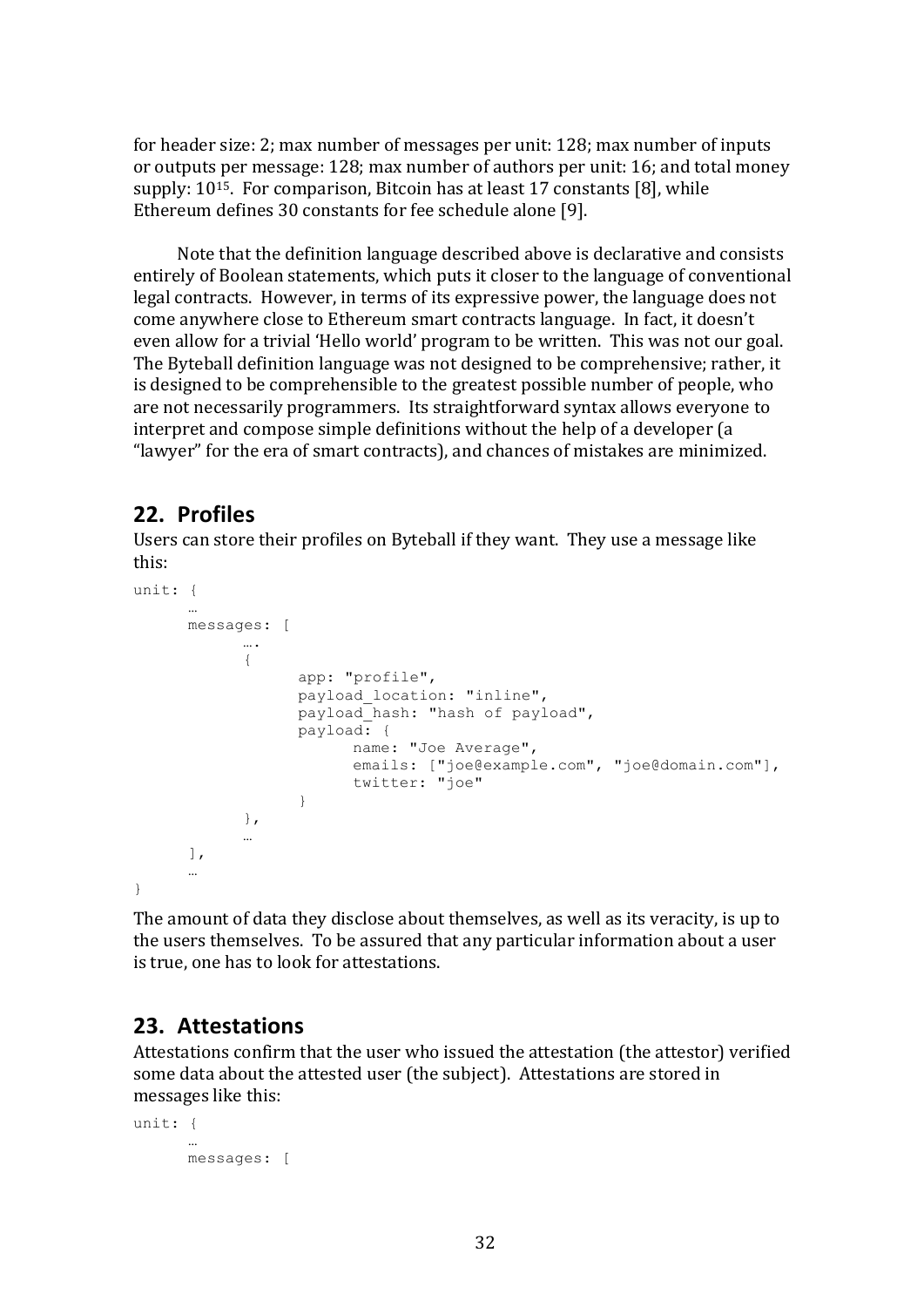```
…
            {
                   app: "attestation",
                   payload_location: "inline",
                   payload_hash: "hash of payload",
                   payload: {
                         address: "ADDRESS OF THE SUBJECT"
                         profile: {
                              name: "Joe Average",
                                emails: ["joe@example.com"]
                         }
                   }
            },
             …
      \frac{1}{2}…
}
```

```
The information included in the attestation need not be the same as in user's self-
published profile. Indeed, the self-published profile might not even exist at all.
```
The job of attestors is similar to that of modern certification authorities who verify the real-world identities of subjects and certify that a particular public key (or Byteball address) does belong to a person or organization. We expect them to continue the same activity in Byteball and charge a fee from those who want to prove a link between their real-world and Byteball identities. Witnesses and would-be witnesses will likely want to receive some attestations to increase their trust. Certain asset types may require attestations to transact with the asset (see below).

For applications where an attestation is required but the name of the subject is not important, it is possible to omit the name or other personally identifiable information in the attested profile. The attested profile may even not include any meaningful information about the subject at all, thus leaving him anonymous to everybody but the attestor. The attestor will still keep records about the subject and may disclose them under certain circumstances, as specified in the attestor's terms or if required by law.

## **24. Assets**

We have designed a database that allows immutable storage of any data. Of all classes of data, the most interesting for storage in a common database are those that have social value, i.e. the data that is valuable for more than one or two users. One such class is assets. Assets can be owned by anybody among a large number of people, and the properties of immutability and total ordering of events that we have in Byteball are very important for establishing the validity of long chains of ownership transfers. Assets in Byteball can be issued, transferred, and exchanged, and they behave similarly to the native currency 'bytes'. They can represent anything that has value, for example debt, shares, loyalty points, airtime minutes, commodities, other fiat or crypto currencies.

To define a new asset, the defining user sends a message like this:

unit: { …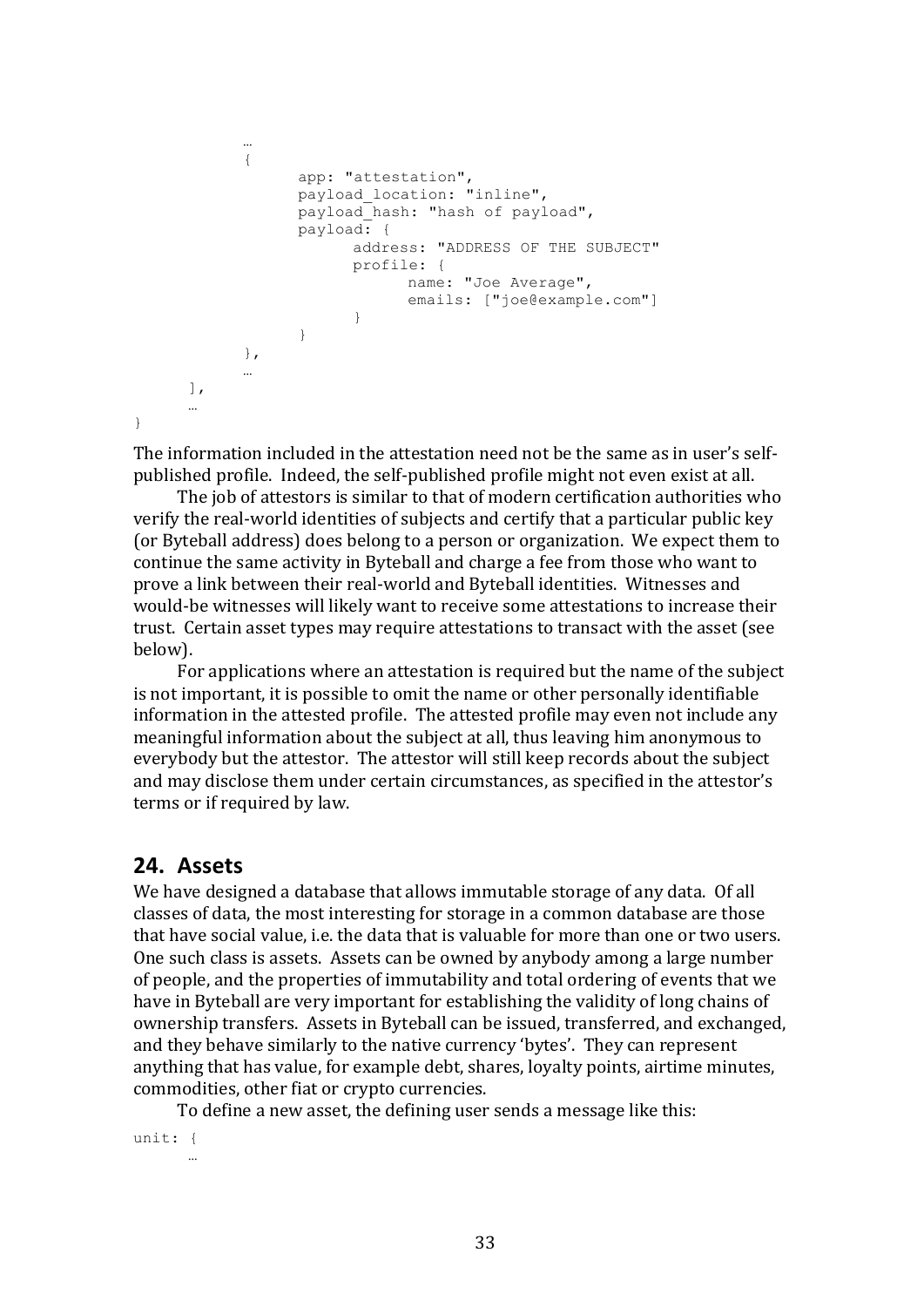```
messages: [
            …
            {
                  app: "asset",
                  payload_location: "inline",
                  payload_hash: "hash of payload",
                  payload: {
                        cap: 1000000,
                        is private: false,
                        is transferrable: true,
                        auto destroy: false,
                        fixed denominations: false,
                        issued by definer only: true,
                        cosigned by definer: false,
                        spender name attested: true,
                        attestors: [
                               "2QLYLKHMUG237QG36Z6AWLVH4KQ4MEY6", 
                               "X5ZHWBYBF4TUYS35HU3ROVDQJC772ZMG"
                        ]
                  }
            },
            …
      ],
      …
}
```
Here:

- cap is the maximum amount that can be issued. For comparison with the predefined native currency bytes, the bytes cap is  $10^{15}$ ;
- is private indicates if the asset is transferred privately or publicly (see below). Bytes are public;
- is transferrable indicates if the asset can be transferred between third parties without passing through the definer of the asset. If not transferrable, the definer must always be either the only sender or the only receiver of every transfer. Bytes are transferrable;
- auto destroy indicates if the asset is destroyed when it is sent to the definer. Bytes are not auto-destroyed;
- fixed denominations indicates if the asset can be sent in any integer amount  $\alpha$  (arbitrary amounts) or only in fixed denominations  $\alpha$  (e.g. 1, 2, 5, 10, 20, etc), which is the case for paper currency and coins. Bytes are in arbitrary amounts;
- issued by definer only indicates if the asset can be issued by definer only. For bytes, the entire money supply is issued in the genesis unit;
- cosigned\_by\_definer indicates if every transfer must be cosigned by the definer of the asset. This is useful for regulated assets. Transfers in bytes needn't be cosigned by anybody;
- spender attested indicates if the spender has to be attested in order to spend. If he happened to receive the asset but is not yet attested, he has to pass attestation with one of the attestors listed under the definition, in order to be able to spend. This requirement is also useful for regulated assets. Bytes do not require attestation;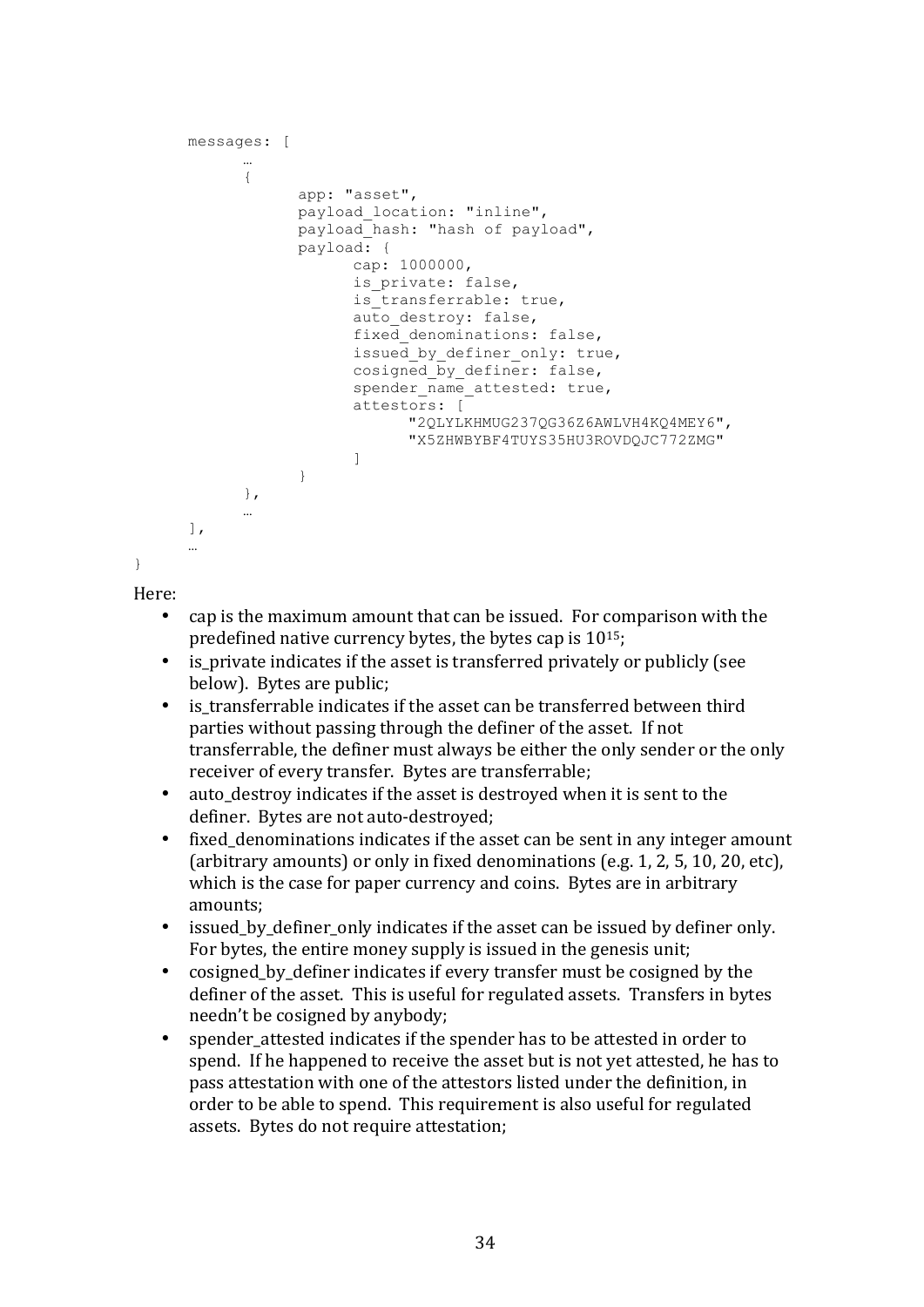- attestors is the list of attestor addresses recognized by the asset definer (only if spender attested is true). The list can be later amended by the definer by sending an 'asset attestors' message that replaces the list of attestors;
- denominations (not shown in this example and used only for fixed denominations assets) lists all allowed denominations and total number of coins of each denomination that can be issued:
- transfer condition is a definition of a condition when the asset is allowed to be transferred. The definition is in the same language as the address definition, except that it cannot reference anything that requires an authentifier, such as "sig". By default, there are no restrictions apart from those already defined by other fields;
- issue\_condition is the same as transfer\_condition but for issue transactions. There can be no more than 1 'asset' message per unit. After the asset is

defined, it is identified by the hash of the unit where it was defined (hence the 1 asset per unit requirement).

A transfer of an asset looks like a transfer of bytes, the difference being that there is an extra field for the asset  $ID:$ 

```
unit: {
      …
      messages: [
             …
             {
                   app: "payment",
                   payload_location: "inline",
                   payload hash: "hash of payload",
                   payload: {
                          asset: "hash of unit where the asset was 
                          defined",
                          inputs: [
                                 {
                                       unit: "hash of source unit",
                                       message_index: 0,
                                       output index: 1
                                 },
                                 …
                          \frac{1}{2},
                          outputs: [
                                 {
                                       address: "BENEFICIARY ADDRESS",
                                       amount: 12345
                                 },
                                 …
                          ]
                    }
             },
             …
      ],
      \mathbb{R}}
```
Before it can be transferred, an asset is created when a user sends an issue transaction. Issue transactions have a slightly different format for inputs: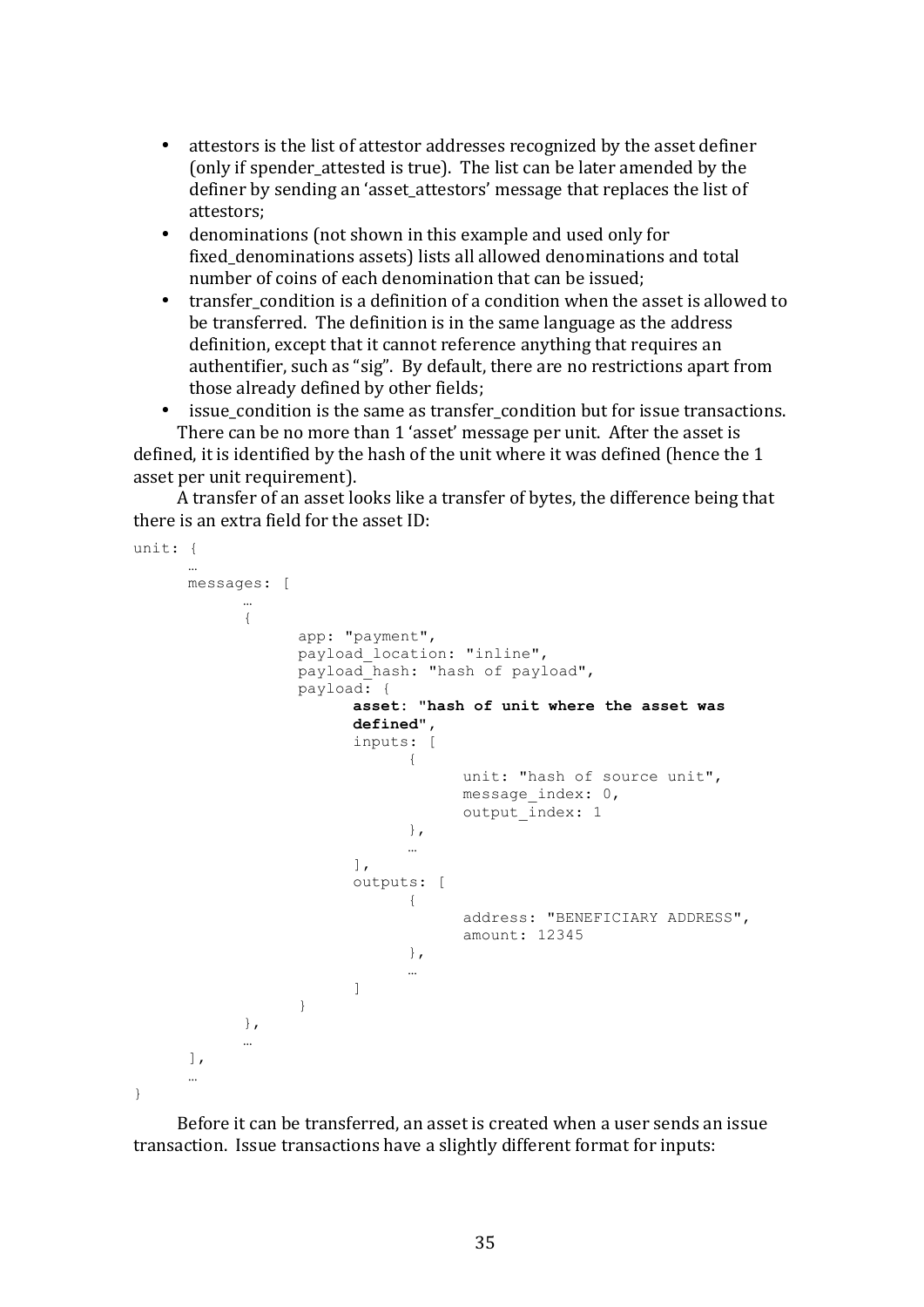```
unit: {
      …
      messages: [
            …
            {
                  app: "payment",
                  payload location: "inline",
                  payload hash: "hash of payload",
                  payload: {
                         asset: "hash of unit where the asset was 
                         defined",
                         inputs: [
                               {
                                      type: "issue",
                                      amount: 1000000,
                                      serial_number: 1,
                                      address: "ISSUER ADDRESS" // only 
                                     when multi-authored
                               },
                               …
                         ],
                         outputs: [
                               {
                                     address: "BENEFICIARY ADDRESS",
                                     amount: 12345
                               },
                               …
                         ]
                   }
            },
            …
      ],
      …
}
```
The entire supply of capped arbitrary-amounts assets must be issued in a single transaction. In particular, all bytes are issued in the genesis unit. If the asset is capped, the serial number of the issue must be 1. If it is not capped, the serial numbers of different issues by the same address must be unique.

An asset is defined only once and cannot be amended later, only the list of attestors can be amended.

It's up to the definer of the asset what this asset represents. If it is issuer's debt, it is reasonable to expect that the issuer is attested or waives his anonymity to earn the trust of the creditors.

While end users are free to use or not to use an asset, asset definers can impose any requirements on transactions involving the asset.

By combining various asset properties the definer can devise assets that satisfy a wide range of requirements, including those that regulated financial institutions have to follow. For example, by requiring that each transfer be cosigned by the definer, financial institutions can effectively veto all payments that contradict any regulatory or contractual rules. Before cosigning each payment, the financial institution (who is also the definer and the issuer) would check that the user is indeed its client, that the recipient of the funds is also a client, that both clients have passed all the Know Your Client (KYC) procedures, that the funds are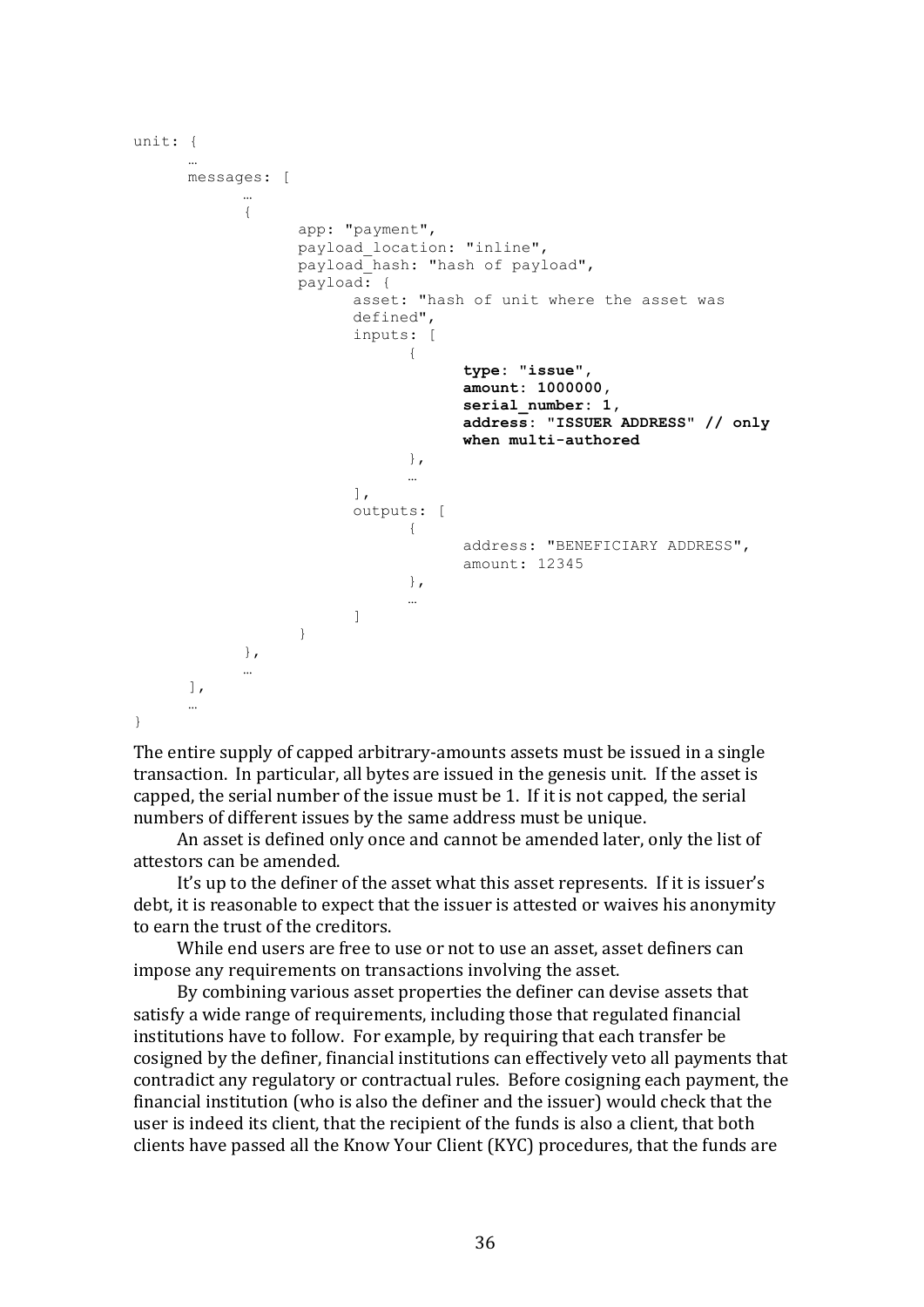not arrested by a court order, as well as carry out any other checks required by the constantly changing laws, regulations, and internal rules, including those that were introduced after the asset was defined.

#### **24.1. Bank issued assets**

Having the security of being fully compliant (and also assured in the familiar deterministic finality of all funds transfers), banks can issue assets that are pegged to national currencies and backed by the bank's assets (which are properly audited and monitored by the central banks). The legal nature of any operations with such assets is exactly the same as with all other bank money, and is familiar to everybody. The only novelty is that the balances and transfers are tracked in Byteball database instead of the bank's internal database. Being tracked in Byteball database has two consequences:

- (a not so welcome one) all operations are public, which is familiar from Bitcoin and mitigated by using multiple semi-anonymous addresses of which only the bank knows the real persons behind the addresses. Another more robust way to preserve privacy is private payments, which we'll discuss later:
- (a good one) the bank-issued asset can be exchanged for bytes or other assets on-chain, in a peer-to-peer manner, without having to trust any third parties such as exchanges.

The banks here are similar to Ripple gateways.

In the exchange scenario above, one leg of the exchange is payment from one user to another user in a bank-issued asset. If both users are clients of the same bank, this process is straightforward. When users hold accounts at different banks, the banks may facilitate the interbank transfers by opening correspondent accounts at each other. Let's assume user U1 wants to transfer money to user U2 in circumstances where user U1 holds an account at bank B1 and user U2 holds an account at bank B2. Bank B2 also opens an account at B1. U1 then transfers the money to B2's account at B1 (it is an internal bank transfer within B1 which is cosigned by  $B1$ ). At the same time,  $B2$  (which has just increased its assets at  $B1$ ) issues new money to its user U2. All this must be atomic. All three participants:  $(U1, B1, and B2)$  must therefore sign a single unit that both transfers B1's money from U1 to B2 and issues B2's money to U2.

The net result is that U1 decreased his balance at B1, U2 increased his balance at B2, and B2 increased his balance at B1. The bank B1 will also have a correspondent account at B2, the balance of which will grow as reverse payments are processed from users of B2 to users of B1. The mutual obligations  $(B1 \text{ at } B2)$ and  $B2$  at  $B1$ ) can be partially cancelled by the banks mutually signing a transaction that sends equal amounts to the respective issuer (it is convenient to have the money auto-destroyed by sending it to the issuer). What is not cancelled can be periodically settled through traditional interbank payments. To trigger the settlement, the bank with a positive net balance sends his balance to the issuer bank, and since there is no reverse transfer in the same transaction, this triggers a traditional payment in fiat money from the issuer to the holder bank.

When there are many banks, setting up direct correspondent relations with each peer bank can be cumbersome. In such instances, the banks agree about a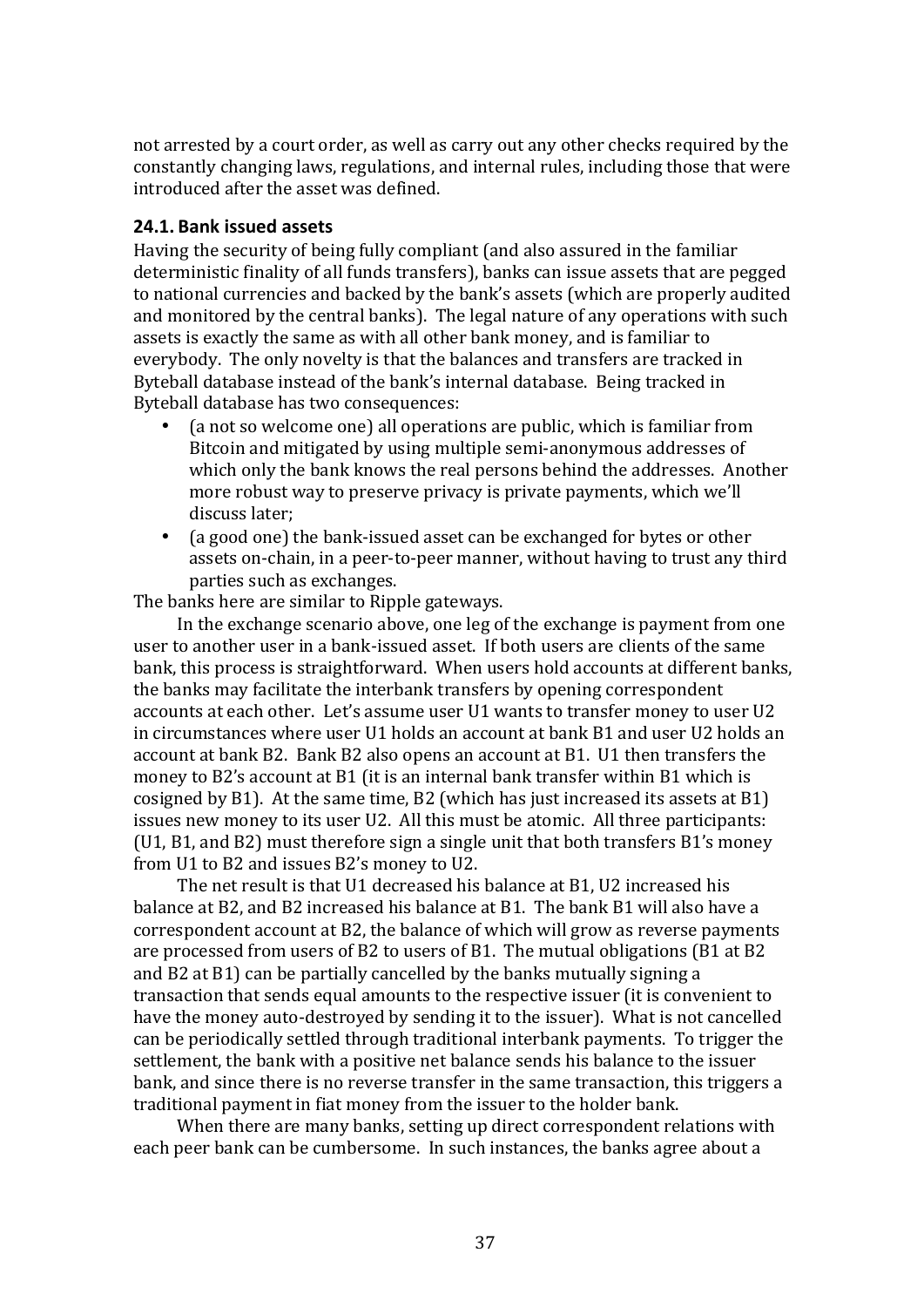central counterparty C (a large member bank or a new institution) and pass all payments exclusively through this central counterparty and settle only with it. The same transfer from U1 to U2 will then consist of 3 transactions:

- 1. U1 sends money to C's account at B1;
- 2. C issues own money to B2 (or C destroys B2's money it held by returning it to  $B2$ ):
- 3. B2 issues its own money to U2.

All 3 transactions are bundled into a single unit and signed by U1, B1 (as the required cosigner for all U1's transactions), C, and B2.

#### **24.2.Non-financial assets**

Other applications that are not necessarily financial can use Byteball assets internally. For example, loyalty programs may issue loyalty points as assets and use Byteball's existing infrastructure to allow people to transact in these points, including peer-to-peer (if allowed by the program's rules). The same is true for game developers, who can track game assets on Byteball.

#### **24.3. Bonds**

Businesses can issue bonds on Byteball. The legal structure of the issue is the same as for conventional bonds, the only difference being that the depository will now track bond ownership using Byteball rather than an internal database (similar to banks above). Having bonds in Byteball enables their holders to trade directly, without a centralized exchange. When bank money is also on Byteball, an instant delivery versus payment (a fiat payment in this context) becomes possible, without counterparty risk and without any central institution. The title to the bond and payment are exchanged simultaneously as the parties sign the same unit that performs both transfers.

Bonds, if liquid enough, can also be used by third parties as a means of payment.

When a bond is issued, the issuer and the investor would multilaterally sign a common unit that sends the newly issued bonds to the investor and at the same time sends bytes (or another asset used to purchase the bonds, such as a bankissued fiat-pegged asset) from the investor to the borrower. When the bond is redeemed, they sign another multilateral unit that reverses the exchange (most likely, at a different exchange rate). The price of the bond paid during redemption is its face value, while the price it is sold for when issued must be lower than the face value to reflect interest (assuming zero coupon bond for simplicity). During its lifetime, the secondary market price of the bond stays below face value and gradually approaches it.

In a growing economy where there are many projects to finance, bonds and other debt issued on Byteball to finance investment will be issued more often than they are redeemed. When the economy slows down, the total supply of all bonds shrinks, as there are fewer projects to finance. Thus, the total supply of bonds self regulates, which is important if they are actively used as a means of payment.

If two businesses transact on net-30 terms, both buyer and seller have the option to securitize the trade credit during the 30-day period. For example, the buyer can issue 30-day bonds and use them to pay the seller immediately. The seller can then either wait for the 30 days to pass and redeem the bonds, or use the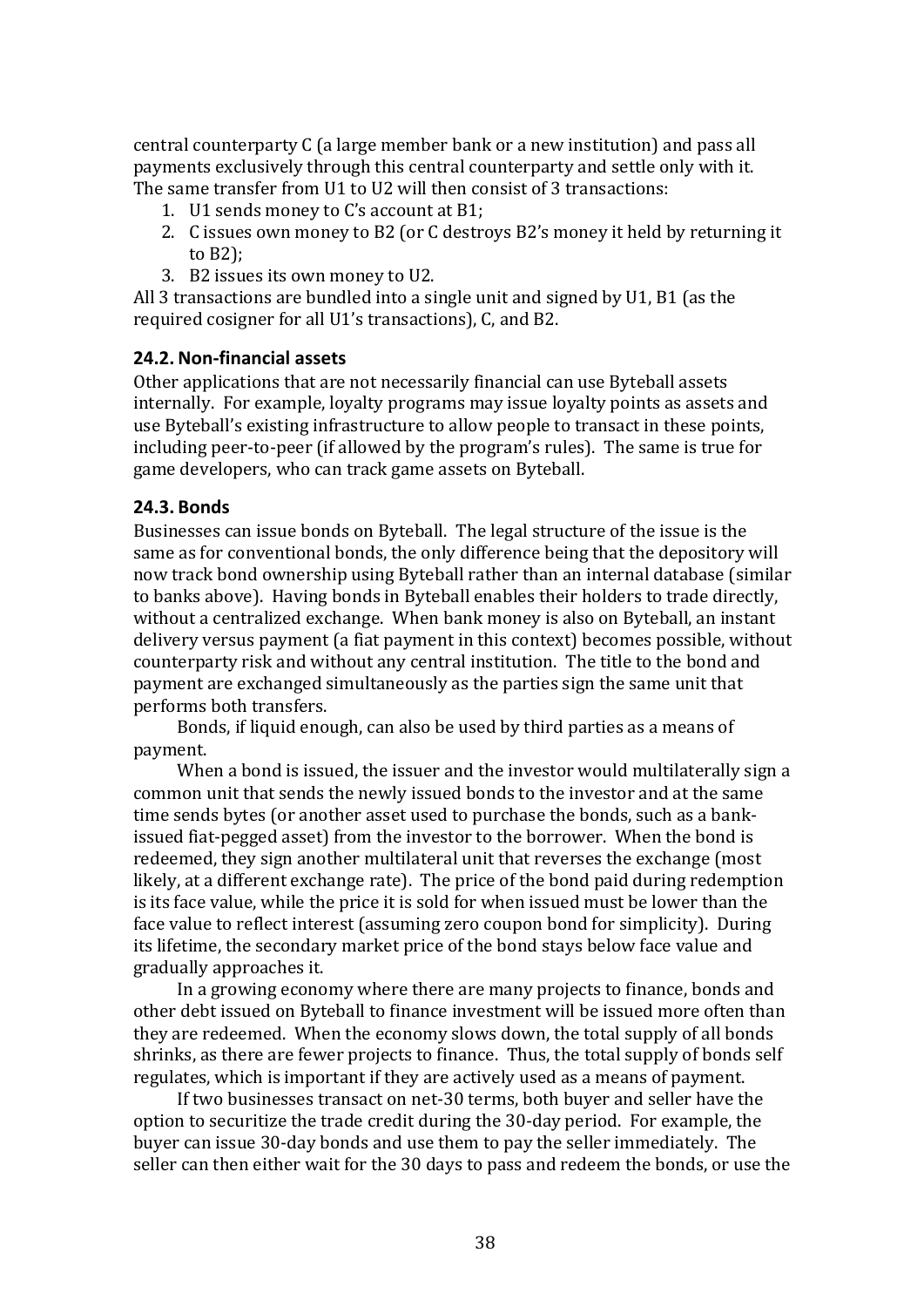bonds as a means of payment to its own suppliers. In this case, it will be the suppliers who redeem the bonds when they mature.

#### **24.4. Commodity bonds**

Bonds can be issued in natural units, not just in currencies. For example, a 100barrel bond entitles its holder to receive 100 barrels of oil when the bond matures; a 1kWh bond entitles the holder to receive 1 kWh of electricity. The holder may also choose to receive the monetary equivalent of the 100 barrels or 1 kWh at the price that is current on the maturity date.

Such bonds (commodity bonds) are in fact very useful for hedging risks. Consider a new oil project that takes many years and large investment before it even starts commercial operation. If financing is sought only in national currencies, the project may never be financed because of uncertain oil prices at the time the new facility starts selling oil. The creditors have to consider the risk that the price will be too low, and as a result the borrower will have to default. Creditors want the risk priced into the interest rate, which means the interest rate becomes too high, and the project never happens.

However, if the project operator could borrow in barrels, the risk of default drastically decreases. Now, the project will likely start as planned and will likely produce the planned volume of oil. It will hence be able to produce and repay all the borrowed barrels within the specified time. There are still other risks, but one huge risk – the market risk – is removed. It is removed from the borrower but shifted to the lenders who now have to consider the chances that oil prices go down and they receive less (in currency terms) than invested. On the other hand, if the prices go up, the lenders get additional profit from the price difference (note that by borrowing in barrels, the borrower waives this upside potential), and there are always investors willing to take a position in a commodity. Since the bond is traded on Byteball, the lenders can easily sell it whenever they like. Unlike oil futures, whose trading is a zero-sum game, the investment in commodity bonds does finance the industry. Also, oil futures are a short-term instrument, while commodity bonds allow one to buy and hold, which is more suitable to long term investors.

There is another category of potential lenders – those who hedge against the opposite risk. For example, airlines would like to hedge against an increase of oil prices, and one way to do that is by buying commodity bonds of oil producing companies, which one expects to correlate with oil prices.

The above is true for any commodity, e.g. electricity, iron ore, gold, other metals, crops, etc.

From the borrower's perspective, commodity bonds can be thought of as a way to sell future production at today's prices. For the lender, it is a way to buy future supplies at today's prices.

If a substantial part of the economy runs on commodity bonds, the leverage cycle is naturally smoothed out even without government intervention since during recessions falling commodity prices automatically reduce the amount of debt.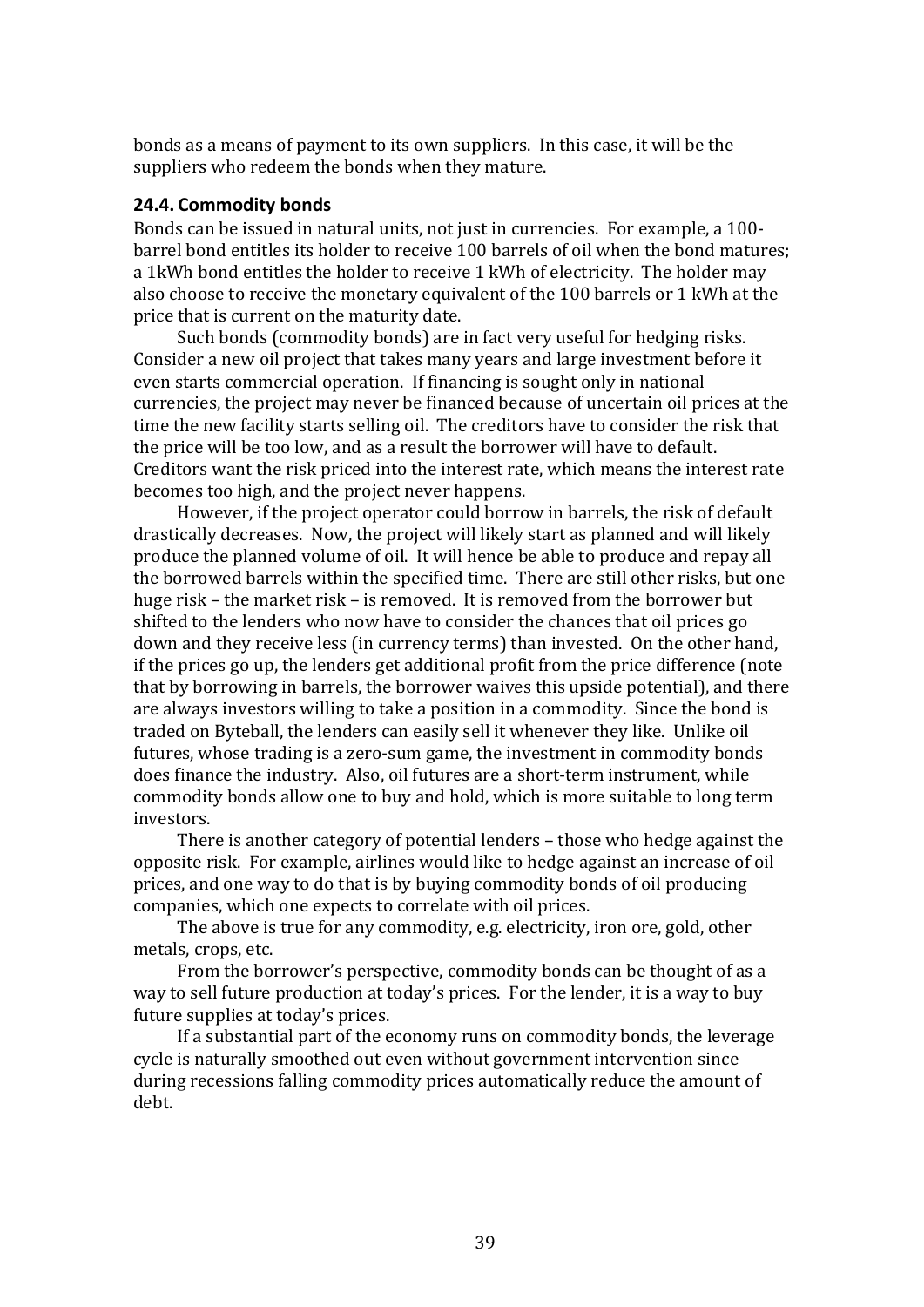#### **24.5. Funds**

For individual users, it might be difficult to track the huge number of bonds that are available on the market. Instead, they would rather choose to invest in funds that are professionally managed and hold a large diversified portfolio of bonds. The fund would issue its own asset that tracks the aggregate value of the fund's portfolio. Every time an investor buys a newly issued asset of the fund, the fund would use the proceeds to buy bonds. When a user exits, the fund sells some of the bonds it held and destroys the fund-issued assets returned by the user. The fund's asset is not capped; its total supply varies as investors enter and exit. Its value is easily auditable as all the bonds held by the fund are visible on Byteball. Being more liquid than the underlying bonds, the fund's asset has higher chances of becoming a means of payment.

#### **24.6. Settlements**

A group of banks can use assets for interbank settlements. Some of the larger banks issue fiat-pegged assets that can only be used by attested users, and only group members can be attested. The asset is backed by the issuing bank's reserves. When a smaller bank wants to settle with another smaller bank, it just sends the asset. The receiving bank can use the asset in the same way to settle with other banks, or redeem it for fiat currency with the issuing bank. The banks can also exchange USD-pegged assets for EUR-pegged assets or similar. All such transfers and trades are settled immediately, they are final and irrevocable. In SWIFT, banks exchange only information about payments, while the actual transfer of money is a separate step. In Byteball, information *is* money.

## **25. Private payments**

So far, we have considered only payments that are sent in the open, i.e. their payloads are included inline and visible to everybody. Remember that Byteball allows the posting of private payloads: the user keeps the payload private (payload location='none') but posts only its hash to be able to prove that the payload existed at a specific time. To apply that to payments, the sender of the funds also needs to send the private payload to the recipient via private communication channels. The recipient would need to look up the payload hash in Byteball to confirm that it existed. However, that is not enough as having concealed the payload content from other Byteball nodes we also removed their ability to verify that the same output is not spent twice. To restore this ability, we add an additional public field into the unit. This field is called *spend proof*, and it is constructed in such way that:

- it depends solely on the output being consumed, so that an attempt to spend the same output again will produce the same spend proof;
- it doesn't reveal anything about the output being spent.

It is easy to see that this construction satisfies the above requirements:

```
spend proof = hash({}asset: payload.asset,
      unit: input.unit,
      message index: input.message index,
      output \overline{\text{index}}: input.output index,
```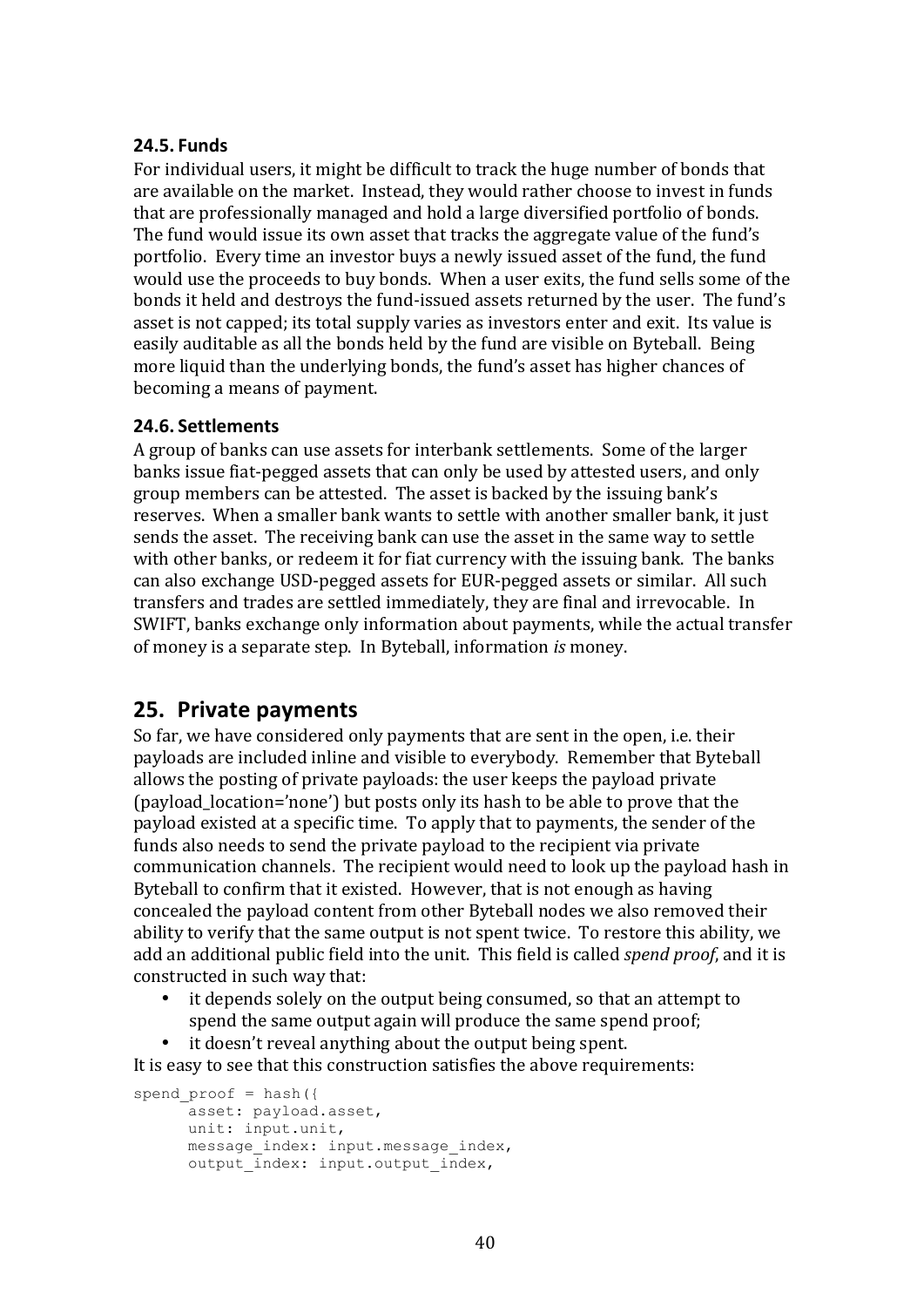```
address: src_output.address,
      amount: src_output.amount,
     blinding: src_output.blinding
})
```
Here, payload.asset is the ID of the asset being privately transferred, input refers to the input that consumes a previous output src\_output. Private outputs should have an extra field called blinding, which is just a random string designed to make it impossible to pre-image the consumed output knowing its spend proof (all the other fields come from a rather narrow set of possible values that can be iterated through within a reasonable timeframe).

The above spend proof construction applies to transfers. For issues:

```
spend proof = hash({}asset: payload.asset,
      address: "ISSUER ADDRESS",
      serial number: input.serial number, // always 1 for capped
      assets
      amount: input.amount, // issue amount
      denomination: 1 // always 1 for arbitrary-amounts payments
})
```
Note that spend proof for issue transaction does not include any blinding factor. As such it is possible to learn that a coin was issued, but the recipient of the coin is still hidden from third parties. Also, for transfer transactions, since the payer knows the blinding factor, he can calculate the spend proof that'll be published when the coin is spent. This means that he can know when the payee spends the coin, but he will not see the recipient(s) nor the new blinding factor(s) – and hence will not be able to track the coin any further.

Spend proofs are added into the unit:

```
unit: {
      …
      spend_proofs: [
            {
                  spend proof: "the above hash in base64",
                  address: "SPENDING ADDRESS" // only if multi-authored
            },
            …
      ],
      …
}
```
Thus, to send a private payment, the sending user should:

- add a random blinding factor to each output;
- not publish the payload but send it to the payee privately, along with the hash of the unit where this payload can be found;

• for each input, add the corresponding spend proof into the unit. All validators should reject a unit if they see the same spend proof posted from the same address again (provided that the address posts serially, of course). The payee should check that (1) the payload he received privately does hash to payload hash posted to Byteball by the payer and (2) the spend proofs derived from private payload inputs match those included in the unit.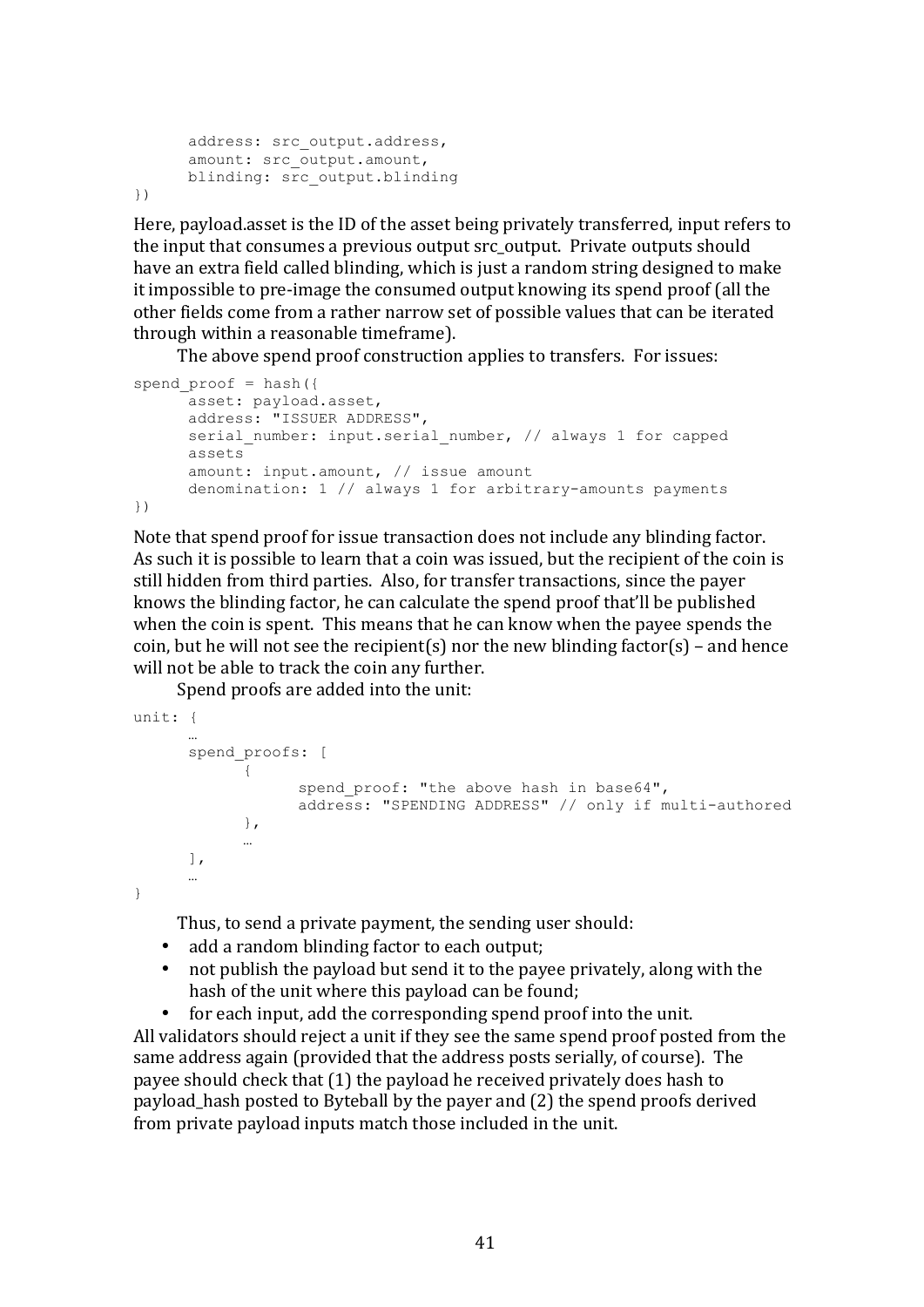When a user who received a private payment wants to spend its outputs, he has to forward the private payloads he has received to the new payee, so that the new payee can verify the entire chain of ownership transfers (the history) back to the point where the asset was issued. The length of the history will grow with each transfer.

Note that with the format of payment we have considered so far, each unit can merge outputs from several previous units and produce several new outputs (most often, two). Each previous unit, in turn, depends on several even earlier units, and each output will be later split into several new outputs. Therefore, the number of future units that have at least some "blood" of the initial unit grows exponentially with time. Conversely, the number of ancestors that contribute to the unit's inputs grows exponentially with the number of steps back in history. To avoid such rapid growth of histories, we need to limit the divisibility of the coins, and this is where an asset type with fixed\_denominations property set to true proves useful.

### **26. Fixed denominations assets**

A fixed denominations asset exists as a set of indivisible unmergeable coins, very similar to the minted coins and banknotes that everybody is familiar with.

The amount of every coin must be one of a small set of allowed denominations, which should be selected so that it is convenient to represent any practical amount with maximum accuracy and the smallest number of coins. Most modern currency systems have denominations that follow a  $1-2-5$  pattern: 1, 2, 5, 10, 20, 50, 100, 200, 500, etc. This pattern is also recommended for fixed denomination assets on Byteball.

The coins are initially grouped into packs, similar to packs of paper banknotes. The packs can be split into smaller subpacks or individual coins, but not re-merged. This means that each transfer must have exactly one input (because merging is disallowed), and output amounts must be multiples of the coin denomination (because the denomination is the smallest indivisible amount).

Each transaction, issue or transfer, deals with coins of only one denomination. It cannot issue or transfer coins of different denominations at the same time (but each storage unit can include multiple such transactions). A fixed denominations transaction has almost the same format as a transaction with arbitrary-amounts assets, the difference being that only one input is allowed, the amounts must be multiples of one of the denominations, and a denomination field is added:

```
payload: {
      asset: "hash of unit where the asset was defined",
      denomination: 100,
      inputs: [ // exactly one input
            {
                  type: "issue",
                  amount: 1000000,
                  serial number: 1, // always 1 for capped assets
                  address: "ISSUER ADDRESS" // only when multi-authored
            }
      ],
```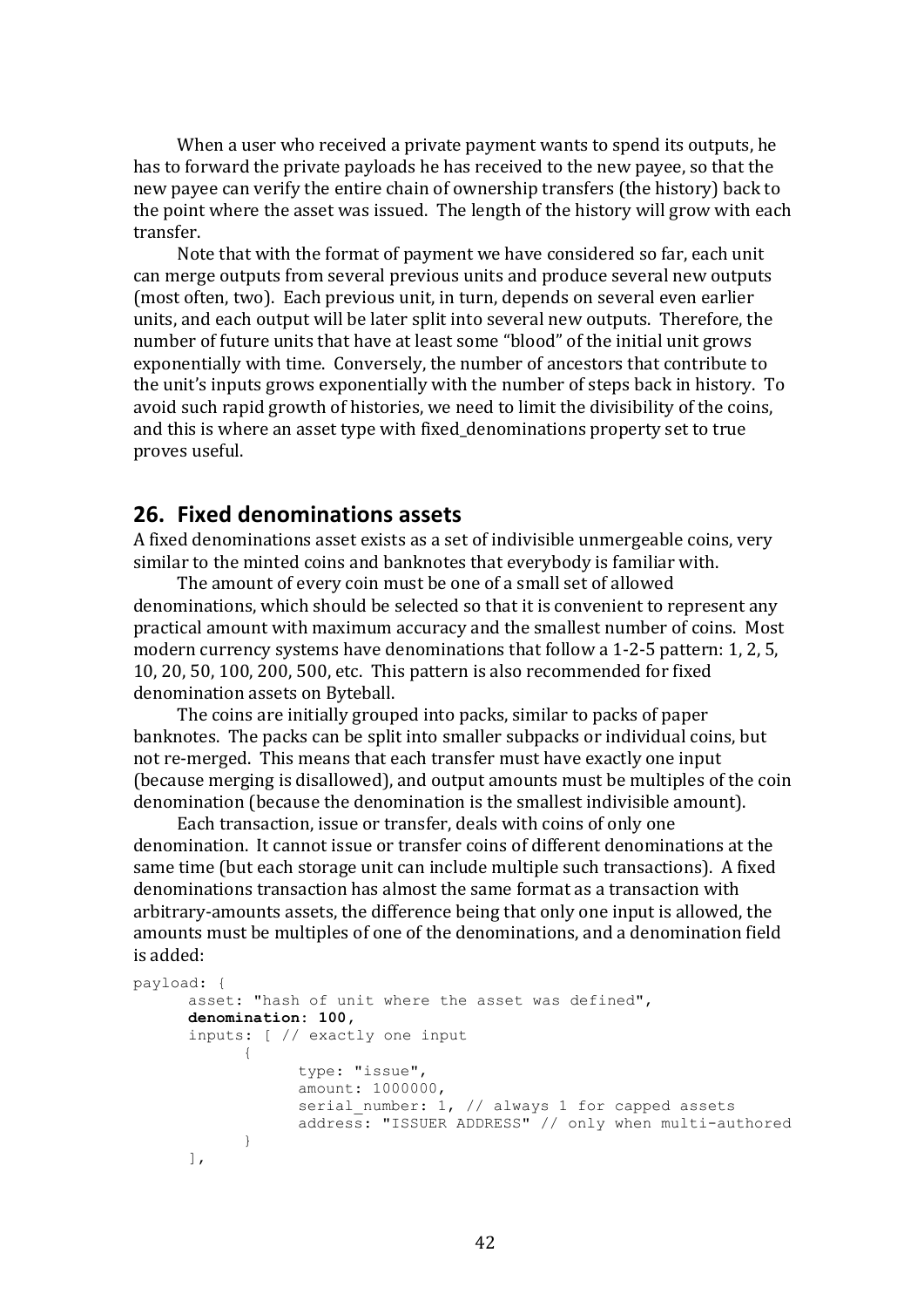```
outputs: [
            {
                  address: "BENEFICIARY ADDRESS",
                  amount: 800 // multiple of 100
            },
            {
                  address: "CHANGE ADDRESS",
                  amount: 999200 // multiple of 100
            }
      ]
}
```
If the asset is capped, the entire supply of each denomination must be issued within a single transaction. Thus, if the asset has e.g. 16 denominations, it'll take 16 transactions to fully issue the asset. If the asset is not capped, the serial numbers of different issues of the same denomination by the same address must be unique.

If several coins need to be issued or transferred (which is usually the case), the payer includes several such messages in the same unit. For transfers, the coin is identified by the unit, message index, and output index where it was previously transferred to the current owner.

For private payments, the payload goes separately and additionally hides the recipients of all outputs except the one that is meant for the payee:

```
payload: {
      asset: "hash of unit where the asset was defined",
      denomination: 200,
      inputs: [{
            unit: "hash of source unit",
            message index: 2,
            output_index: 0
      }],
      outputs: [
            {
                  output_hash: "hash of hidden part of output that 
                  includes address and blinding factor",
                  amount: 800
            },
            …
      ]
}
```
The information that is open in the outputs allows the recipient to verify that the sum of all outputs does match the input. The single output that is meant for the payee is revealed to him as follows:

```
output: {
      address: "BENEFICIARY ADDRESS",
      blinding: "some random string"
}
```
This enables the payee to verify the output\_hash as well as construct the future spend proof when he decides to spend the output.

In Byteball, we have a private fixed denominations asset *blackbytes* that is defined by these properties:

{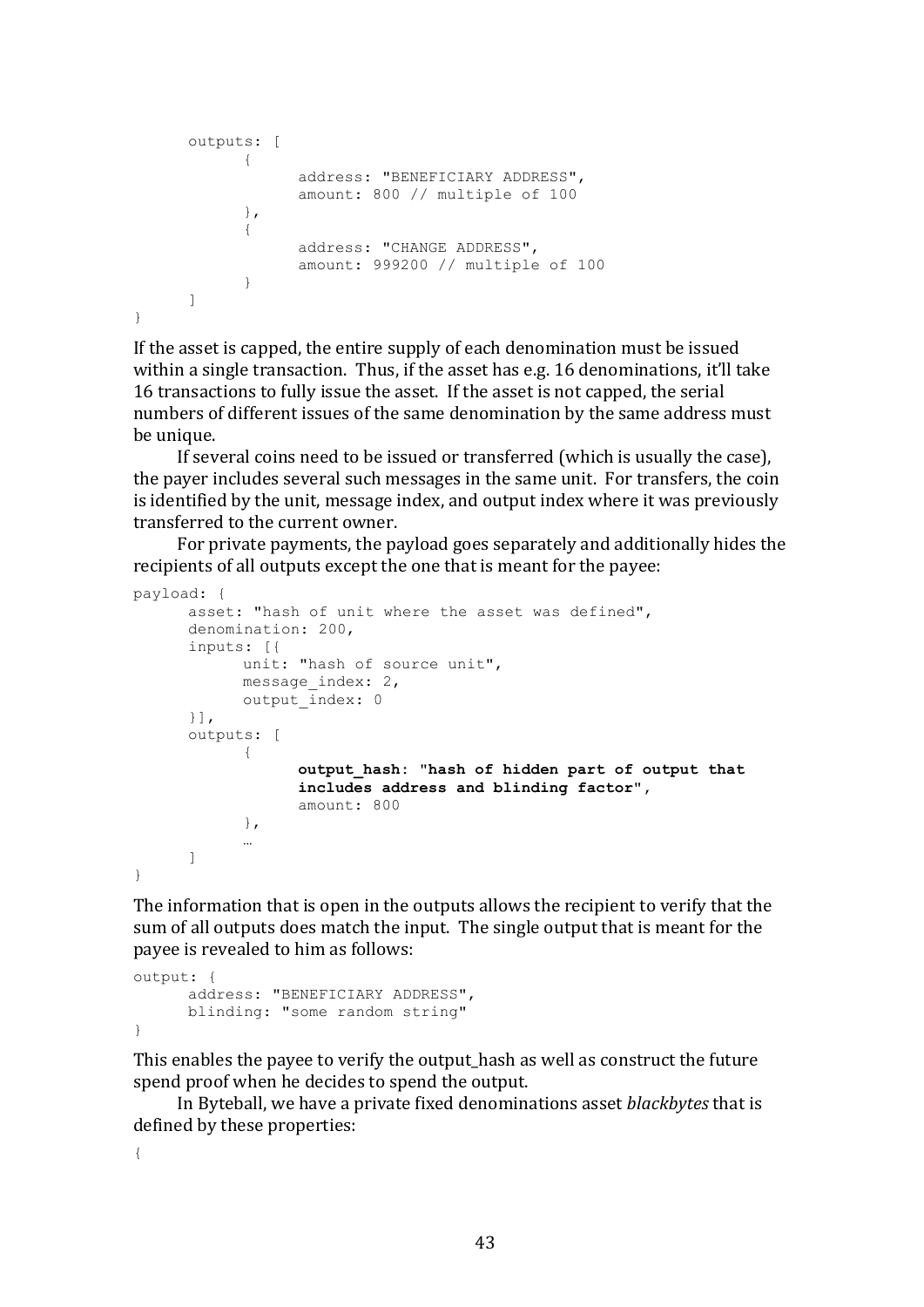```
cap: 2,111,100,000,000,000,
is private: true,
is transferrable: true,
auto destroy: false,
fixed denominations: true,
issued by definer only: true,
cosigned by definer: false,
spender name attested: false,
denominations: [
     {denomination: 1, count coins: 10,000,000,000},
     {denomination: 2, count_coins: 20,000,000,000},
      {denomination: 5, count_coins: 10,000,000,000},
      {denomination: 10, count_coins: 10,000,000,000},
     {denomination: 20, count coins: 20,000,000,000},
      {denomination: 50, count_coins: 10,000,000,000},
      {denomination: 100, count_coins: 10,000,000,000},
      {denomination: 200, count_coins: 20,000,000,000},
      {denomination: 500, count_coins: 10,000,000,000},
      {denomination: 1000, count_coins: 10,000,000,000},
      {denomination: 2000, count_coins: 20,000,000,000},
      {denomination: 5000, count_coins: 10,000,000,000},
      {denomination: 10000, count_coins: 10,000,000,000},
      {denomination: 20000, count_coins: 20,000,000,000},
      {denomination: 50000, count_coins: 10,000,000,000},
      {denomination: 100000, count_coins: 10,000,000,000}
]
```
}

Note that we have double the number of 2-denomination coins because we need them more often. For example we need two 2s for amounts  $4(2+2)$  and  $9(5+2+2)$ .

Spend proofs for transfers and issues of private indivisible (fixed denominations) assets are exactly the same as for arbitrary-amounts assets, except that for issues the denomination is not necessarily 1.

Unlike divisible payments, each fixed denomination coin is never merged with other coins. Therefore when the coin is transferred privately, its history grows linearly with time rather than exponentially, and remains manageable (given that computing resources such as storage, bandwidth, and CPU power continue growing exponentially for the foreseeable future).

As the history grows, so does the exposure of private payloads to third parties who are future owners of the same coin. As discussed previously, the growth is rather slow, and the value of private payloads to adversaries arguably decreases with time. However, one should remember that large merchants and exchanges who send and receive many payments every day will probably accumulate very large (but still fragmented) histories. One should hence still avoid address reuse, even for private payments.

Note that in some cases third parties can infer important information even from private payments. For example, after most packs are already split into individual coins, when a user sends a large number of private payment messages in the same unit, an observer might argue that the user is sending coins of maximum denomination because to send an amount that is significantly larger than the maximum denomination, one would probably send multiple maximum denomination coins. From this, the observer might infer the approximate amount of the transfer (but nothing more). To avoid leaking such information, it is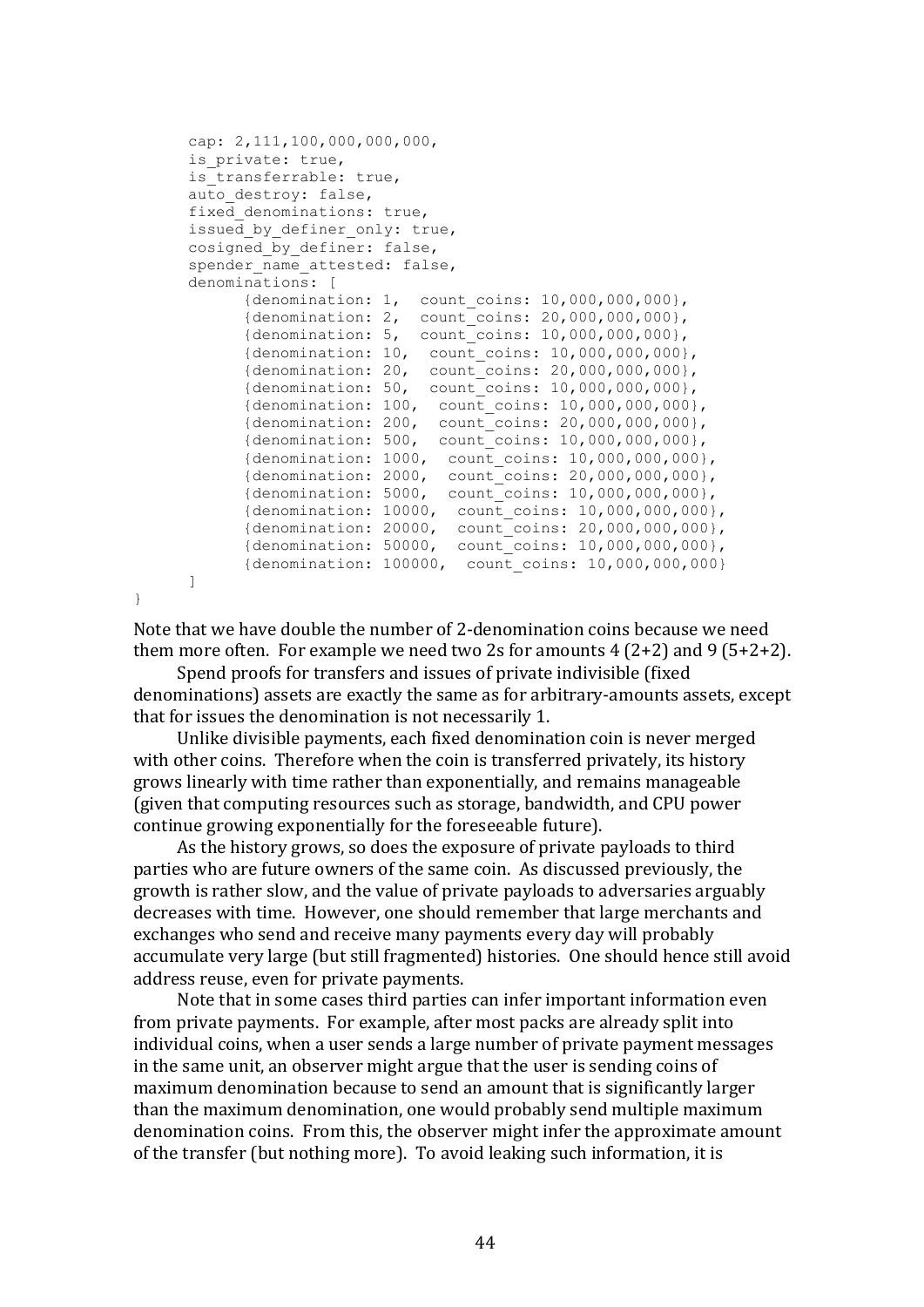recommended to spread large amounts across multiple addresses and to send them in separate units.

The spend proof approach that we have chosen is not the only one possible. To prove to the recipient that the money he receives has not been spent before, the payer could just send him all the private payloads ever sent from his address. The payee could then check each one and verify that there are no double-spends. We chose not to go this way because it involves unnecessary privacy leakage and adds complexity to the light client code. Instead, we chose to somewhat increase space usage but make the verification simpler.

## **27. Texts**

One can store arbitrary texts using 'text' message type:

```
unit: {
      …
      messages: [
             …
            {
                  app: "text",
                  payload location: "inline",
                  payload_hash: "hash of payload",
                  payload: "any text"
            },
            …
      \cdot…
}
```
The interpretation of the text is up to the author and his intended audience; Byteball nodes don't validate it except to check that it is a string. One could use this message type, for example, to send inerasable tweets. The payload may be private, and it can be useful, for example, for storing hashes of users' intellectual property or for storing hashes of contract texts that only a few parties need to know.

## **28. Arbitrary structured data**

One can store arbitrary structured data using 'data' message type:

```
unit: {
      …
     messages: [
            …
            {
                  app: "data",
                  payload location: "inline",
                  payload_hash: "hash of payload",
                  payload: {
                        key: "value",
                        another key: {
                              subkey: "other value",
                              another subkey: 232
                        }
```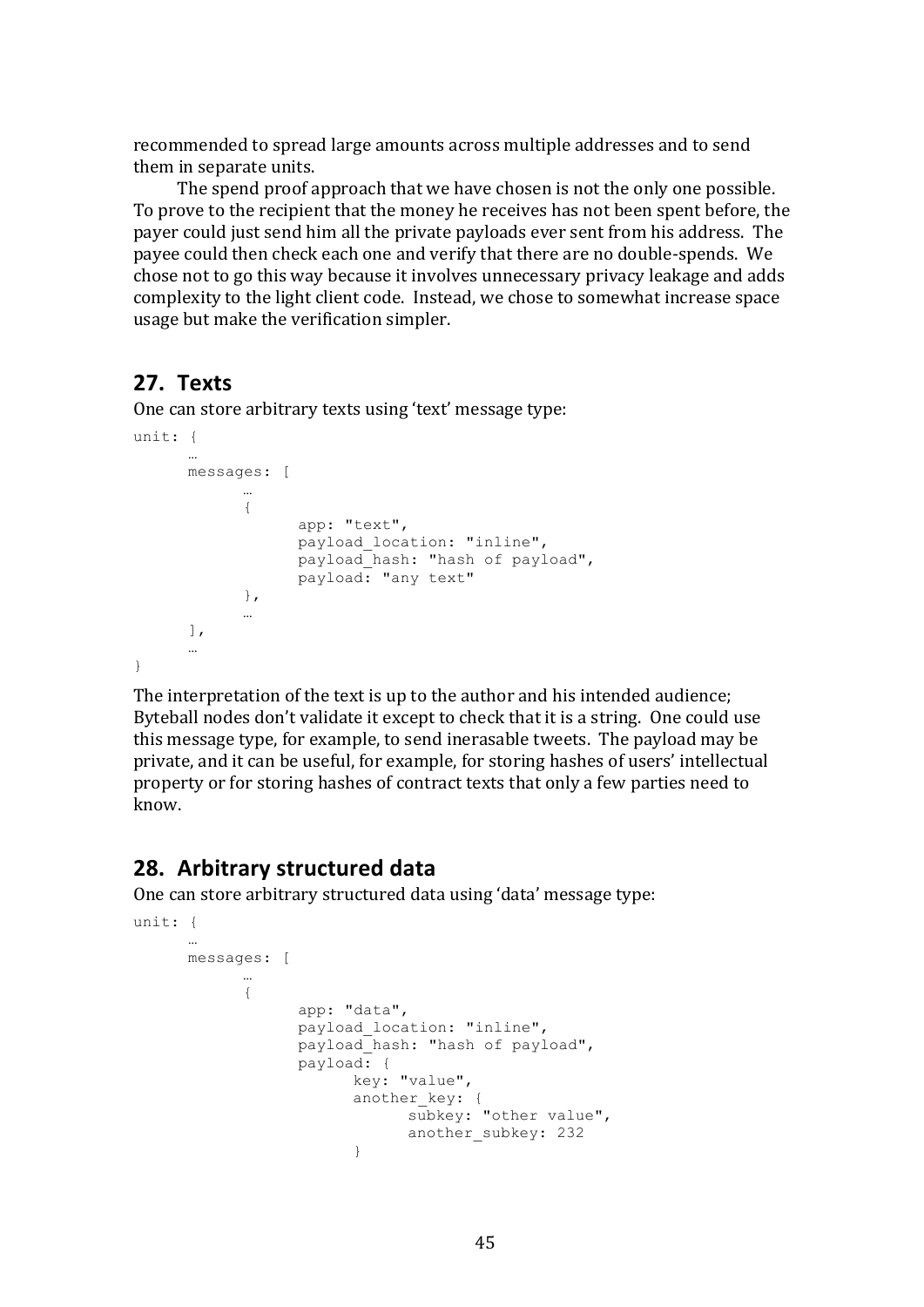```
}
                 },
                …
        ],
        …
}
```
The interpretation of this data is up to the author and his partners that need to see the data, Byteball nodes don't validate it except to check that it is an object. For example, this message type can be used to post Ethereum code for the subset of nodes who understand it, but remember that they cannot reject the unit even if the code is invalid by Ethereum rules.

Like 'payment' and 'text', 'data' messages can be private, in which case only its hash is stored. Continuing our Ethereum example, Ethereum contracts can be run privately if the corresponding spend proofs are also devised where necessary.

## **29. Voting**

Anyone can set up a poll by sending a message with app='poll':

```
unit: {
      …
      messages: [
            …
            {
                   app: "poll",
                  payload location: "inline",
                  payload_hash: "hash of payload",
                  payload: {
                         question: "Should the United Kingdom remain a 
                         member of the European Union or leave the 
                         European Union?",
                         choices: ["Leave", "Remain"]
                   }
            },
            …
      ],
      …
}
    To cast votes, users send 'vote' messages:
unit: {
      …
      messages: [
            …
            {
                   app: "vote",
                   payload_location: "inline",
                  payload hash: "hash of payload",
                  payload: {
                         unit: "hash of the unit where the poll was 
                         defined",
                         choice: "Leave"
                   }
            },
            …
```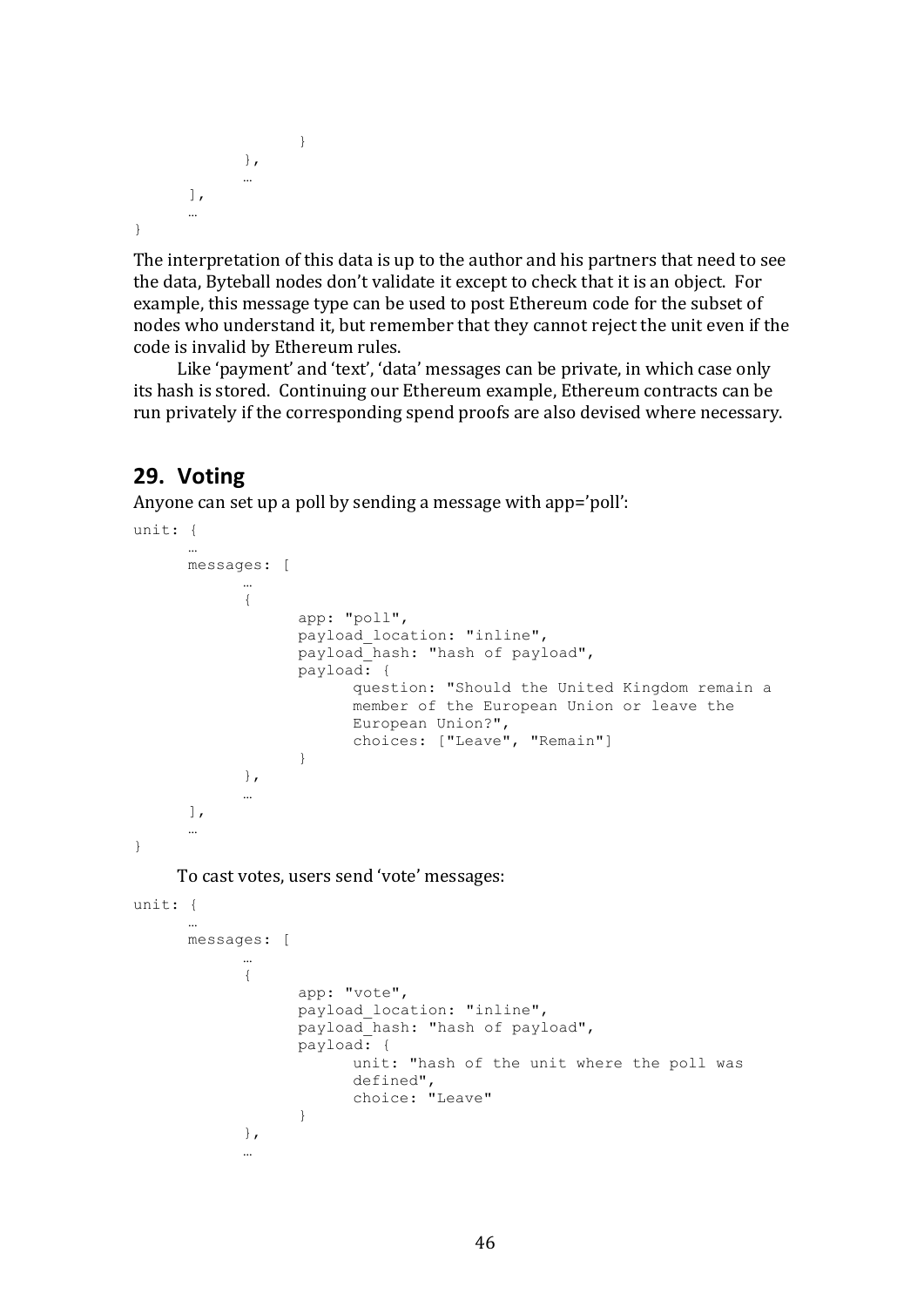], …

}

Determining which votes qualify is up to the organizer of the poll. Byteball doesn't enforce anything except the stipulation that the choices are within the allowed set. For example, the organizer might accept only votes from attested users or votes from a predetermined whitelist of users. Unqualified votes would hence still be recorded, but should be excluded by the organizer when he counts the votes.

Weighting the votes and interpreting results is also up to the organizer of the poll. If users vote by their balances, one should remember that they can move the balance to another address and vote again. Such votes should be handled properly.

#### **30.** Private messaging

For private payments to work, users need a way to securely deliver private payloads to each other. Users, or rather their devices, also need to communicate to assemble signatures for multi-sig addresses.

Since we cannot expect user devices to be constantly online and easily reachable (most of them will be behind NAT), we need a store-and-forward intermediary that is always online, easily reachable, and able to temporarily store any data addressed to a user device.

In Byteball, such an intermediary is called the *hub*, and its operation is similar to email. A hub is a Byteball node that additionally offers a service of storing and forwarding private messages to connected devices. There can be many hubs. Each device that runs a wallet code subscribes to a hub of its choice, and can be reached via this hub (the home hub). The choice of home hub can be changed at any time. Each device has a permanent private key that is unique to the device. The hash of the corresponding public key (more precisely, the hash of the single-sig definition based on this public key) is called the *device address*, and it is written in base32 like the payment addresses. The full device address, including its current hub, can be written as DEVICEADDRESSINBASE32@hubdomainname.com. If the device moves to another hub, the part of its full address before  $\omega$  stays the same. Unlike email, the name cannot be already "taken".

Every device connects to its home hub using websockets. The hub sends the new messages to the device and the device stays connected to the hub, so that if a new message arrives while the device is connected the new message is delivered immediately. The hub doesn't keep copies of the messages that were successfully accepted by the device. The connection to the hub is TLS encrypted.

When a device wants to send something to another device, it connects to the recipient's hub and sends the message. Unlike email, there is no relay – the sender connects directly to the *recipient's* hub. All communication between devices is end-to-end encrypted and digitally signed so that even the hub (who is the only man in the middle) cannot see or modify it. We use ECDSA for signing and ECDH+AES for encryption.

Before exchanging encrypted messages the devices must be paired, i.e. learn each other's public key. This can happen in various ways, e.g. by scanning a OR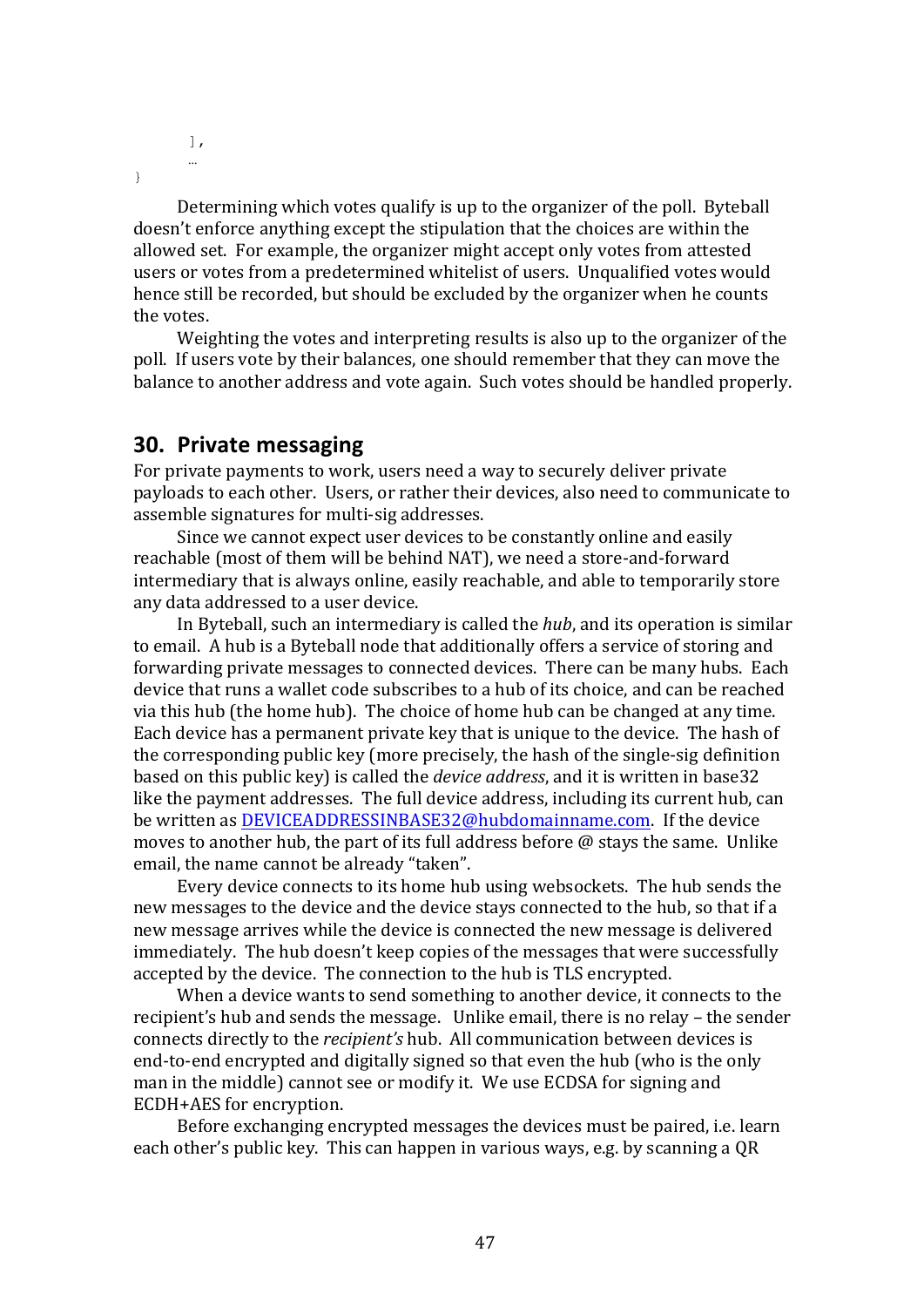code that encodes the public key and hub domain name of one of the devices, by sending this information over email, or by clicking a byteball:// link on a secure website.

For forward security, every device generates a temporary private key and uploads the corresponding public key to its home hub. Afterwards, the device rotates the key from time to time but keeps a copy of the previous key in case someone sent a message to the previous key while the hub was replacing it. The hub keeps only one version of the temporary public key per subscribed device. The sending device follows these steps to send a message:

- 1. connects to the recipient's hub;
- 2. receives the current temporary public key of the recipient from the hub;
- 3. generates its own one-time ephemeral key pair;
- 4. derives ECDH shared secret from the recipient's temporary public key and own ephemeral private key;
- 5. AES-encrypts the message using this shared secret:
- 6. adds its own ephemeral public key:
- 7. signs the package with its own permanent key; and
- 8. sends it to the hub.

The recipient device verifies the signature, derives ECDH secret using the peer's ephemeral public key and own temporary private key, and decrypts the message.

If the sending device fails to connect to the recipient's hub, it encrypts the message to the recipient's permanent key (this encryption is not forward secure since it uses a permanent key) and stores the encrypted message locally for future retries. The purpose of this encryption is to avoid having unencrypted messages lying around. After connection to the recipient's hub succeeds, the device sends this encrypted message, thus encrypting it again (this time, with forward security), so the message is double-encrypted. Note that this is not because single encryption is insufficient, but because we don't want to store unencrypted content for an indefinite time while the connections are retried.

Note that the communication is among devices, not users. Users may (and are recommended to) hold several devices, such as a laptop, a smartphone, and a tablet, and set up multisig addresses with redundancy (such as 2-of-3) that depend on keys stored on multiple devices. When a user needs to sign a transaction, he initiates it on one of his devices. This device then sends the partially signed transaction to the other devices using private messages, collects all the signatures, and publishes the transaction. The private keys stored on each device should never leave that device. When the user replaces one of his devices in a 2-of-3 address, he just uses the other 2 devices to change the address definition and replace the key of the old device with the key of a new device.

The private messages can also be used for encrypted texting between devices. These messages are strictly peer-to-peer, never go into the Byteball database, and can be safely discarded after they are read.

When users pay in blackbytes or other private assets, they have to send private payloads and absolutely need devices that can communicate. They need to know each other's *device* addresses before they even learn each other's *payment* addresses. Once their devices have established communication, the payee can